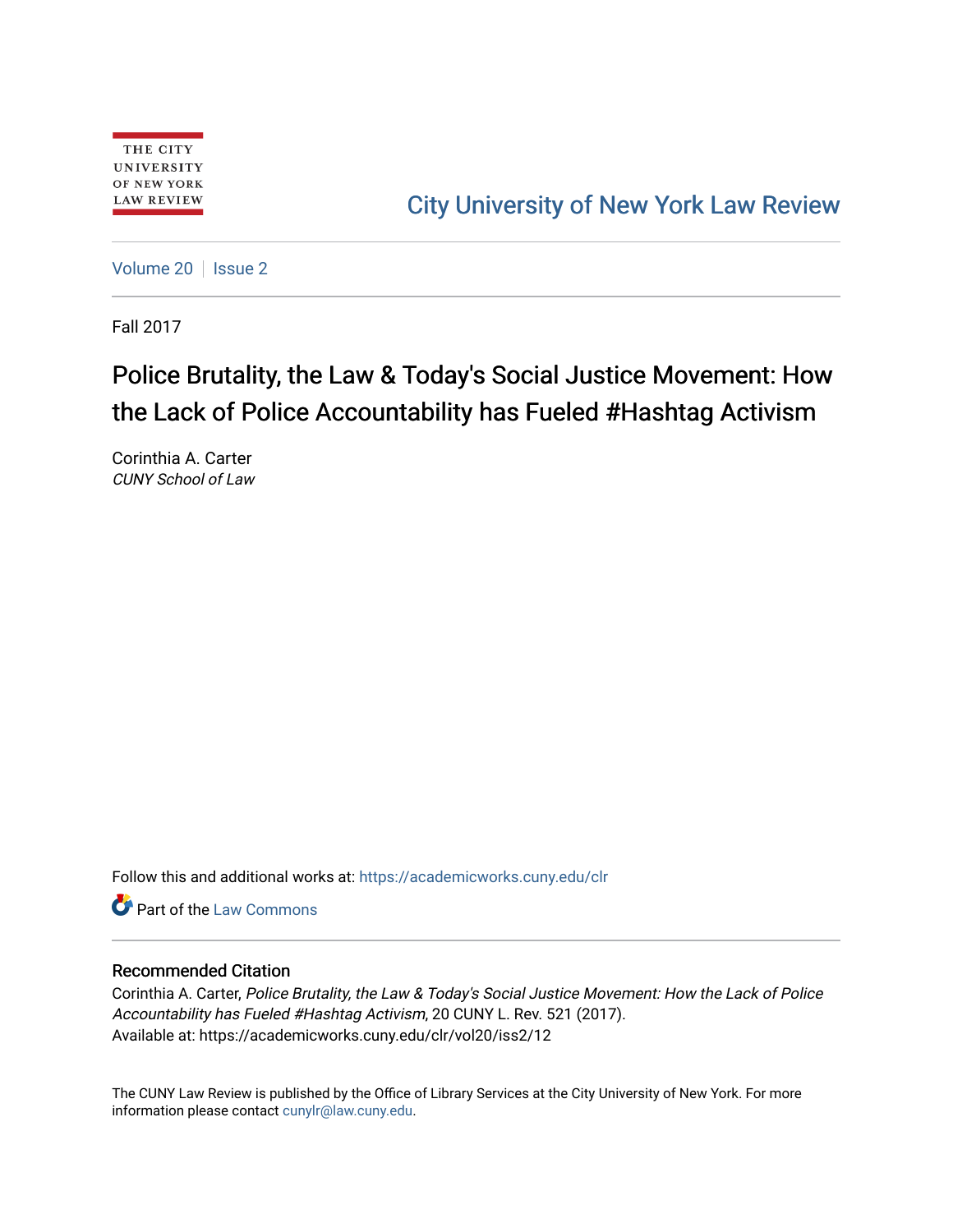## Police Brutality, the Law & Today's Social Justice Movement: How the Lack of Police Accountability has Fueled #Hashtag Activism

## Acknowledgements

The author is grateful to Professor Victor Goode for his guidance while she worked on this article.

This article is available in City University of New York Law Review:<https://academicworks.cuny.edu/clr/vol20/iss2/12>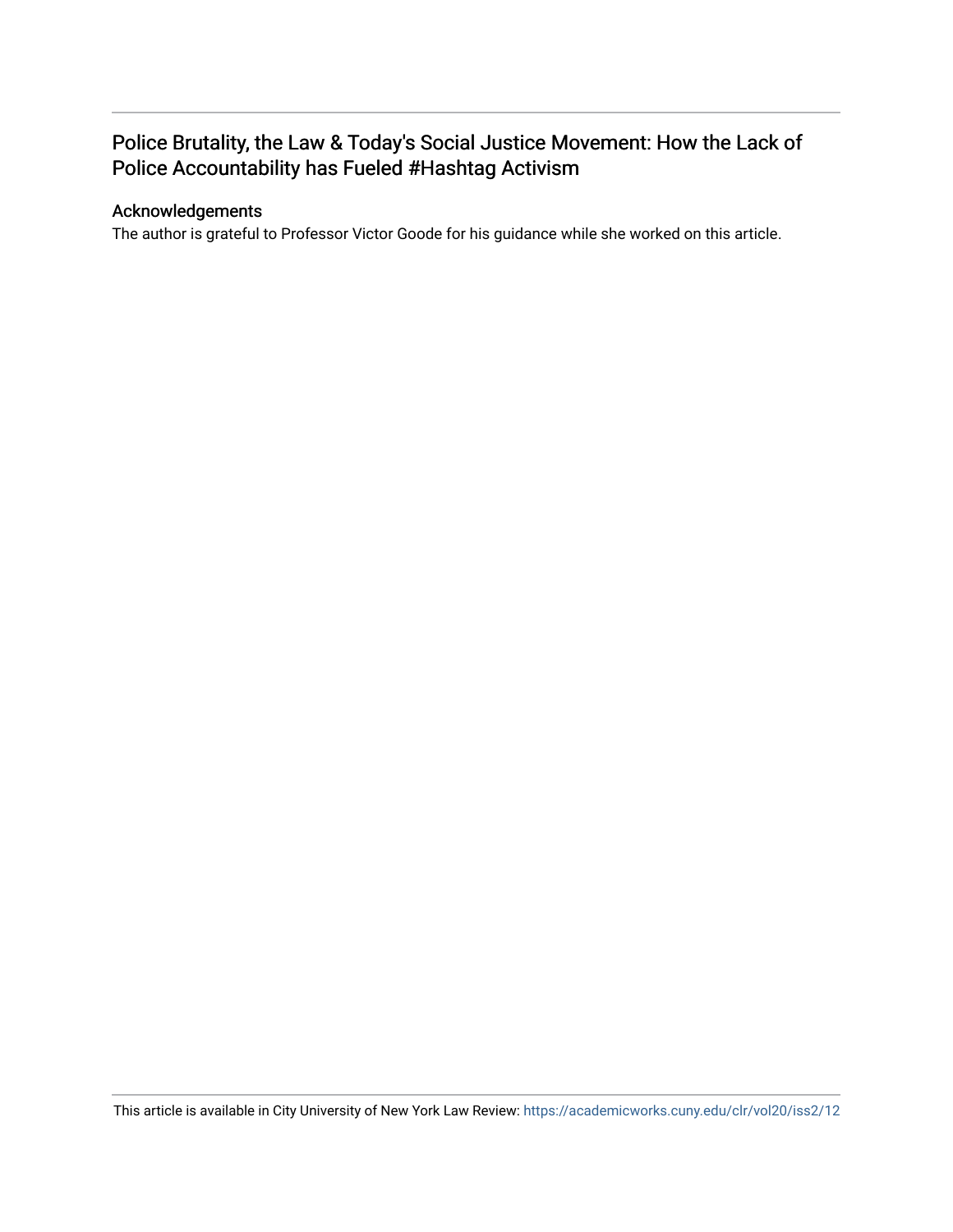## **POLICE BRUTALITY, THE LAW & TODAY'S SOCIAL JUSTICE MOVEMENT: HOW THE LACK OF POLICE ACCOUNTABILITY HAS FUELED #HASHTAG ACTIVISM**

*Corinthia A. Carter* †

## **CONTENTS**

| L    |                                                                                                         | 522 |
|------|---------------------------------------------------------------------------------------------------------|-----|
| II   | CONTEXTUAL PERCEPTION OF THE LAWS                                                                       | 525 |
| Ш    |                                                                                                         | 528 |
|      | $A_{-}$                                                                                                 | 528 |
|      | $\boldsymbol{B}$                                                                                        | 529 |
|      | C.                                                                                                      | 530 |
|      | Successes and Shortcomings of the Federal Provisions<br>D.                                              | 531 |
| IV.  | CURRENT STATE AND LOCAL REMEDIES                                                                        | 537 |
|      | $Criminal Code \ldots \ldots \ldots \ldots \ldots \ldots \ldots \ldots \ldots \ldots \ldots$<br>$A_{-}$ | 537 |
|      | Civilian (Complaint) Review Boards<br>В.                                                                | 538 |
|      | Administrative Action<br>C.                                                                             | 540 |
| V.   | HISTORY OF REBELLION AGAINST POLICE BRUTALITY                                                           | 541 |
| VI.  | TODAY'S SOCIAL JUSTICE MOVEMENT: AN EXTENSION OF                                                        |     |
|      | THE HISTORY OF POLICE VIOLENCE                                                                          | 546 |
| VII. | RECOMMENDATIONS                                                                                         | 550 |
|      | A                                                                                                       | 550 |
|      | $B_{\cdot}$                                                                                             | 552 |
|      | C.                                                                                                      | 554 |
|      | $D_{\rm c}$                                                                                             | 555 |
|      |                                                                                                         | 556 |
|      |                                                                                                         |     |

"It is necessary that the weakness of the powerless is transformed into a force capable of announcing justice. For this to happen, a total denouncement of fatalism is necessary. We are transformative beings and not beings for accommodation."

-Paulo Freire, Pedagogy of the Heart<sup>1</sup>

<sup>†</sup> Corinthia A. Carter graduated from CUNY School of Law in May 2017. She is grateful to Professor Victor Goode for his guidance while she worked on this article.

<sup>1</sup> PAULO FREIRE, PEDAGOGY OF THE HEART 36 (Donaldo Macedo & Alexandre Oliveira trans., 1997).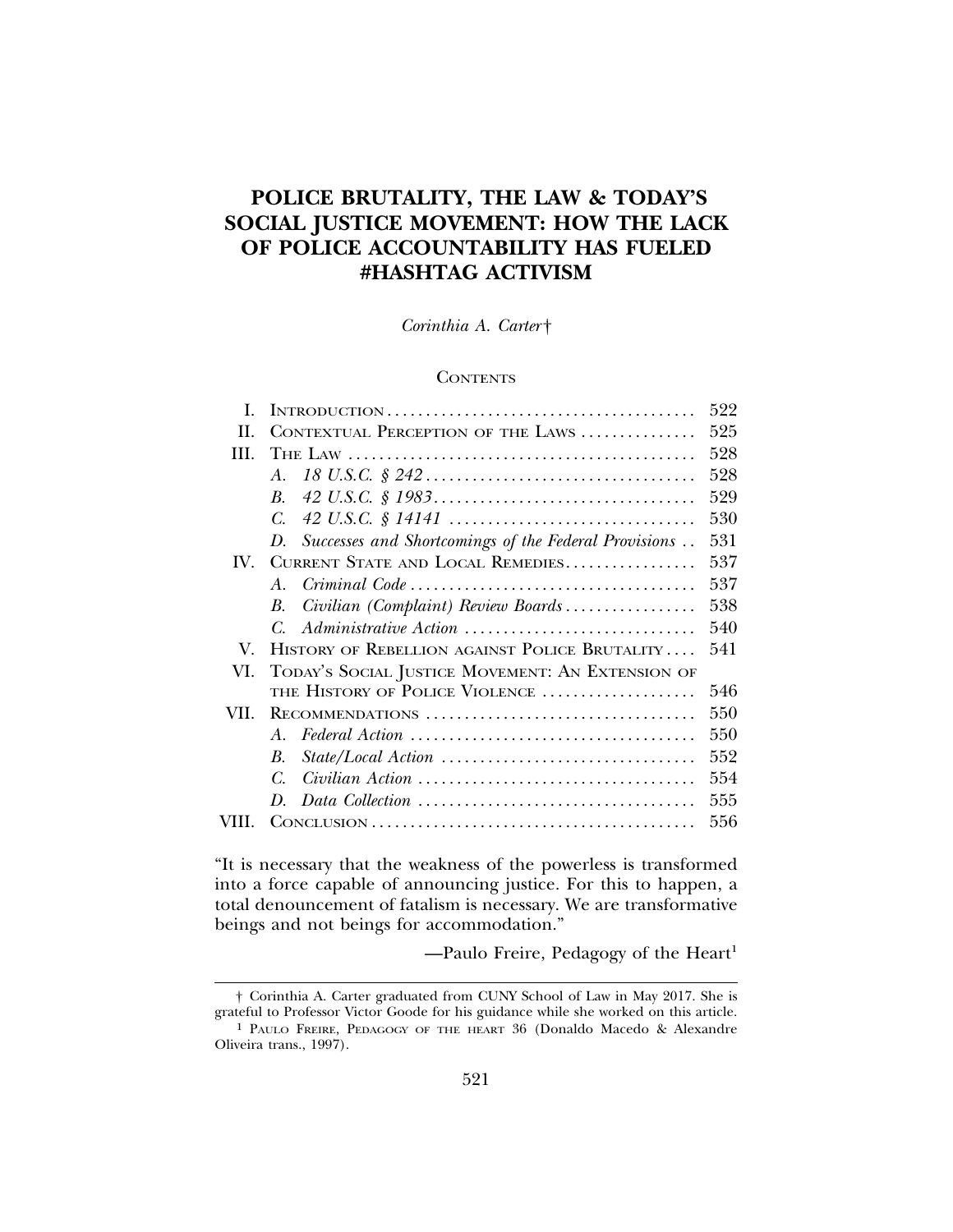#### I. INTRODUCTION

On April 30, 2014, Milwaukee police officers responded to complaints about a man sleeping in Red Arrow Park.<sup>2</sup> The man was Dontre Hamilton, 31, a Black male with a history of mental illness.3 Christopher Manney, the white officer, woke up Hamilton and began patting him down.4 At some point, a struggle ensued and it ended with Hamilton's death; his body left riddled with bullets.<sup>5</sup> Manney had shot Hamilton 14 times.<sup>6</sup> This story, unlike the stories of Michael Brown and a few others, received little social media coverage.<sup>7</sup> The lack of coverage did not inhibit protests by local residents and activists, which even lead to the closing of I-43.<sup>8</sup> However, like other cases, the district attorney declined to prosecute, stating that Manney's "use of force . . . was justified self-defense."9 Additionally, the Department of Justice cited insufficient evidence to pursue a civil rights violation claim.<sup>10</sup> Hamilton's murder is just one of the many murders suffered by Black males at the hands of officers. The seemingly state-sanctioned deaths of Black males are not abstract events, but rather almost daily occurrences.<sup>11</sup>

In recent years, with the assistance of individuals recording officers as they engage in violence against Black citizens, social media has become the venue in which the world has begun to see the

4 *Id.*

5 *Id.*

6 *Id.*

8 Madhani, s*upra* note 2.

9 *Id.*

<sup>2</sup> Aamer Madhani, *No Charges for Milwaukee Officer Who Shot Man 14 Times*, USA TODAY (Dec. 22, 2014, 11:39 AM), http://www.usatoday.com/story/news/nation/ 2014/12/22/police-shooting-milwaukee/20760011/ [https://perma.cc/N4XB-E8R6] ("At the time of the call, Manney was handling another unrelated incident and two other officers were dispatched to the park, but Manney was unaware of it. The two other officers checked on Hamilton twice and determined he wasn't doing anything wrong."). The officers who originally reported had already left when Manney arrived at the scene. Manney was eventually fired from the Milwaukee Police Department.

<sup>3</sup> *Id.*

<sup>7</sup> Dave Begel, *Dontre Hamilton Deserves Some National Media Attention*, ONMILWAUKEE (Dec. 11, 2014, 5:30 AM), https://onmilwaukee.com/buzz/articles/ dontrehamillton.html [https://perma.cc/U6K3-57X5].

<sup>10</sup> *Federal Officials Close Review into the Death of Dontre Hamilton*, U.S. DEP'T JUST. (Nov. 10, 2015), https://www.justice.gov/opa/pr/federal-officials-close-review-deathdontre-hamilton [https://perma.cc/W6F4-UJ46].

<sup>11</sup> Jon Swaine et al., *Young Black Men Killed by US Police at Highest Rate in Year of 1,134 Deaths*, GUARDIAN (Dec. 31, 2015, 3:00 PM), https://www.theguardian.com/usnews/2015/dec/31/the-counted-police-killings-2015-young-black-men [https://per ma.cc/3AUW-CBY5].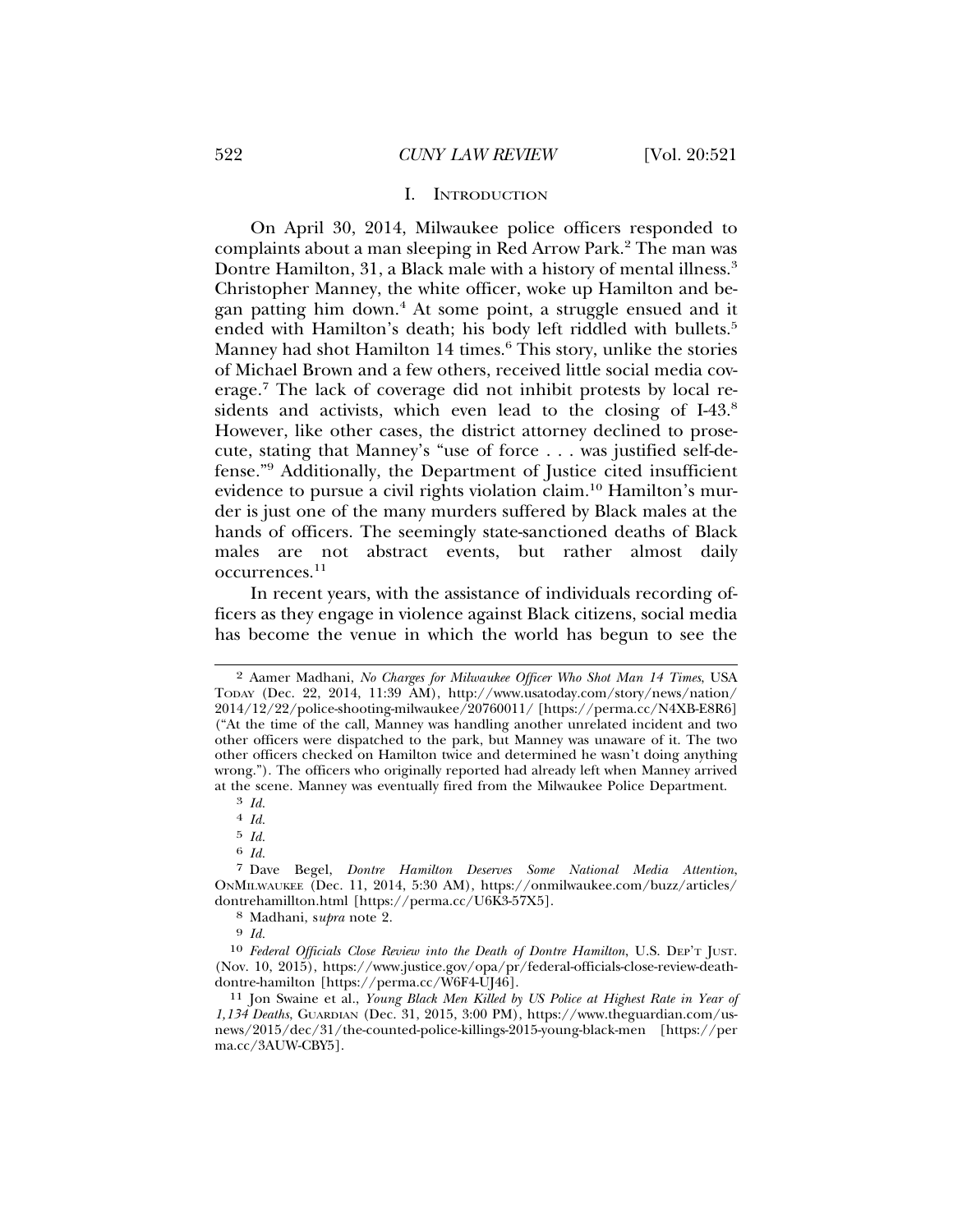human rights violations against Blacks.<sup>12</sup> This has led to much public outcry and has been the catalyst for today's social justice movements. The Black Lives Matter ("BLM") movement and others are products of the continued failure of this country's legislature and judiciary to enact and apply laws that effectively address the racially driven violence that police officers commit against Blacks. BLM calls for a complete reform in policing policies as well as true accountability for police departments that systematically violate the rights of Black individuals.13

BLM's efforts are the latest in a long legacy of Black resistance to police brutality. For decades, there has been a call for justice when police officers are not held accountable for causing the serious injury or death of Black men and women.14 The responses from the impacted communities have included marches, boycotts, and protests.15 However, police misconduct and violence continues to be an issue in this so-called post-civil rights era. There have only been some changes made in the way police officers handle their encounters with Black children, women, and men, yet many issues remain the same.16

In order to properly understand police violence—and the movements addressing it—today, it must be viewed through a racial lens. To try and address it in another manner would lead us to the same flawed conclusions and failed remedies. Excessive police force has disproportionately impacted Black lives. Numerous schol-

<sup>12</sup> Damien Cave & Rochelle Oliver, *The Raw Videos That Have Sparked Outrage Over Police Treatment of Blacks*, N.Y. TIMES (Oct. 4, 2016), https://www.nytimes.com/interactive/2015/07/30/us/police-videos-race.html [https://perma.cc/VU3P-XRQK]; Drew Harwell, *How the Horror of Police Violence Against Blacks Was Shared in the Years Before Facebook*, WASH. POST: THE SWITCH (July 7, 2016), https://www.washingtonpost.com/ news/the-switch/wp/2016/07/07/how-the-horror-of-police-violence-against-blackswas-shared-in-the-years-before-facebook/ [https://perma.cc/SF5E-U8KE].

<sup>13</sup> *About the Black Lives Matter Network*, BLACK LIVES MATTER, http://blacklivesmatter .com/about/.

<sup>14</sup> Harwell, *supra* note 12.

<sup>15</sup> *See* ALDON D. MORRIS, THE ORIGINS OF THE CIVIL RIGHTS MOVEMENT: BLACK COM-MUNITIES ORGANIZING FOR CHANGE 67 (1984) ("[N]onviolence became a disciplined form of mass struggle because it was systematically developed through the organized structures of the movement."); Frederick C. Harris, *The Next Civil Rights Movement?*, DISSENT, Summer 2015, at 34, 38 (describing protest tactics used by the civil rights movement and Black Lives Matter); Elahe Izadi, *Black Lives Matter and America's Long History of Resisting Civil Rights Protesters*, WASH. POST (Apr. 19, 2016), https://www .washingtonpost.com/news/the-fix/wp/2016/04/19/black-lives-matters-and-americas-long-history-of-resisting-civil-rights-protesters [https://perma.cc/J6RF-CA8J].

<sup>16</sup> Garret Felber, *What Black Lives Matter Means Beyond Policing Reform*, U.S. NEWS (July 12, 2016, 10:04 AM), https://www.usnews.com/news/articles/2016-07-12/whatblack-lives-matter-means-beyond-policing-reform [https://perma.cc/BYR5-YDQS].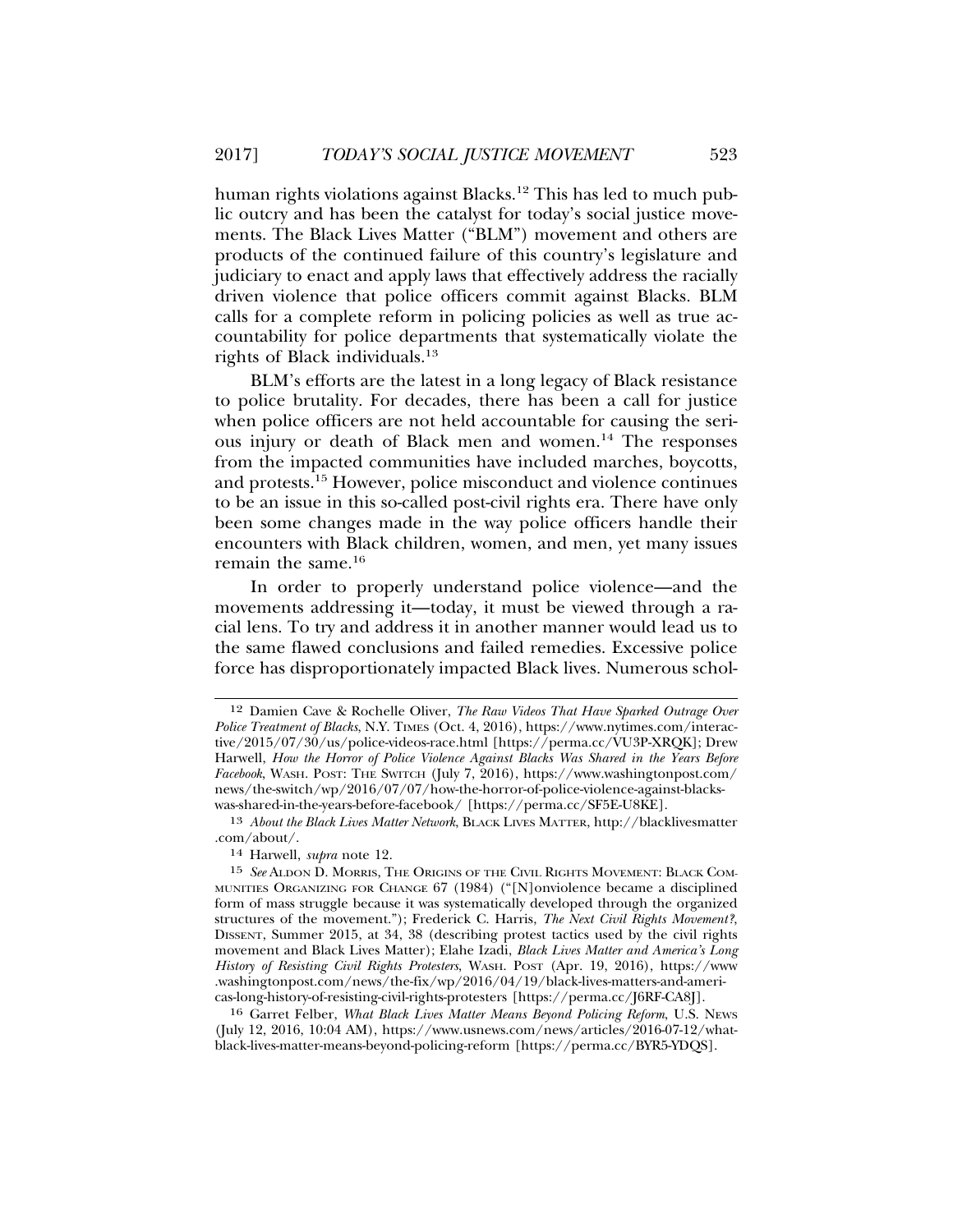ars have "analogize[d] police brutality today to lynchings in the past."17 In the years following the Emancipation Proclamation of 1863, law enforcement officers actively participated in lynching throughout America.18

According to recent data, in February 2016, a Black person was killed every thirty-two hours by law enforcement.<sup>19</sup> More than 100 unarmed Black persons were killed by officers in 2015, and less than 10% of those deaths have resulted in criminal charges against the officers involved.20 There are very few instances where officers are promptly charged with the deaths of the individuals they murdered. In those cases, officers' race and their victims' race play a role in the action taken against them.21 This is important to note as the Supreme Court continues to move toward a defective notion of "colorblindness."22 Colorblindness has been defined as a "racial ideology that posits the best way to end discrimination is by treating individuals as equally as possible, without regard to race, culture, or ethnicity."23 However, the notion of colorblindness is

21 NAZGOL GHANDNOOSH, THE SENTENCING PROJECT, BLACK LIVES MATTER: ELIMI-NATING RACIAL INEQUITY IN THE CRIMINAL JUSTICE SYSTEM 3 (2015), http://www .sentencingproject.org/publications/black-lives-matter-eliminating-racial-inequity-inthe-criminal-justice-system/ [https://perma.cc/4Y4G-ESGM] ("Official data, although woefully inadequate, show that over half of those killed by police in recent years have been Black or Latino. Officers involved in these killings are rarely indicted, much less convicted, for excessive use of force." (footnotes omitted)). Anecdotal evidence in specific cases demonstrates a trend of failure to prosecute officers for the killing of unarmed Black individuals. *Compare* Kate Abbey-Lambertz, *Charges Dismissed Against Joseph Weekley, Cop Who Fatally Shot Sleeping 7-Year-Old*, HUFFINGTON POST (Jan. 28, 2015, 6:00 PM), http://www.huffingtonpost.com/2015/01/28/joseph-weekleycharges-dismissed-aiyana-stanley-jones\_n\_6566032.html [https://perma.cc/2UKH-NL2J] (describing dismissal of charges against white officer who shot and killed Black girl in "botched" home raid), *with* Phil Helsel, *Two Louisiana Officers Arrested in the Fatal Shooting of Boy, 6*, NBC NEWS (Nov. 7, 2015, 10:36 AM), http://www.nbcnews .com/news/us-news/two-louisiana-cops-arrested-fatal-shooting-boy-6-n459136 [https:/ /perma.cc/2LG4-LXHT] (describing two Black officers quickly charged with seconddegree murder for killing white autistic boy in his father's car).

22 Barbara J. Flagg, *"Was Blind, But Now I See": White Race Consciousness and the Requirement of Discriminatory Intent*, 91 MICH. L. REV. 953, 958 n.24 (1993).

23 Monnica T. Williams, *Colorblind Ideology Is a Form of Racism*, PSYCH. TODAY (Dec. 27, 2011), https://www.psychologytoday.com/blog/culturally-speaking/201112/colorblind-ideology-is-form-racism [https://perma.cc/TP96-7H3Z].

<sup>17</sup> Alexa P. Freeman, *Unscheduled Departures: The Circumvention of Just Sentencing for Police Brutality*, 47 HASTINGS L.J. 677, 690-91 (1996) (stating that lynchings and excessive force are both used to exercise social control).

<sup>18</sup> *Id.* at 691.

<sup>19</sup> *Police Violence Reports*, MAPPING POLICE VIOLENCE, https://mappingpoliceviolence.org/reports/ [https://perma.cc/R283-46HP].

<sup>20</sup> *Police Killed More Than 100 Unarmed Black People in 2015*, MAPPING POLICE VIO-LENCE, https://mappingpoliceviolence.org/unarmed/ [https://perma.cc/V7JQ-2G6E].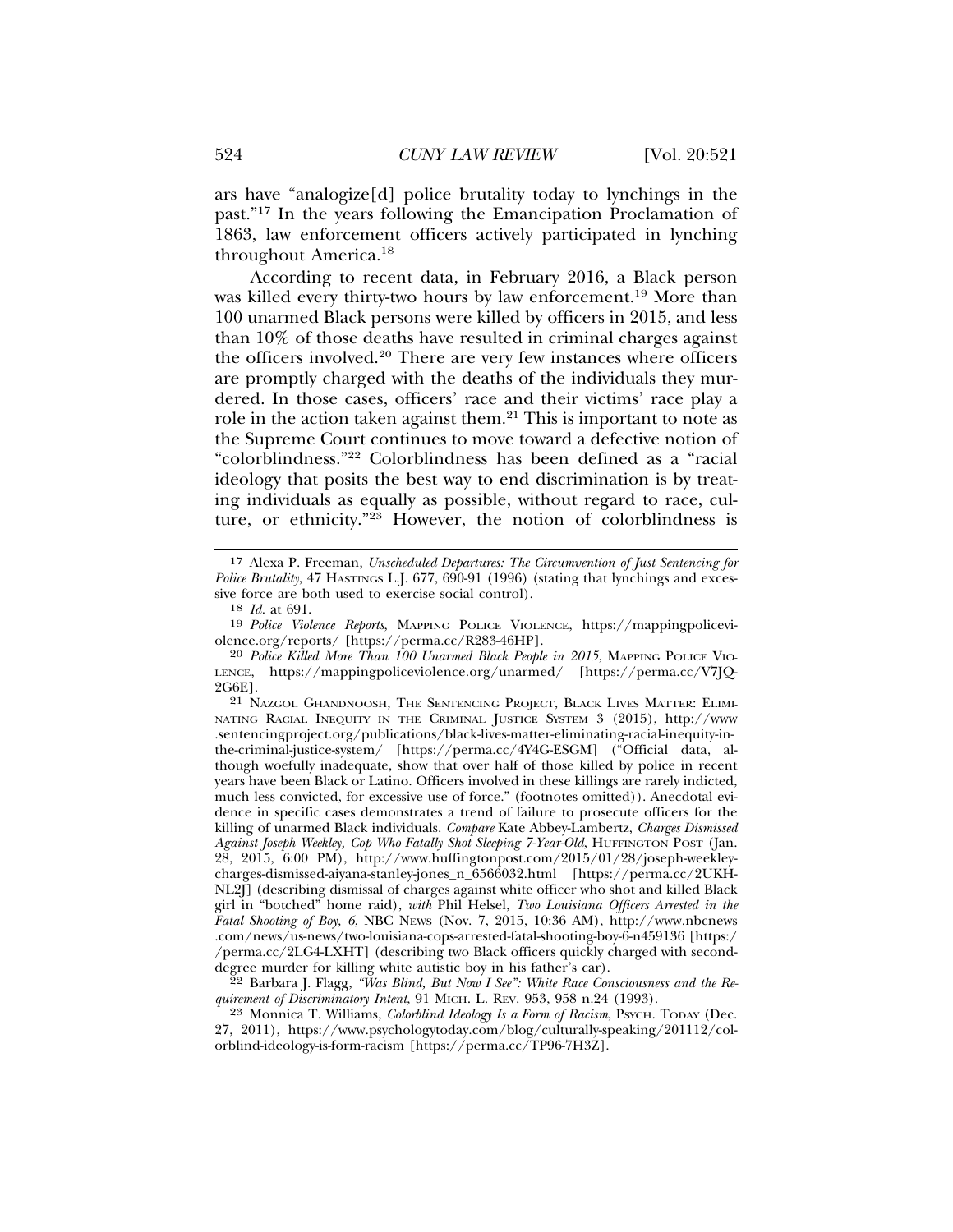deficient because it fails to acknowledge the historical inequalities faced by Blacks in education, poverty, employment, and other areas, as compared to their white counterparts.<sup>24</sup> The laws that were created and continue to exist in this country are anything but colorblind.<sup>25</sup>

The continuous disregard for and attacks by police on "the Black body" should not be viewed as simply a civil rights issue as that framing is too general and too broad. It must be seen as a racial issue that should have criminal ramifications for the officers involved as well as serious financial penalties for police departments or precincts that allow their officers to continue their behavior without reprimand. It must be understood that in America "extinguishing [B]lack lives is legally, constitutionally, and culturally permissible . . . ."26 Such categorical indifference for Black lives led to the creation of the BLM movement and subsequent groups to bring attention to these tragedies that plague American society.

Today's social justice movement is a byproduct of inadequate laws and the continued injustice faced by the Black community. In the following pages, I will look at the contextual perception of the laws as well as the laws that were created to tackle police brutality. These laws, by appearing race-neutral, ignore the racist pillars that this country was built on. I will then review the other insufficient remedies that are currently in effect but provide little to no justice. Next, I will provide an overview of past rebellions against police violence and their connection to today's hashtag activism. Lastly, I will discuss several proposed remedies and address their possible effectiveness.

## II. CONTEXTUAL PERCEPTION OF THE LAWS

The demonization of Blacks has led many to view the brutal conduct of police officers not as violence but rather as officers' preservation of "self and community."27 In order for the vicious treatment of Blacks to be deemed permissible, it is important to paint the Black community as comprised of hyper-aggressive irrational beings that require whatever force police officers determine to be necessary. This provides officers with the green light to treat

<sup>24</sup> *Id.*

<sup>25</sup> *See* Flagg, *supra* note 22, at 955-56.

<sup>26</sup> Zach Newman, Note, *"Hands Up, Don't Shoot": Policing, Fatal Force, and Equal Protection in the Age of Colorblindness*, 43 HASTINGS CONST. L.Q. 117, 119 (2015).

<sup>27</sup> Freeman, *supra* note 17, at 698-99.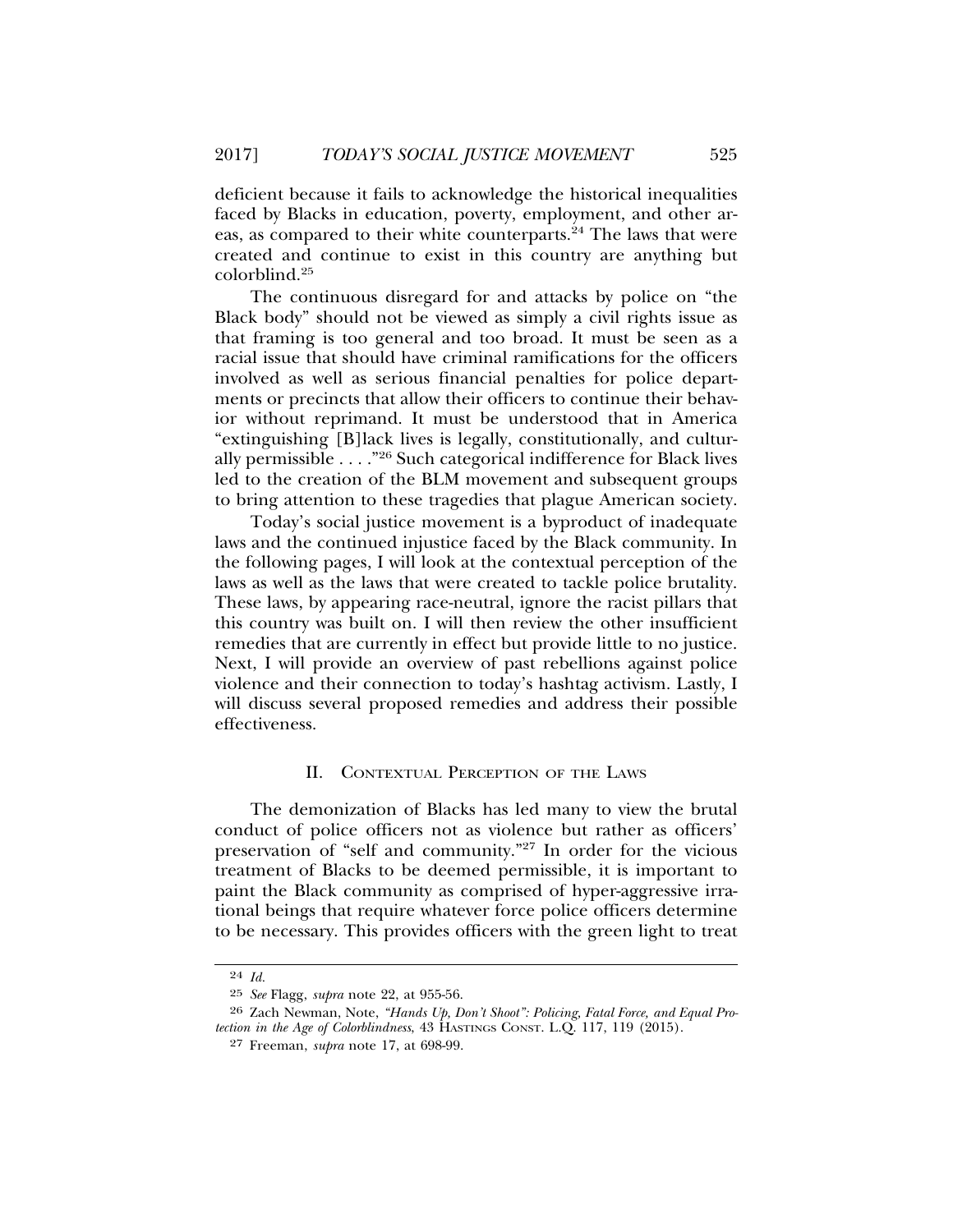Blacks as if their lives do not matter.28 As a result of this belief and for fear of retaliation, police violence often goes "underreported, underinvestigated, underprosecuted and underconvicted."29

Historically there has always been a double standard in the way police officers are treated when they commit violence against Blacks. Officers are often excused while victims are often blamed for their own deaths.30 This was exhibited in the recent deaths of 43-year-old Eric Garner who was accused of selling loose cigarettes, 18-year-old Michael Brown who was accused of stealing cigars from a local store, and 12-year-old Tamir Rice, who was playing with a BB gun.<sup>31</sup> At the end of these cases, the victims were accused of acting in a manner that provoked officers into using deadly force. The list of Blacks being blamed for their deaths at the hands of police officers is extensive.32

Black men and boys are particularly at risk of losing their lives to officers regardless of whether they have committed a crime. According to a study published by the American Psychological Association, young Black males are presumed guilty and are considered years older than their actual age.<sup>33</sup> As these individuals are seen as threats, officers perceive that they have the authority to use the force necessary to maintain order and control.34

It is important to note that Black police officers have also

<sup>28</sup> *See* GHANDNOOSH, *supra* note 21, at 17; Brentin Mock, *Police Are More Aggressive Overall in Encounters with African Americans*, CITYLAB (Nov. 17, 2015), http://www.citylab.com/crime/2015/11/police-are-more-aggressive-overall-in-encounters-with-african-americans/416253/ [https://perma.cc/7839-U98E].

<sup>29</sup> Freeman, *supra* note 17, at 703.

<sup>30</sup> *Id.* at 704; Steve Chapman, *Are Blacks to Blame for Cops' Actions?*, CHI. TRIB. (Dec. 5, 2014, 7:36 PM) http://www.chicagotribune.com/news/opinion/chapman/ct-garner-brown-ferguson-police-brutality-crime-blacks-perspec-1207-jm-20141205-column .html [https://perma.cc/N8MH-74QT].

<sup>31</sup> Stacey Patton & David J. Leonard, *Viewpoint: Why Eric Garner Was Blamed for Dying*, BBC MAG. (Dec. 8, 2014), http://www.bbc.com/news/magazine-30340632 [https://perma.cc/H5DB-UJNR].

<sup>32</sup> *See, e.g.*, Julia Craven & Nick Wing, *What We Lose When Police Blame Victims for Their Own Deaths*, HUFFINGTON POST (May 15, 2015, 2:32 PM), http://www.huffingtonpost.com/2015/05/15/police-shootings-victim-blaming\_n\_7284792.html [https://perma.cc/XJ63-JGWA]; Simon Vozick-Levinson, *Black Lives Matter: 11 Racist Police Killings with No Justice Served*, ROLLING STONE (Dec. 4, 2014), http://www.rollingstone.com/politics/news/black-lives-matter-11-racist-police-killings-with-no-justiceserved-20141204 [https://perma.cc/3CJ5-YLBL].

<sup>33</sup> *See generally* Phillip Atiba Goff et al., *The Essence of Innocence: Consequences of Dehumanizing Black Children*, 106 J. PERSONALITY & SOC. PSYCHOL. 526 (2014), http://www .apa.org/pubs/journals/releases/psp-a0035663.pdf [https://perma.cc/Z3J8-UL6B].

<sup>34</sup> Christopher Cooper, *An Afrocentric Perspective on Policing*, *in* CRITICAL ISSUES IN POLICING: CONTEMPORARY READINGS 331, 343 (Roger G. Dunham & Geoffrey P. Alpert eds., 7th ed. 2015).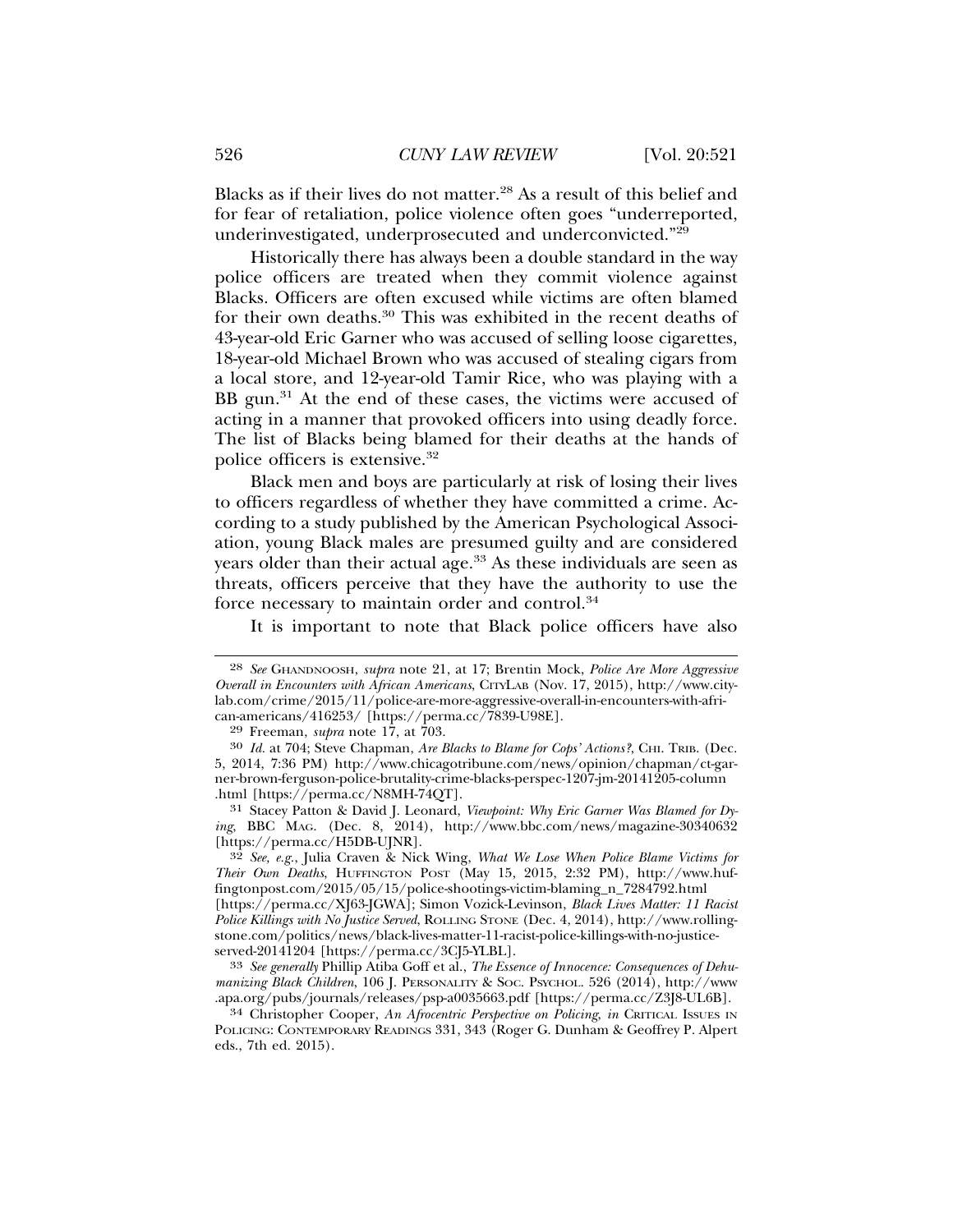fallen victims to violence at the hands of their fellow officers, solidifying the racial component of police violence. There have been several instances where Black officers were injured or killed by their colleagues. As early as 1940, "white officers in Harlem mistook a Black officer, John A. Holt Jr., for a burglar and shot him dead in his own apartment building."35 In 1972, another Black officer, William Capers, was once again shot and killed by a white officer.36 This prompted the NYPD to implement the policy that requires undercover officers to wear their badge around their necks.<sup>37</sup>

In 2008, Christopher A. Ridley, a Mount Vernon officer, was shot and killed by Westchester officers while he was trying to restrain a suspect. $38$  A year later, on May 29, 2009, off-duty NYPD officer Omar J. Edwards was shot and killed by a white officer shortly after pursuing an individual who had broken into his car.<sup>39</sup> In August 2010, off-duty officer Larry Johnson was beaten by fellow officers, who were called by his wife because there was "an armed man [who] had crashed a party" at their Queens home.<sup>40</sup> The gunman had already left when the police arrived, but then a fight erupted and the officers struggled to "both restrain and repel people . . . ."41 Johnson was subsequently arrested and "received medical care for a broken hand while in police custody  $\dots$ ."<sup>42</sup>

On March 16, 2016, a Black Maryland police detective, Jacai Colson, was shot and killed by fellow officers.<sup>43</sup> The officers involved in the shooting claim that it was an incident of mistaken identity.<sup>44</sup> These incidents further indicate that the underlying is-

<sup>35</sup> Michael Powell, *On Diverse Force, Blacks Still Face Special Peril*, N.Y. TIMES (May 30, 2009), http://www.nytimes.com/2009/05/31/nyregion/31friendly.html [https:// perma.cc/F6FZ-L9LM]. <sup>36</sup> *Id.*

<sup>37</sup> *Id.* <sup>38</sup> Russ Buettner & Al Baker, *Off-Duty Officer Is Fatally Shot by Police in Harlem*, N.Y. TIMES (May 29, 2009), http://www.nytimes.com/2009/05/29/nyregion/29cop.html [https://perma.cc/FF8V-KGZL]. <sup>39</sup> *Id.* <sup>40</sup> Liam Stack, *Queens Officer Who Sued Police Over Beating Is Awarded \$15 Million*,

N.Y. TIMES (Feb. 3, 2016), https://www.nytimes.com/2016/02/04/nyregion/queensofficer-beaten-by-police-is-awarded-15-million.html [https://perma.cc/5TN2-SBWJ]. <sup>41</sup> *Id.*

<sup>42</sup> *Id.* <sup>43</sup> Tracee Wilkins & Andrea Swalec, *Police Chief: Maryland Officer 'Deliberately' Shot, Killed Fellow Officer; Sources: Shooting Was Case of Mistaken Identity*, NBC4 WASH. (Mar. 16, 2016, 11:56 AM), http://www.nbcwashington.com/news/local/Prince-Georges-County-Police-Shooting-Suspect-Hit-With-25-Charges-372235001.html [https://perma .cc/NEY4-NQ5N]. <sup>44</sup> *Id.*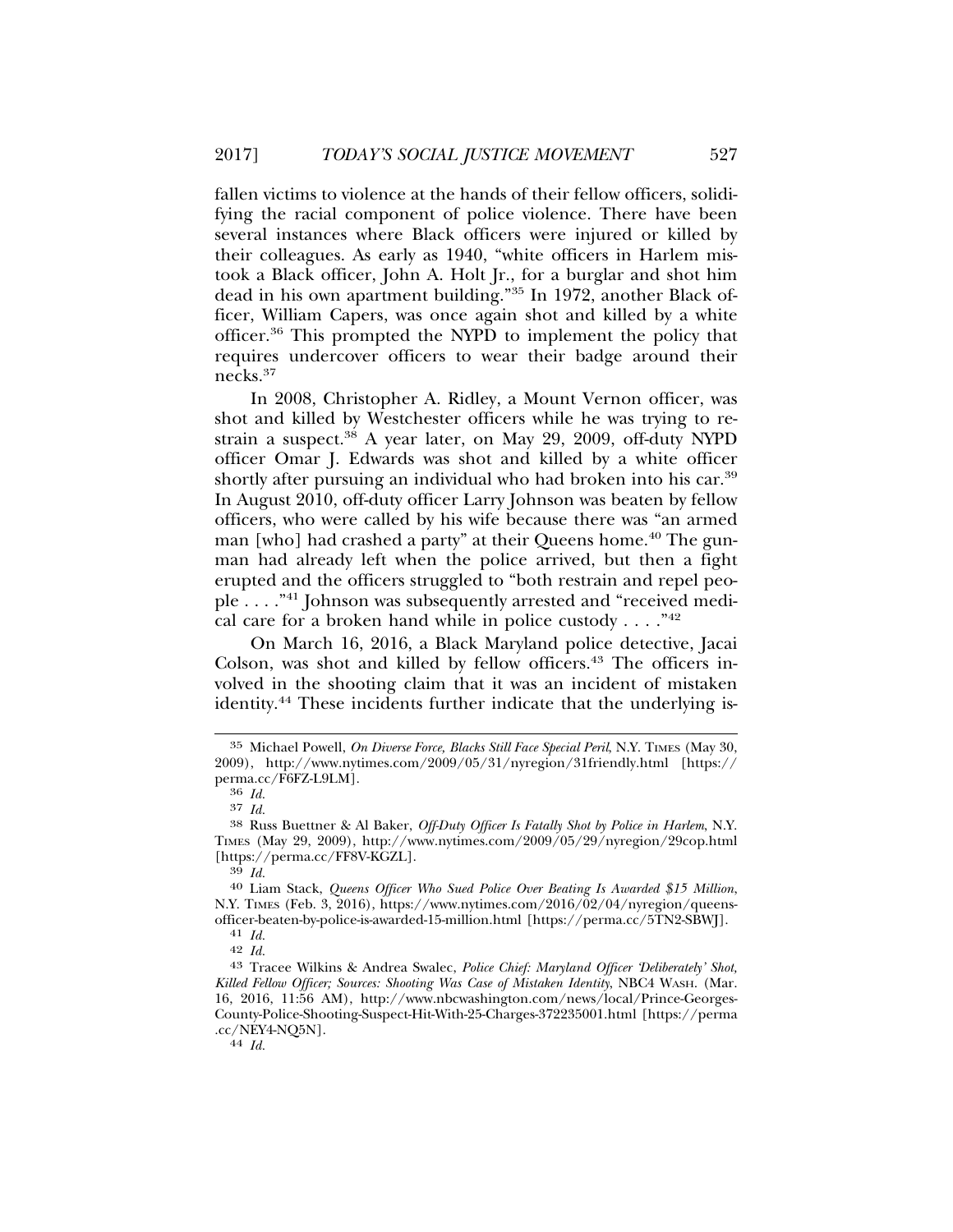sue is race, which drives officers to react to Blacks in a violent manner. The fact that the officers who were injured or killed took the same oath as their colleagues meant nothing because in the eyes of the system, they are Black and disposable.

So, how does the law respond to events like these? The next section will consider how the federal laws that were established to control police violence have methodically failed to effectively reduce it.

#### III. THE LAW

There is a long history in the United States of police violence against civilians, which led the government to create laws that allowed citizens to seek a remedy when their rights were violated.<sup>45</sup> It has been argued that because the structure of modern police forces stems from slave patrols, $46$  it was necessary to create laws to counter behaviors that were once sanctioned by the institution of slavery. Following the Emancipation Proclamation of 1863 and the 14th Amendment, laws were passed consisting of both criminal and civil remedies for civil rights violations.47

## *A. 18 U.S.C. § 242*

In 1866, in an effort to tackle the violence against Blacks, Congress enacted a law, the substance of which is codified today at 18 U.S.C. § 242.<sup>48</sup> The deprivation of individual rights by federal,

<sup>45</sup> MARILYNN S. JOHNSON, STREET JUSTICE: A HISTORY OF POLICE VIOLENCE IN NEW YORK CITY 13 (2003) (affirming that police violence had been documented since the mid-1800s following the formation of the NYPD). <sup>46</sup> Stephen L. Carter, *Policing and Oppression Have a Long History*, BLOOMBERG VIEW

<sup>(</sup>Oct. 29, 2015, 6:19 PM), https://www.bloomberg.com/view/articles/2015-10-29/policing-and-oppression-have-a-long-history [https://perma.cc/4CC8-BX25].

<sup>47</sup> *See, e.g.*, Harry A. Blackmun, S*ection 1983 and Federal Protection of Individual Rights-Will the Statute Remain Alive or Fade Away?*, 60 N.Y.U. L. REV. 1, 7-8 (1985) ("Reconstruction thus established a new legal order that contemplated direct federal intervention in what had been considered to be state affairs, a system in which federal courts were to enforce newly created federal constitutional rights against state officials through civil remedies and criminal sanctions."); Donald H. Zeigler, *A Reassessment of the* Younger *Doctrine in Light of the Legislative History of Reconstruction*, 1983 DUKE L.J. 987, 992-1020 (1983) (describing federal laws passed in the Reconstruction era to provide remedies for civil rights violations). <sup>48</sup> Civil Rights Act of 1866, ch. 31, sec. 2, 14 Stat. 27, 27 ("That any person who,

under color of any law, statute, ordinance, regulation, or custom, shall subject, or cause to be subjected, any inhabitant of any State or Territory to the deprivation of any right secured or protected by this act, or to different punishment, pains, or penalties on account of such person having at any time been held in a condition of slavery or involuntary servitude, except as a punishment for crime whereof the party shall have been duly convicted, or by reason of his color or race, than is prescribed for the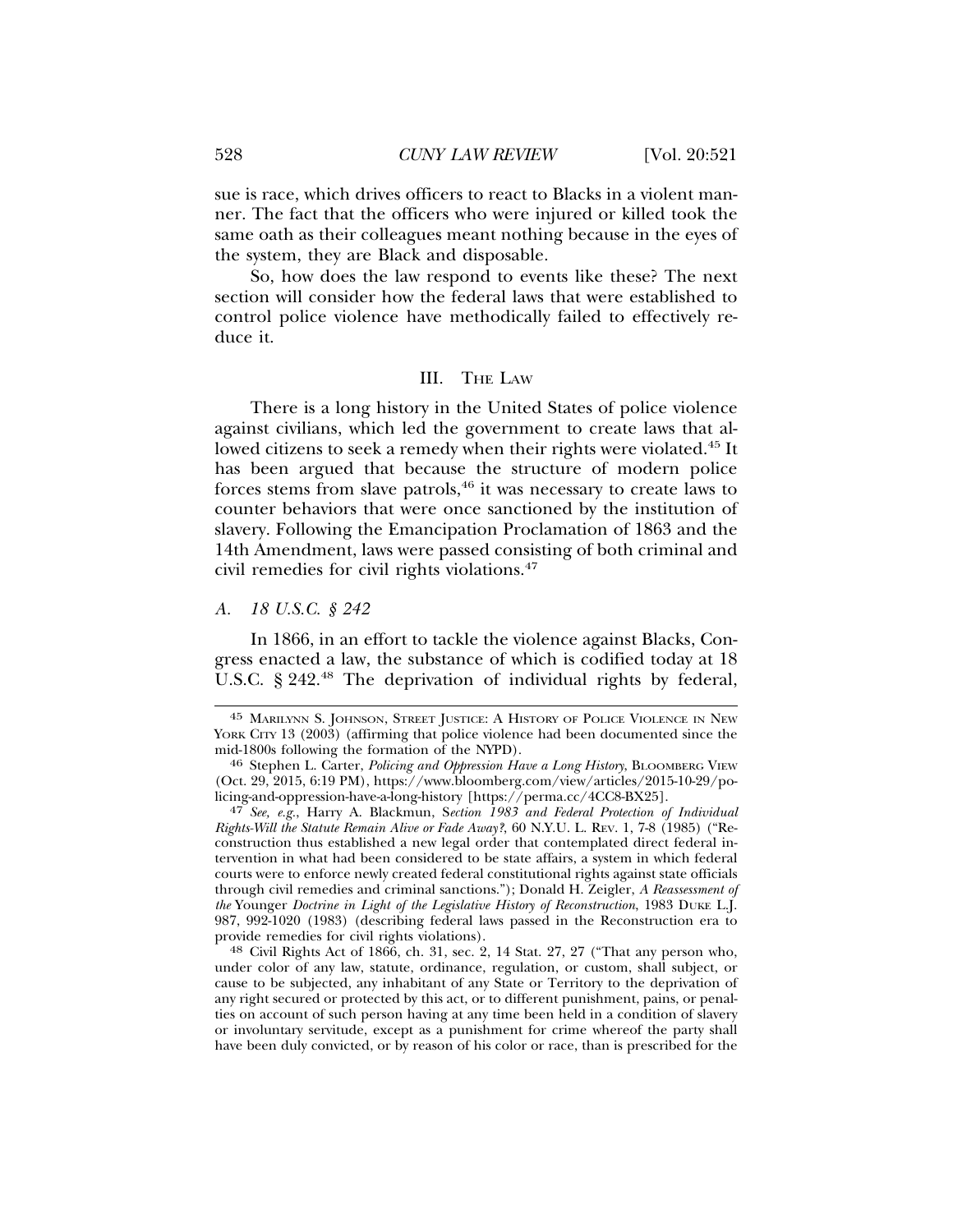state, or local government officers (including police) acting "under color of any law" became a federal crime and harsher penalties were given when such violations lead to bodily injury or death.<sup>49</sup>

Currently, Section 242 allows for a fine and/or imprisonment of up to one year for any officer that deprives a person of their rights because of their color or race.<sup>50</sup> However, if that violation results in the victim's death, the officer could face up to life in prison.51 Apart from Section 242, which names race as an element, "[c]riminal prosecutions can also be brought under generally applicable state laws such as laws against assault, aggravated assault, manslaughter, and murder."52 In 1989, the Supreme Court established the objective reasonableness standard of police conduct which the U.S. Department of Justice ("DOJ") currently applies to its Section 242 cases.<sup>53</sup> The standard determines "whether [an] officer's actions are 'objectively reasonable' in light of facts and circumstances confronting them, without regard to their underlying intent or motivation."54

*B. 42 U.S.C. § 1983*

As a compliment to Section 242, Congress passed a civil rem-

49 18 U.S.C. § 242 (2012); *see also* RACE, RACISM & AMERICAN LAW 463 (Derrick A. Bell ed., 4th ed. 2000).

51 *Id.*

52 Barbara E. Armacost, *Organizational Culture and Police Misconduct*, 72 GEO. WASH. L. REV. 453, 465 (2004).

53 *See* Graham v. Connor, 490 U.S. 386, 396-97 (1989) (reasoning that a balancing test weighing the "'nature and quality of the intrusion on the individual's Fourth Amendment interests' against the countervailing governmental interests at stake" must be applied in order to determine an officer's reasonableness (quoting United States v. Place, 462 U.S. 696, 703 (1983))); *Law Enforcement Misconduct: Physical Assault*, U.S. DEP'T JUST., https://www.justice.gov/crt/law-enforcement-misconduct#assault [https://perma.cc/2AFK-4YR5] (last updated Jan. 26, 2017).

54 *Graham*, 490 U.S. at 397.

punishment of white persons, shall be deemed guilty of a misdemeanor, and, on conviction, shall be punished by fine not exceeding one thousand dollars, or imprisonment not exceeding one year, or both, in the discretion of the court."). Similar language was reintroduced in 1948. *See* Act of June 25, 1948, ch. 645, § 242, 62 Stat. 696, 696 (codified as amended at 18 U.S.C. § 242 (2012)) ("Whoever, under color of any law, statute, ordinance, regulation, or custom, willfully subjects any inhabitant of any State, Territory, or District to the deprivation of any rights, privileges, or immunities secured or protected by the Constitution or laws of the United States, or to different punishments, pains, or penalties, on account of such inhabitant being an alien, or by reason of his color, or race, than are prescribed for the punishment of citizens, shall be fined not more than \$1,000 or imprisoned not more than one year, or both.").

<sup>50</sup> 18 U.S.C. § 242.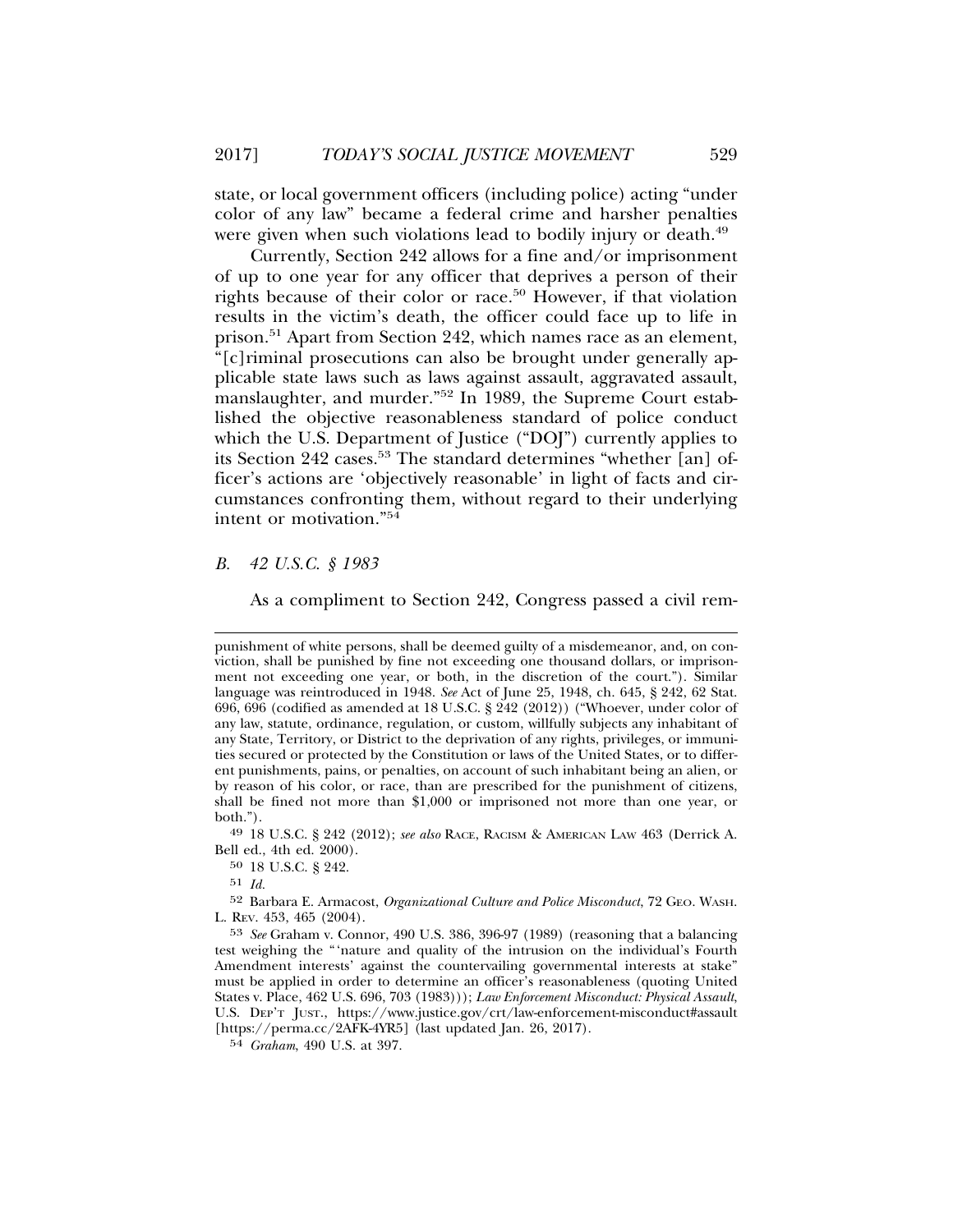edy in 1871.55 Section 1983 allows individuals to file a civil action against anyone, acting "under color of any statute ordinance, regulation, custom, or usage, of any State or Territory," that has deprived them "of any rights, privileges, or immunities secured by the Constitution and laws . . . ."56 The Supreme Court allowed individuals to utilize this law as a means of enforcing their constitutional rights and to curb the police use of deadly force.<sup>57</sup> Similar to Section 242, this statute is rooted in the protections of the Fourth Amendment against "excessive (unreasonable) force during a search or arrest."<sup>58</sup>

#### *C. 42 U.S.C. § 14141*

Another counterpart to Section 242 is Section 14141, which was established two years after the globally broadcasted Rodney King incident of 1991.<sup>59</sup> It was part of the Violent Crime Control and Law Enforcement Act of 1994, which was Congress's approach to addressing the need for change in police departments across the U.S. $60$  Section 14141 allows the DOJ to launch investigations against police departments that potentially "engage in a pattern or practice of [unlawful] conduct by law enforcement officers . . . ."61

59 Simone Weichselbaum, *Policing the Police*, MARSHALL PROJECT (May 26, 2015, 6:12 PM), https://www.themarshallproject.org/2015/04/23/policing-the-police [https:// perma.cc/Q6QD-EV6A] ("The Civil Rights Division conducts its broader, 'pattern or practice' investigations under [Section 14141]. That law took shape after the 1991 roadside beating of Rodney King by white officers of the Los Angeles Police Department, and was finally enacted in 1994.").<br><sup>60</sup> *See* Violent Crime Control and Law Enforcement Act of 1994, Pub. L. No. 103-

322, § 210401, 108 Stat. 1796, 2071 (codified as amended at 42 U.S.C. § 14141).

61 42 U.S.C. § 14141 (2012); *see also Addressing Police Misconduct Laws Enforced by the Department of Justice*, U.S. DEP'T JUST., https://www.justice.gov/crt/addressing-policemisconduct-laws-enforced-department-justice [https://perma.cc/UVV8-CN7E] (last updated Aug. 6, 2015) ("The types of conduct covered by this law can include, among other things, excessive force, discriminatory harassment, false arrests, coercive sexual conduct, and unlawful stops, searches or arrests. In order to be covered by this law, the misconduct must constitute a 'pattern or practice' — it may not simply be an isolated incident. The DOJ must be able to show in court that the agency has an unlawful policy or that the incidents constituted a pattern of unlawful conduct. However, unlike the other civil laws discussed . . . DOJ does not have to show that discrimination has occurred in order to prove a pattern or practice of misconduct. What remedies are available under this law? The remedies available under this law do not provide for individual monetary relief for the victims of the misconduct. Rather, they provide for injunctive relief, such as orders to end the misconduct and changes in the

<sup>55</sup> Civil Rights Act of 1871, ch. 22, sec. 1, 17 Stat. 13, 13; *see also* Jeremy R. Lacks, Note, *The Lone American Dictatorship: How Court Doctrine and Police Culture Limit Judicial Oversight of the Police Use of Deadly Force*, 64 N.Y.U. ANN. SURV. AM. L. 391, 400 (2008).

<sup>56</sup> 42 U.S.C. § 1983 (2012).

<sup>57</sup> Lacks, *supra* note 55, at 401.

<sup>58</sup> Armacost, *supra* note 52, at 465.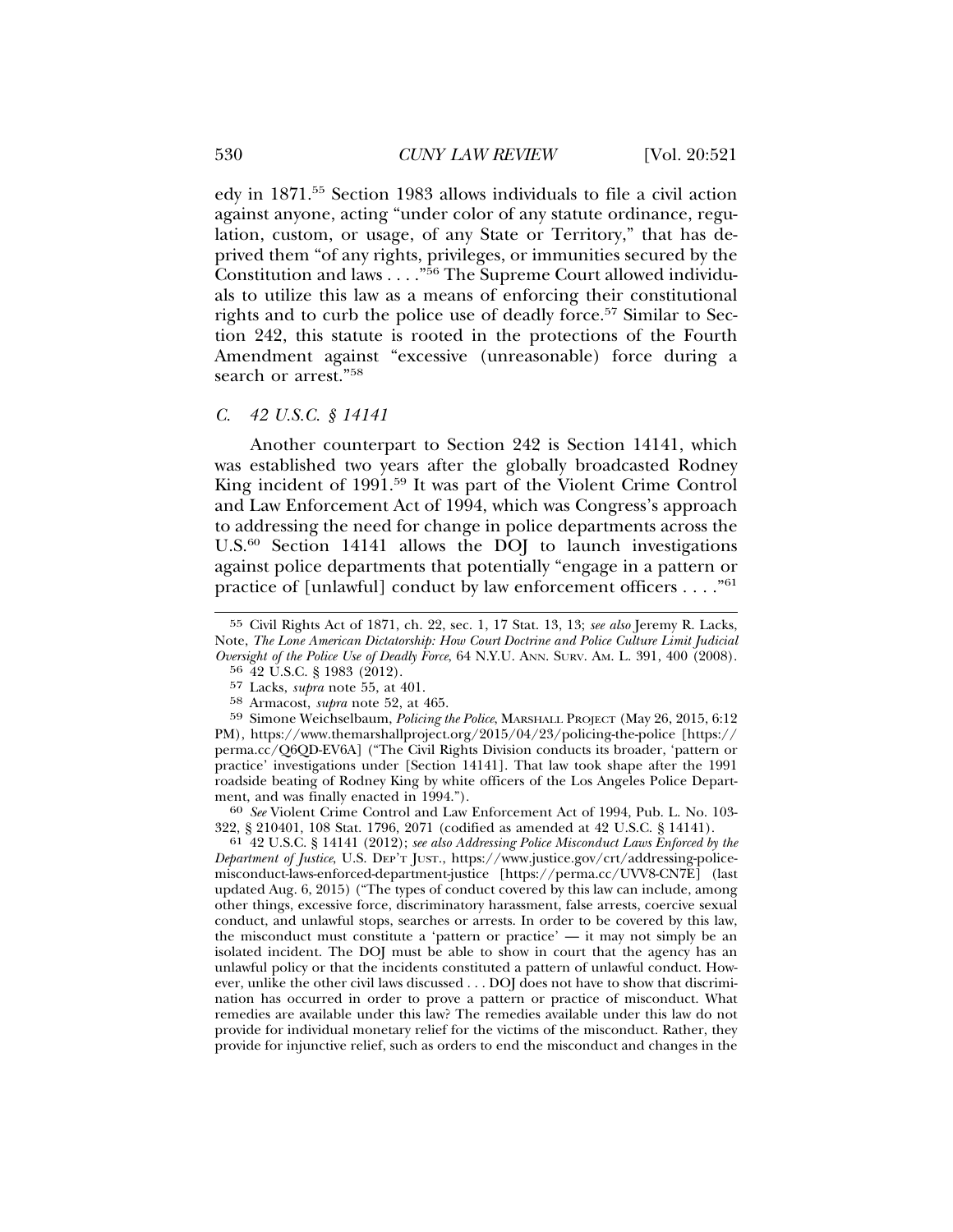This law also grants the U.S. Attorney General the authority to file lawsuits against police departments in order to "obtain appropriate equitable and declaratory relief to eliminate the pattern or practice."62 The lawsuits were a way "to effect organizational reforms designed to establish standards of accountability that will prevent such abuses from occurring in the future."<sup>63</sup>

### *D. Successes and Shortcomings of the Federal Provisions*

On their face, these laws provide victims with a remedy allowing some form of justice for police violence as well as holding police officers and their departments accountable for their actions and practices. Unfortunately, when the laws are applied, the officers often benefit from their application and victims are left remediless.

In 1945, the landmark case on criminal law accountability for state and private civil rights violators, *Screws v. United States*, addressed an action brought under then Section 20 of the Criminal Code (currently Section 242).<sup>64</sup> That case was about the murder of Robert Hall, a Black male, who was arrested late one night in his home by Sheriff Screws of Baker County, Georgia for stealing a tire.<sup>65</sup> Somewhere between the arrest in his home and arriving at the police station, Hall was beaten to unconsciousness by Screws and two other officers.<sup>66</sup> He died shortly after.<sup>67</sup> The Court established that there must be a balance found between state and federal laws and that a "[v]iolation of local law does not necessarily mean that federal rights have been invaded."68 "The fact that a prisoner is assaulted, injured, or even murdered by state officials

agency's policies and procedures that resulted in or allowed the misconduct. There is no private right of action under this law; only DOJ may file suit for violations of the Police Misconduct Provision." (emphasis omitted)).  $62$  42 U.S.C. § 14141.

<sup>63</sup> Samuel Walker & Morgan Macdonald, *An Alternative Remedy for Police Misconduct: A Model State "Pattern or Practice" Statute*, 19 GEO. MASON U. C.R. L.J. 479, 479 (2009). <sup>64</sup> Screws v. United States, 325 U.S. 91 (1945). Screws and others were indicted

and convicted by a federal judge for the deliberate deprivation of Robert Hall's right not to be deprived of life without due process of law, right to trial, and right to punishment under Georgia's laws, as well as violation of his Fourteenth Amendment rights, after they beat him to death. At the Supreme Court, though, the convictions were reversed and the case remanded for retrial. At retrial, the defendants were acquitted. John Q. Barrett, *More on* Screws v. United States, JACKSON LIST (2010), http:// thejacksonlist.com/wp-content/uploads/2014/02/20100729-Jackson-List-More-

Screws.pdf [https://perma.cc/28T6-LP53].

<sup>65</sup> *Screws*, 325 U.S. at 92*.* <sup>66</sup> *Id.* at 92-93*.* <sup>67</sup> *Id.* at 93*.* <sup>68</sup> *Id.* at 108*.*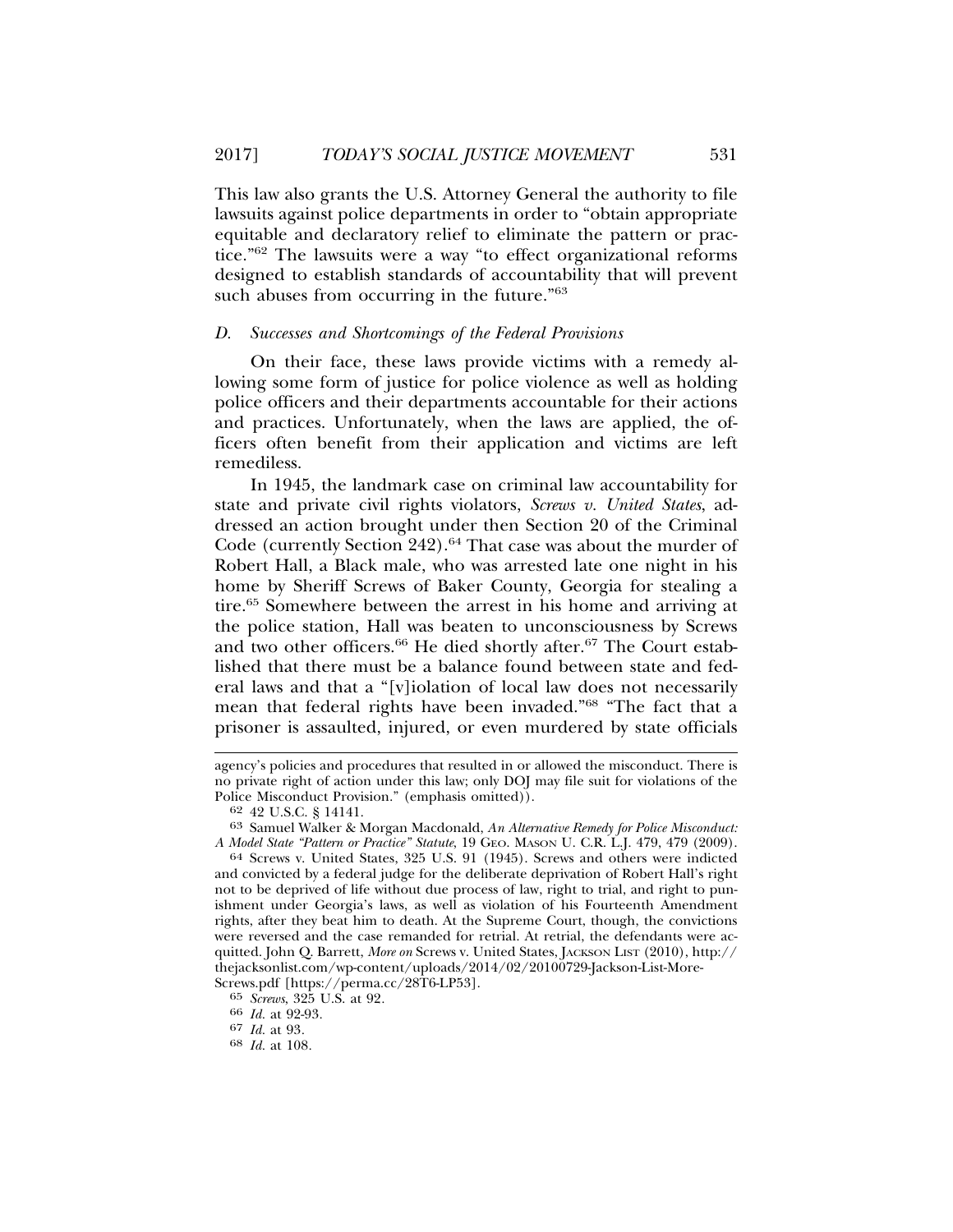does not necessarily mean that he is deprived of any right protected or secured by the Constitution or laws of the United States."69 In interpreting Section 20 to require specific intent of willfulness to deprive someone of Constitutional rights, the Court diminished the strength of the law and in effect devalued Black  $life.70$ 

Twenty years after the *Screws* ruling, in *United States v. Price*, the Court moved away from its previous rulings on Section 241 (conspiracy against rights) and Section 242 and found that three officers and fifteen non-official defendants violated the rights of three civil rights workers when they were released from jail, taken to a secluded area by the county sheriff, and then lynched.<sup>71</sup> The Court reasoned that all eighteen individuals acted "'under color' of law" because the private persons were "willful participant[s] in joint activity with the State or its agents."72 This case brought about national attention which, in turn, put pressure on the Department of Justice to act.73 Despite this pressure, many cases of murdered and missing Blacks pre-1970 remain unsolved and the government has taken no action to hold those involved accountable.<sup>74</sup> These deaths were a result of violence faced by Blacks during the Civil Rights movement.75

The *Screws* reluctance to hold officers criminally accountable for civil rights violations against Black people is reflected in the civil context as well. In *Monroe v. Pape*, the petitioner brought a Section 1983 action against the City of Chicago because the officers who violated his rights were acting "under color of law" and with-

75 *Id.*

<sup>69</sup> *Id.* at 108-09.

<sup>70</sup> Id. at 103-05.

<sup>71</sup> United States v. Price, 383 U.S. 787 (1966). In *Price*, two white men and one Black man, civil rights workers, were arrested and held in Neshiba County jail, but were later released by the deputy sheriff. The sheriff took the men to a secluded area where the men were murdered and buried. The bodies of the men were discovered weeks later. The perpetrators were charged with violating the rights of the three civil rights workers. The fifteen men sought to have the Section 242 claim dismissed, but that failed.<br> $\frac{72 \text{ Id. at } 794.}{400}$ 

<sup>72</sup> *Id.* at 794*.* <sup>73</sup> FREDERICK M. LAWRENCE, PUNISHING HATE: BIAS CRIMES UNDER AMERICAN LAW 147 (1999).

<sup>74</sup> Ed Pilkington, *UN Panel to Consider U.S. 'Failure' to Clear Up Racial Murders of Civil Rights Era*, GUARDIAN (Mar. 19, 2015, 6:00 AM), http://www.theguardian.com/world/ 2015/mar/19/un-us-racial-murders-civil-rights-era [https://perma.cc/59VB-VWMG] (reporting that, in 2015, the United Nation's Human Rights Council held a special meeting to address America's failure to comply with a 2008 law that ordered the investigation of hundreds of pre-1970 cases where Blacks either disappeared or were murdered during the Civil Rights Era).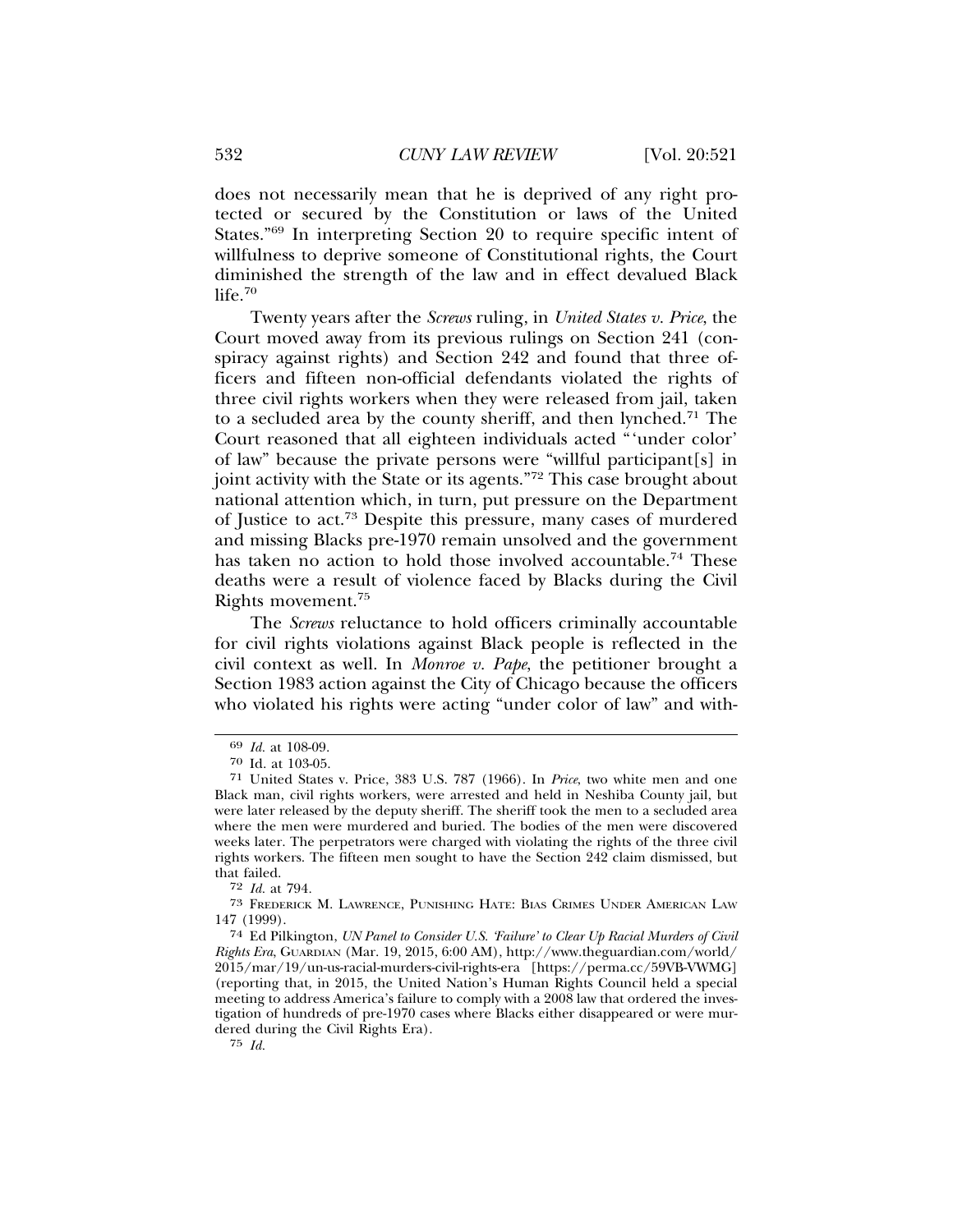out a search warrant.76 Applying the *Screws* analysis, the court held that that there must be adequate state action where the officer is accused of misusing his authority or violating state law.77 It also limited municipal incentives to provide better training and supervision. The Court ruled that a cause of action is limited to individual offenders and not the city that employs him/her, thus protecting local governments from economic responsibility.<sup>78</sup> This ruling "left" plaintiffs in an unfortunate situation, since police officers were all too often judgement-proof."<sup>79</sup>

Even plaintiffs seeking injunctive relief in cases where there is a clearly determined violation have an extremely difficult time obtaining that relief.<sup>80</sup> In *Rizzo v. Goode*, the Court ruled that injunctive relief was not a proper remedy because the future actions of a handful of officers were considered too speculative.<sup>81</sup> The Court reasoned that granting such relief is a federal intrusion on State rights and, therefore, not within the Court's jurisdiction.<sup>82</sup> The decision made it exceeding difficult for plaintiffs to seek any form of relief and it was furthered by the Court's ruling in *City of Los Angeles vs. Lyons*, where it found that Mr. Lyons's claim of repeated injury from a chokehold by LAPD was too speculative, $83$  and found his case non-justiciable due to lack of standing.84

84 *Id.* at 111-13.

<sup>76</sup> Monroe v. Pape, 365 U.S. 167, 168 (1961). In *Monroe*, police officers broke into the victim's home early one morning, forcing the husband and wife to stand naked as they searched the home. They detained Mr. Monroe on "open charges" and he endured ten hours of interrogation about a murder that took place two days prior. He was not allowed to contact his family or an attorney and was later released without going before the magistrate. No criminal charges were filed against him.

<sup>77</sup> RACE, RACISM & AMERICAN LAW, *supra* note 49, at 476.

<sup>78</sup> *Id.*

<sup>79</sup> *Id.*

<sup>80</sup> *Id.* at 477.

<sup>81</sup> Rizzo v. Goode, 423 U.S. 362, 372 (1976). In *Rizzo*, numerous allegations of police violence and misconduct towards Black residents lead to class-action suits against the mayor and police commission of Philadelphia, seeking injunctive relief to address the ineffective civilian complaint procedures*. Id.* at 366-67. The trial court found for the plaintiffs, stating that procedures should be reformed. *Id.* at 368-70. The Supreme Court overruled the lower court's ruling*. Id.* at 380-81.

<sup>82</sup> *Id.* at 379-80.

<sup>83</sup> City of Los Angeles v. Lyons, 461 U.S. 95, 109 (1982). Lyons, a Black male, was stopped by officers for a traffic violation. Officers, without provocation, proceeded to choke Lyons to unconsciousness. As it was believed that this was a common practice of L.A. police officers, Lyons sought injunctive relief to prevent officers from applying chokeholds in their future interactions with civilians. The Court ruled that Lyons lacked standing because he was unable to prove that the officers had a policy of applying chokeholds and could not guarantee that he would interact with those officers again and that they would apply a chokehold to him again. *Id.*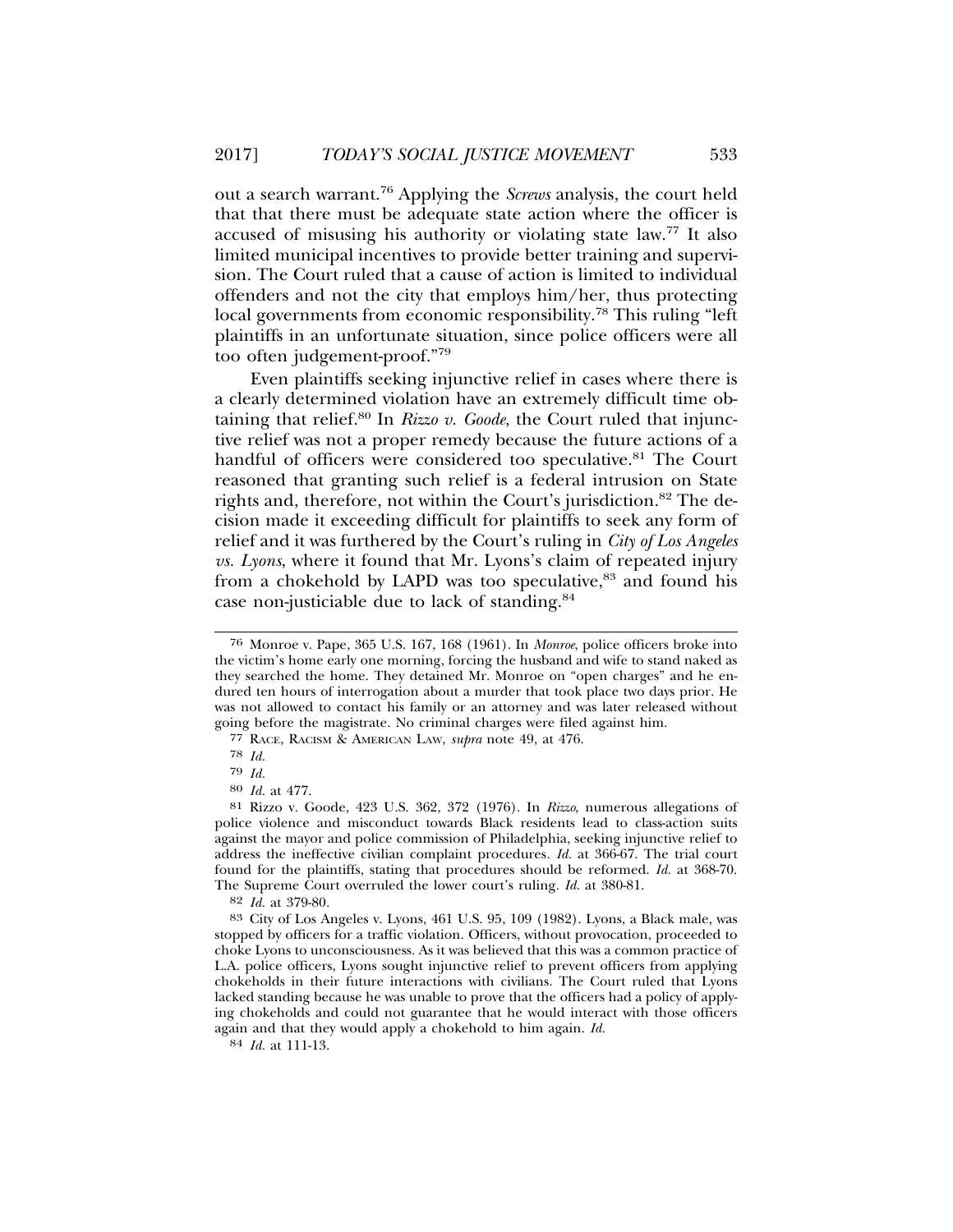The impediments created by the Court coupled with the fact that Section 1983 suits are costly and that "juries are more likely to believe the police officer's version of the incident than the plaintiff's" (if the victims survive the encounter) renders these laws extremely limited as just options for victims of police violence.85 According to Barbara Armacost, legal scholar and law professor, Section 242 and Section 1983 place the typical civil rights plaintiff, a criminal suspect, at a "distinct, practical disadvantage."86 These individuals often have criminal records, are poor, and are not considered reliable witnesses by juries.<sup>87</sup> Officers are able to serve as and provide more "credible witnesses" whereas a plaintiff must rely on the testimony of family and friends which jurors tend to view as untrustworthy.<sup>88</sup>

However, there is one noteworthy victory in a Section 1983 action. In *Tennessee v. Garner*, the Court ruled that it was unconstitutional for law enforcement to use deadly force when individuals are attempting to flee.<sup>89</sup> The Court held that laws interpreted to authorize officers to use deadly force to apprehend an "apparently unarmed suspected felon" violated the Fourth Amendment.<sup>90</sup>

While *Garner* was heralded as a victory, scholars have also argued that it was flawed because the Court's ruling "severely restricted the Any-Felony Rule, but did not limit the use of deadly force to self-defense."91 This means that *Garner* essentially allows police officers to use deadly force even where there is no "lifethreatening crime."92 This led some analysts to find that the decision would not have a substantial effect on "police conduct, be-

92 *Id.* at 245.

<sup>85</sup> Alison L. Patton, Note, *The Endless Cycle of Abuse: Why 42 U.S.C. § 1983 Is Ineffective in Deterring Police Brutality*, 44 HASTINGS L.J. 753, 754 (1993) (detailing the extent to which the law does nothing to prevent or discourage police violence as police are offered many protections rendering them virtually untouchable).

<sup>86</sup> Armacost, *supra* note 52, at 467.

<sup>87</sup> *Id.* at 467-68.<br>88 *Id.* at 468 ("[O]fficers may be able to allege facts—such as that the plaintiff was resisting arrest or appeared to be reaching for a gun—that would support the officers' use of force."). <sup>89</sup> Tennesee v. Garner, 471 U.S. 1, 11 (1985). In this case, a young Black male

suspect attempted to escape by climbing a fence. Officers, in accordance with Tennessee law, fatally shot him. *Id.* at 3-4. The Court found the law unconstitutional, holding that the "use of deadly force to prevent the escape of all felony suspects, whatever the circumstances, is constitutionally unreasonable." *Id.* at 11. <sup>90</sup> *Id.* at 3.

<sup>91</sup> Abraham N. Tennenbaum, *The Influence of the* Garner *Decision on Police Use of Deadly Force*, 85 J. CRIM. L. & CRIMINOLOGY 241, 245 (1994). The Any-Felony Rule stemmed from English common law and was interpreted by American courts as "legal permission to shoot an unarmed felony suspect in flight." *Id.* at 242.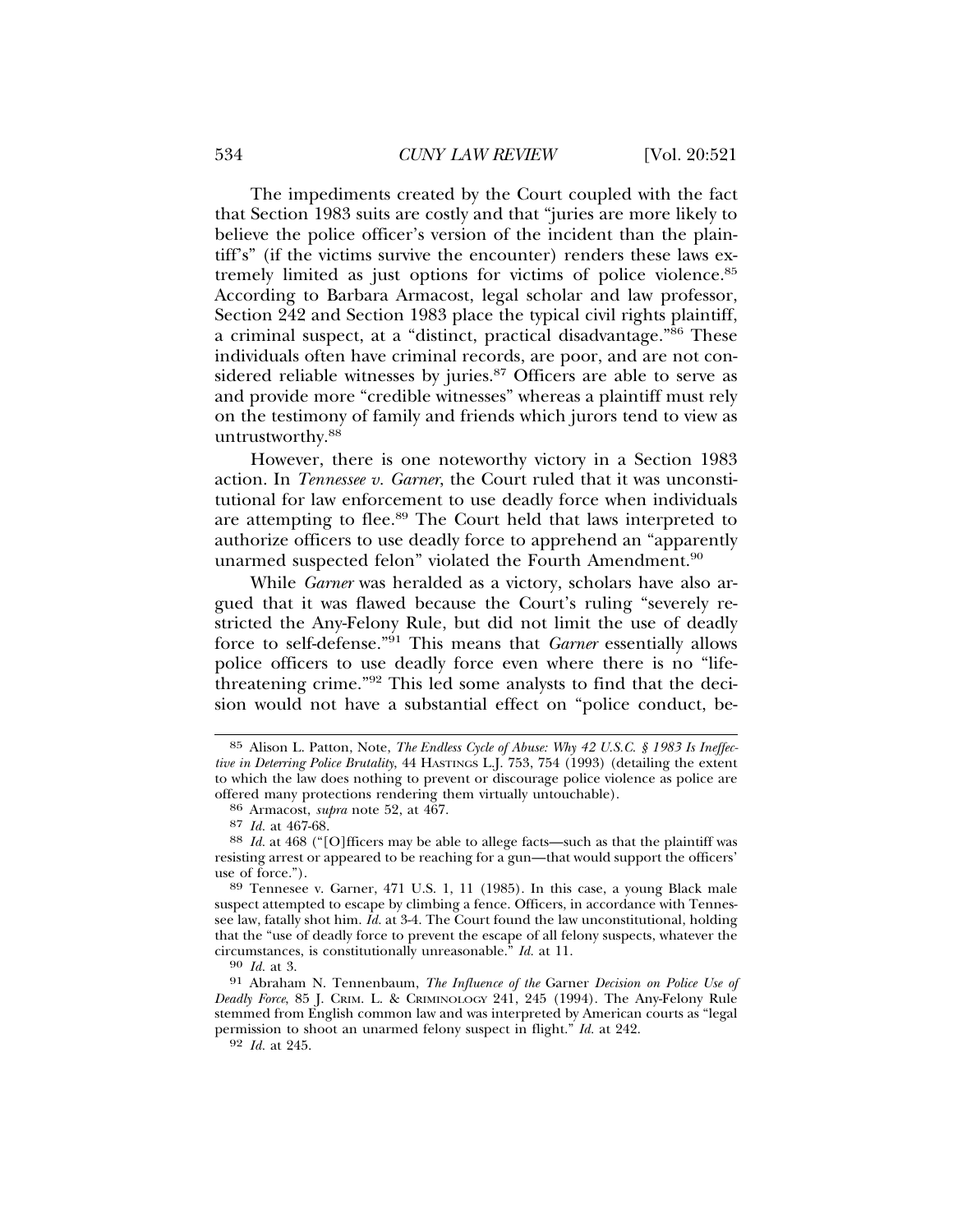cause the creation or modification of laws has never effectively modified police behavior."93

Years later, the Court in *Graham*<sup>94</sup> "essentially prohibit[ed] any second-guessing of [an] officer's decision to use deadly force: no hindsight is permitted, and wide latitude is granted to the officer's account of the situation, even if scientific evidence proves it to be mistaken."95 Therefore, the law has not provided any real impact that compels individual officers or police departments to change the way they interact with members of the Black community.96

With respect to departmental charges, since its enactment, the DOJ has rarely enforced Section 14141. These cases are difficult to analyze as the DOJ does not provide much data. Between 2000 and 2013, DOJ made approximately 325 preliminary inquiries, but of those inquires only nine (2.8%), resulted in the appointment of an independent monitor.<sup>97</sup> Additionally, no cases have gone to trial under this provision as police departments tend to settle with the DOJ to avoid embarrassment.<sup>98</sup> When the DOJ establishes that a police department exhibits "a pattern or practice," a monitor may be assigned to supervise reform, though this practice is not consistent across presidential administrations.99

Under the Obama administration, the DOJ became more aggressive in its application of the law.100 However, there has been criticism with respect to the police departments the DOJ choose to investigate because larger police departments such as New York or

<sup>93</sup> *Id.* (footnote omitted). <sup>94</sup> Graham v. Connor, 490 U.S. 386 (1989).

<sup>95</sup> Chase Madar, *Why It's Impossible to Indict a Cop*, NATION (Nov. 25, 2014), http:// www.thenation.com/article/why-its-impossible-indict-cop/ [https://perma.cc/Z5SL-6BE6] <sup>96</sup> *See* Stephen Rushin, *Federal Enforcement of Police Reform*, 82 FORDHAM L. REV. 3189,

<sup>3202 (2014) (&</sup>quot;It only works if aggrieved parties regularly litigate and departments feel the financial consequences of this litigation, thus motivating them to change behaviors and policies.").

<sup>97</sup> *Id.* at 3226, 3226 n.256. For a list of the negotiated settlements between DOJ and police agencies and which of those settlements resulted in a monitor being appointed, see *id.* at 3247. <sup>98</sup> *Id.* at 3227-28, 3227 n.270 (all police departments settled). <sup>99</sup> *Id.* at 3238-39.

<sup>100</sup> *Id.* at 3234 ("In March 2009, less than two months after Eric Holder took over as attorney general, the DOJ approved a consent decree with the Virgin Islands Police Department. This was the first negotiated settlement that the DOJ had approved under § 14141 in over five years. Since then, the DOJ has reached settlement agreements with seven different police agencies in seven different states. In three of these cases - the Virgin Islands; Seattle, Washington; and New Orleans, Louisiana - these settlements have included clauses that require the appointment of an external monitor to ensure departmental compliance with the terms of the agreement." (footnotes omitted)).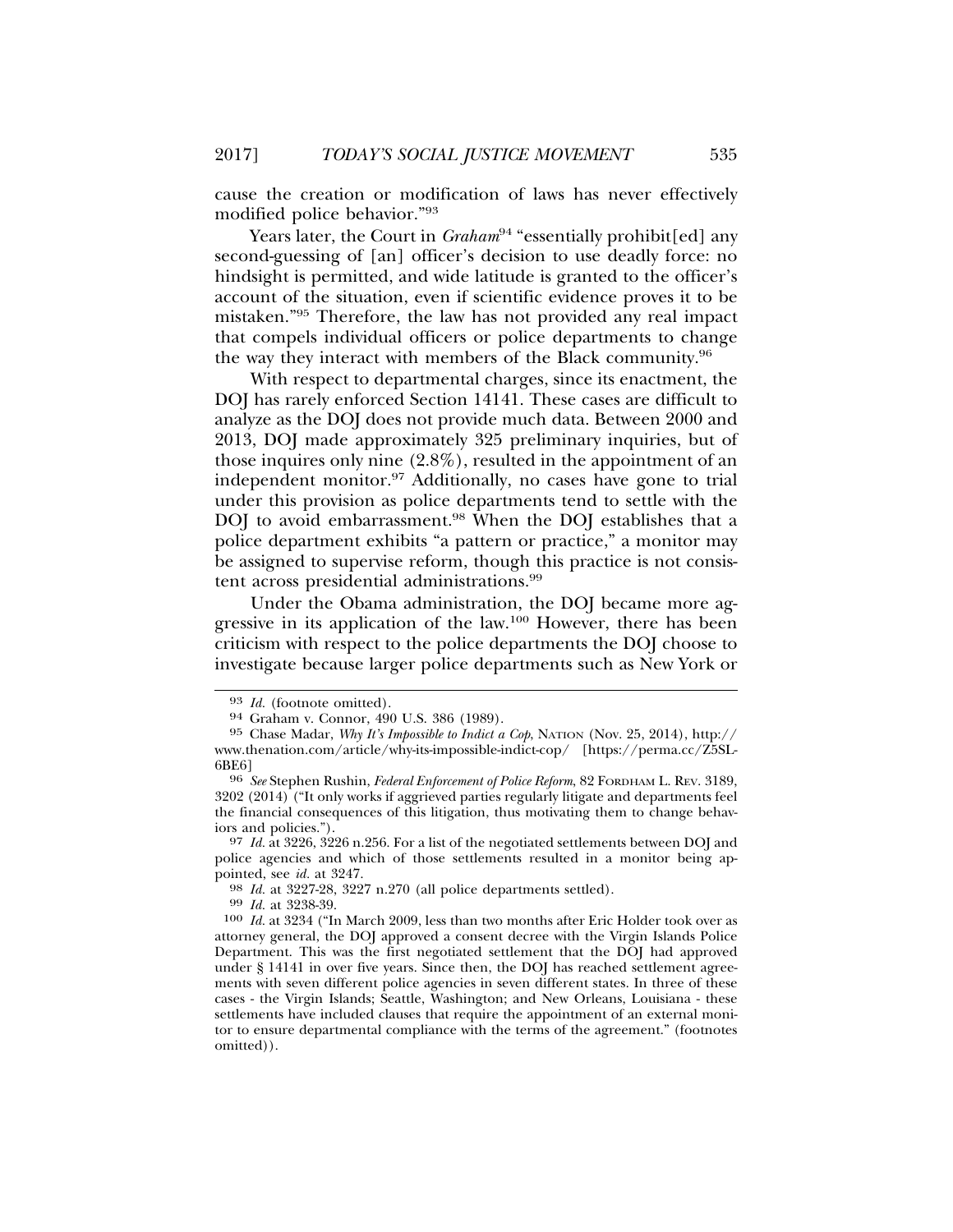Los Angeles seemed to avoid more serious scrutiny.<sup>101</sup> Critiques have focused on DOJ's lack of transparency in the policy and procedures for deciding which departments are in need of reform.102

In December 2015, the DOJ announced its plan to investigate police misconduct in Chicago to "determine whether there are systemic violations of the Constitution or federal law by officers of CPD [Chicago Police Department]."103 This was long-awaited action by the DOJ because for decades the City of Chicago had been plagued with allegations of torture, murder, and coerced confessions.104

Shortly after the events in Ferguson, Missouri, the DOJ began investigating the city and its police department.<sup>105</sup> In its 104-page report, the DOJ concluded that the police engaged in a pattern/ practice that violated the rights of its Black residents.106 In February 2016, the DOJ filed a lawsuit against Ferguson, citing that the city failed to take any remedial measures to protect the rights of its

104 *See, e.g.*, Sarah Macaraeg & Yana Kunichoff, *'Nothing Happens to the Police': Forced Confessions Go Unpunished in Chicago*, GUARDIAN (Jan. 28, 2016, 9:10 AM), http://www .theguardian.com/us-news/2016/jan/28/chicago-police-department-false-confes-

<sup>101</sup> *Id.* at 3219.

<sup>102</sup> Rushin, *supra* note 96, at 3243.

<sup>103</sup> *Justice Department Opens Pattern or Practice Investigation into the Chicago Police Department*, U.S. DEP'T JUST. (Dec. 7, 2015), https://www.justice.gov/opa/pr/justice-department-opens-pattern-or-practice-investigation-chicago-police-department [https://per ma.cc/KM5H-PWNM] ("The investigation will focus on CPD's use of force, including racial, ethnic and other disparities in use of force, and its systems of accountability.").

sions-torture [https://perma.cc/Y3QA-YFJZ]; G. Flint Taylor, *The Chicago Police Torture Scandal: A Legal and Political History*, 17 CUNY L. Rev. 329, 362-63 (2014) (noting the continuous outcries of the citizens of Chicago and the City Council regarding police violence against people of color as well as the lack of accountability for police officers).

<sup>105</sup> *Justice Department Files Lawsuit to Bring Constitutional Policing to Ferguson, Missouri*, U.S. DEP'T JUST. (Feb. 10, 2016), https://www.justice.gov/opa/pr/justice-departmentfiles-lawsuit-bring-constitutional-policing-ferguson-missouri [https://perma.cc/M2FC-TMT7].

<sup>106</sup> *Id*. In the press release, Principal Deputy Assistant Attorney General Vanita Gupta stated "[o]ur investigation found that Ferguson's policing and municipal court practices violate the Constitution, erode trust and undermine public safety . . . ." *Id.* The release went on to explain that "[t]he lawsuit, filed pursuant to Section 14141 of the Violent Crime Control and Law Enforcement Act of 1994 and Title VI of the Civil Rights Act of 1964 (Title VI), alleges that the city of Ferguson, through its police department and municipal court: conducts stops, searches and arrests without legal justification, and uses excessive force, in violation of the Fourth Amendment; interferes with the right to free expression in violation of the First Amendment; prosecutes and resolves municipal charges in a manner that violates due process and equal protection guaranteed by the 14th Amendment; and engages in discriminatory law enforcement conduct against African Americans in violation of the 14th Amendment and federal statutory law." *Id.*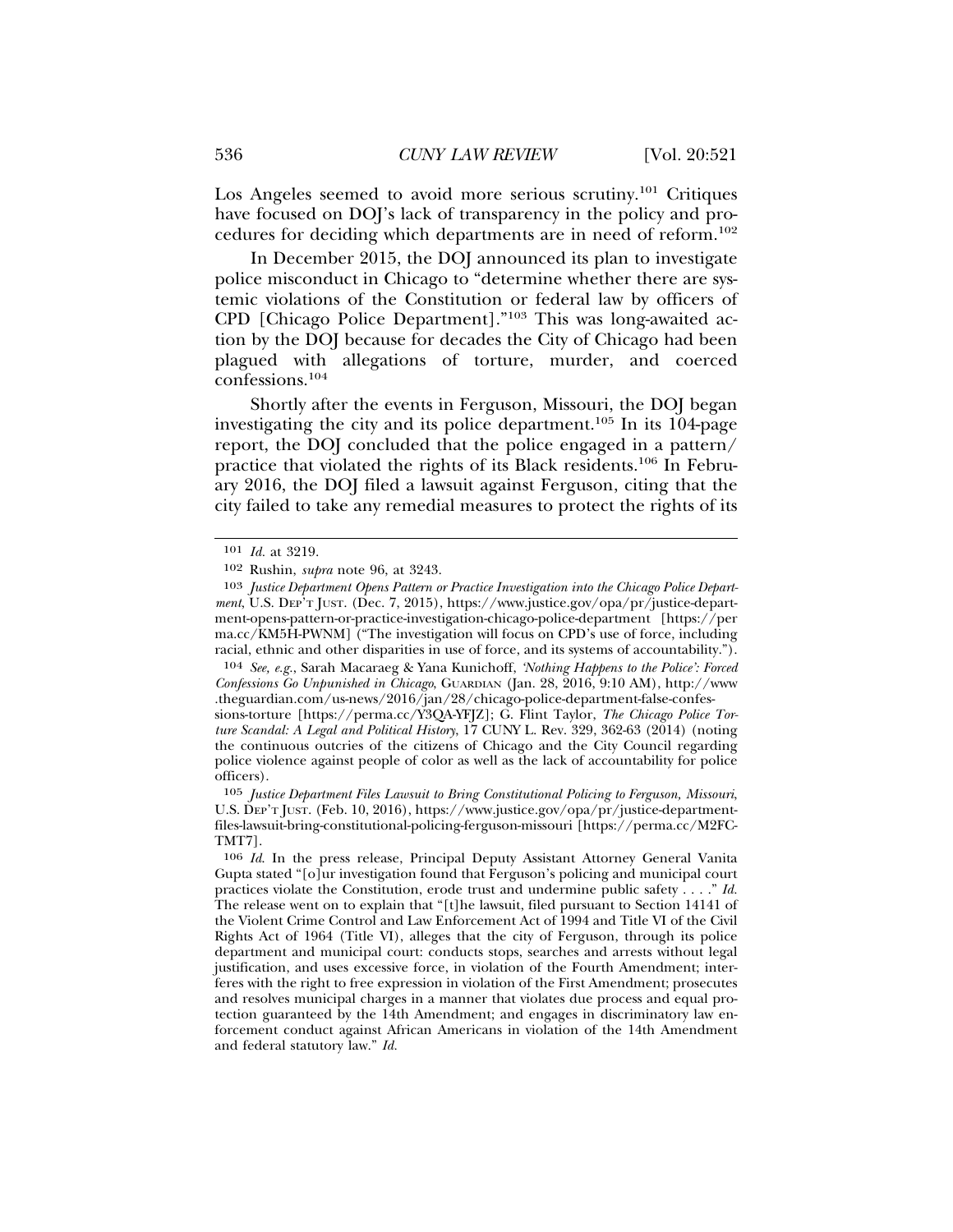residents.107

The following month on March 30, 2016, the DOJ announced that it had reached a settlement with the city of Newark, New Jersey.108 The settlement was based on the DOJ's findings that the Newark Police Department "has engaged in a pattern or practice of unconstitutional stops, searches, arrests, use of excessive force and theft by officers in violation of the First, Fourth and 14th Amendments."109

As the Court continues to place an insurmountable number of hurdles in front of plaintiffs seeking justice against police officers that have violated these federal laws and the DOJ inconsistently enforces Section 14141, victims and their families are often left to pursue local remedies.

## IV. CURRENT STATE AND LOCAL REMEDIES

## *A. Criminal Code*

In theory, police officers can be charged with violating state and local laws ranging from aggravated assault to second degree murder for violence against civilian suspects. However, in practice, officers are rarely prosecuted for such crimes, and on those occasions that they are charged, the officers are often acquitted. Between 2005 and 2014 there were 47 officers charged (including officers from Baltimore, Maryland; Cincinnati, Ohio; North Charleston, South Carolina; and Portsmouth, Virginia) and only 11 of them were convicted of a crime.110 Officers are given special

<sup>107</sup> *Id*. (The residents of Ferguson have waited nearly a year for their city to adopt an agreement that would protect their rights and keep them safe. They have waited nearly a year for their police department to accept rules that would ensure their constitutional rights and that thousands of other police departments follow every day. They have waited nearly a year for their municipal courts to commit to basic, reasonable rules and standards. But residents of Ferguson have suffered the deprivation of their constitutional rights – the rights guaranteed to all Americans – for decades. They have waited decades for justice. They should not be forced to wait any longer.).

<sup>108</sup> *Justice Department Reaches Agreement with City of Newark, New Jersey, to Reform Police Department's Unconstitutional Practices*, U.S. DEP'T JUST. (Mar. 30, 2016), https://www .justice.gov/opa/pr/justice-department-reaches-agreement-city-newark-new-jersey-reform-police-department-s [https://perma.cc/Y4YQ-8QFJ] ("The Justice Department's findings were announced in July 2014 following a comprehensive investigation into the NPD started in May 2011. The investigation also found that this pattern of constitutional violations has eroded public confidence in the police. As a result, public safety suffers and the job of delivering police services was more difficult and more dangerous.").

<sup>109</sup> *Id.*

<sup>110</sup> Ian Simpson, *Prosecution of U.S. Police for Killings Surges to Highest In Decade*, HUF-FINGTON POST (Oct 26. 2015, 9:21 AM), http://www.huffingtonpost.com/entry/pros-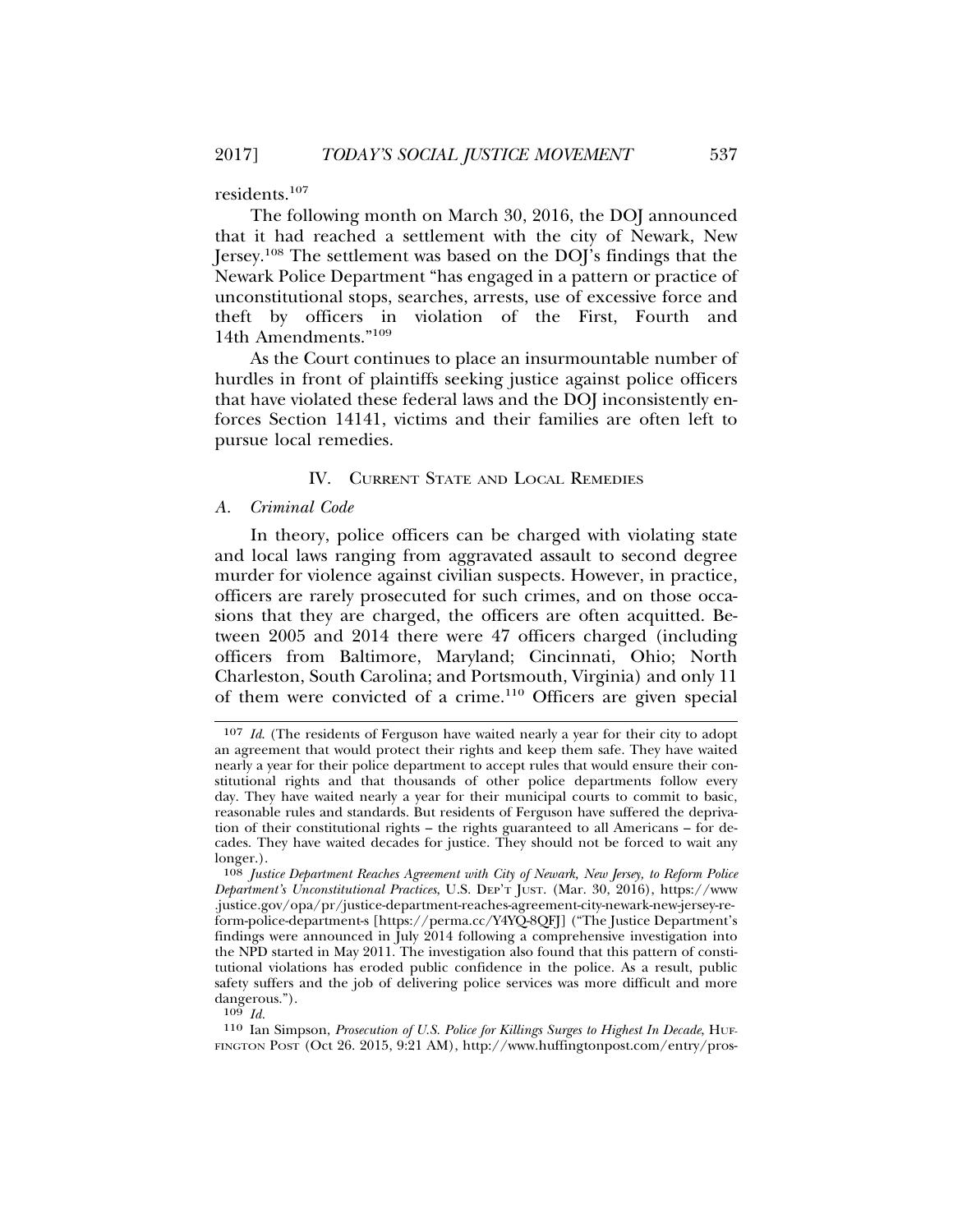treatment whereas civilians would be charged and sentenced to the full extent of the law.<sup>111</sup> Bail set for police officers is extremely low considering the type of offense being charged.112 For example, a young man who participated in the Baltimore riots protesting Freddie Gray's death was arrested for using a traffic cone to smash the window of a police car.<sup>113</sup> He was given \$500,000 bail, whereas the bail amounts for the officers charged with Freddie Gray's actual death ranged between \$250,000-\$350,000.114

Bail aside, it seems that there has been a recent "surge" in the number of officers that have been prosecuted.115 Yet, the number of Blacks killed and the number of prosecutions, not convictions, remains very disproportionate.<sup>116</sup>

As officers rarely face criminal charges, citizens have to turn to other mechanisms of accountability, like filing complaints with their local civilian review boards hoping that some type of disciplinary action will be taken against the officer(s) that violated their rights.

#### *B. Civilian (Complaint) Review Boards*

Civil rights advocates first started pushing for Civilian Review Boards ("CRBs") in the 1940s, as a way to offer some type of exter-

ecution-police-killings\_562e26aee4b0ec0a3894eb23 [https://perma.cc/5QGE-TNDS] (explaining that public outrage, bystander videos, and body cameras are contributing factors that have motivated prosecutors to take some action against officers that murder Blacks).

<sup>111</sup> *See, e.g.*, *White Ex-Police Chief Makes Plea Deal in Shooting of Black Man*, CBSNEWS .COM (Sept. 1, 2015, 3:58 PM), http://www.cbsnews.com/news/richard-combs-whitepolice-chief-south-carolina-plea-deal-shooting-narmed-Black-man/ [https://perma .cc/DQ5G-62HG]. In the case described in the article, former Police Chief Richard Combs of Eutawville, South Carolina, plead guilty to killing a Black man over a traffic ticket. After two mistrials the murder charges against him were dropped. For the guilty plea he only received a ten year suspended sentence in prison, five years of probation, and one year of home detention.

<sup>112</sup> Todd Oppenheim, Opinion, *Another Baltimore Injustice*, N.Y. TIMES (Nov. 28, 2015), http://www.nytimes.com/2015/11/29/opinion/another-baltimore-injustice .html?mwrsm=Email [https://perma.cc/NR7N-P4CB] (noting that officers involved in the death of Freddie Gray were given an opportunity to turn themselves in and assigned considerably low bail amounts).

<sup>113</sup> Adam Howard, *Teen Faces Higher Bail Than Baltimore Cops Accused of Murde*r, MSNBC (May 1, 2015, 7:31 PM), http://www.msnbc.com/msnbc/teen-faces-higherbail-baltimore-cops-accused-murder [https://perma.cc/9W7S-6G2N].

<sup>114</sup> *Id.*

<sup>115</sup> Simpson, *supra* note 110.

<sup>116</sup> Matt Ferner & Nick Wing, *Here's How Many Cops Got Convicted of Murder Last Year for On-Duty Shootings*, HUFFINGTON POST (Jan. 13, 2016, 11:34 AM), http://www.huffingtonpost.com/entry/police-shooting-convictions\_us\_5695968ce4b086bc1cd5d0da [https://perma.cc/7WG7-3R8C].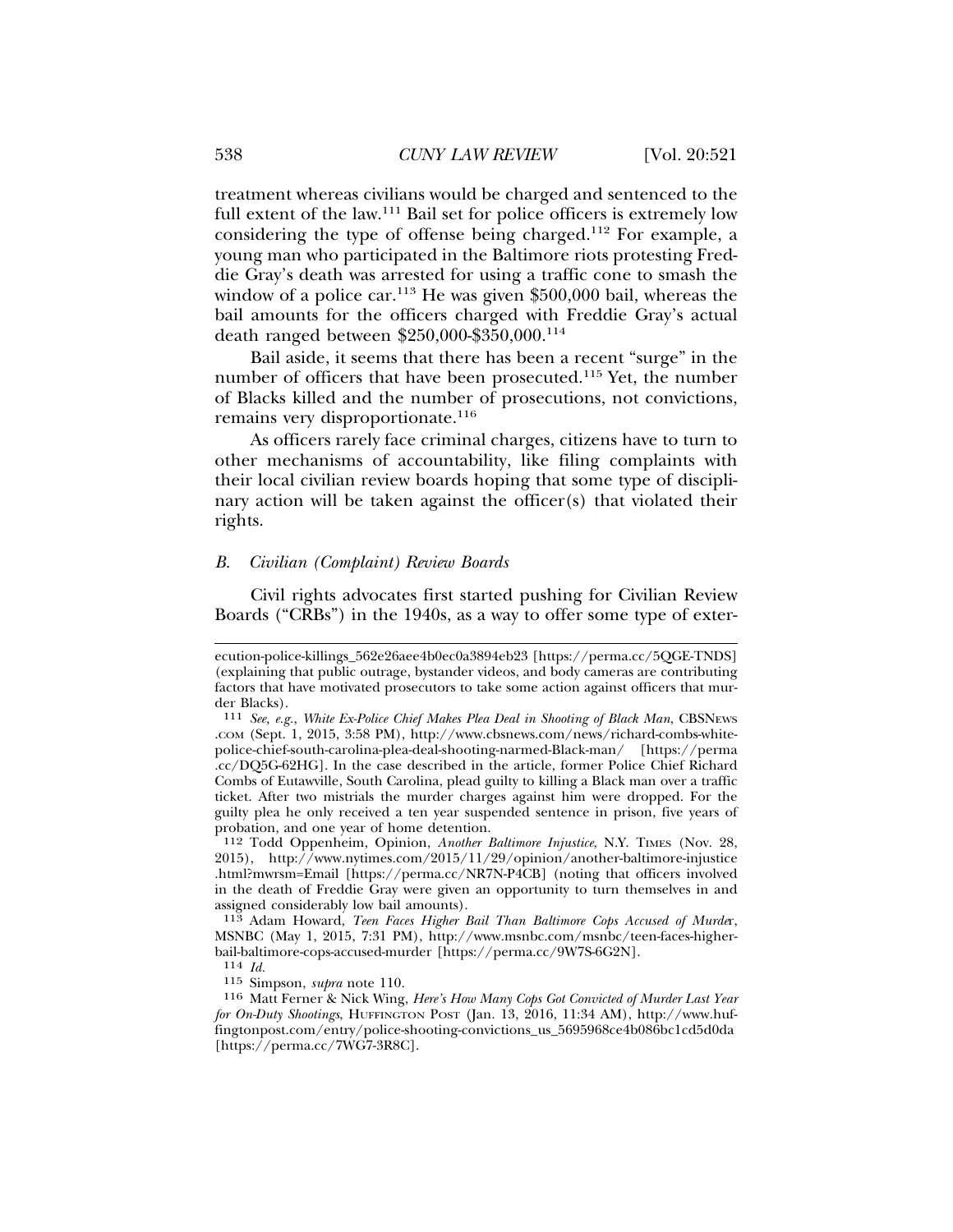nal oversight for police officers and address police corruption and violence.<sup>117</sup> These external entities are set up in cities as a way to police the police by providing "independent review of specific instances of police abuse or to determine whether the internal procedures used by police are legitimate."118 The boards' roles and power are "determined by local politics, [and therefore] CRBs vary wildly in terms of powers, responsibilities, and actual success at supervising police."119 Though their purpose is to provide civilians with some authority to review and curb officers<sup>5</sup> conduct, these boards in fact have very little impact on officer discipline. For example, in 2012 "the NYPD followed the [Civilian Complaint Review Board's] recommendation in only 25 out [sic] 258 cases (9.7%). Officers received no discipline in 104 cases (40.3%)."120 The CCRB recommended that officers receive the most severe discipline (ranging from loss of vacation days, suspension, probation, or termination) in 175 cases, however "the NYPD only sought charges in 7."121 Unfortunately, this supports the notion that the CCRB, and similar boards throughout the country, are ineffective in the fight for reforming police practices and stopping the violence against civilians.122 Some argue that CRBs are ineffective because (1) police departments refuse to cooperate with the boards; (2) police departments generally reject the findings and recommendations of

<sup>117</sup> Andrew Rosado Shaw, Note, *Our Duty in Light of the Law's Irrelevance: Police Brutality and Civilian Recordings*, 20 GEO. J. POVERTY L. & POL'Y 161, 166 (2012).

<sup>118</sup> Tim Lynch & Richard Stone, CATO Inst., *Civilian Review Boards*, POLICEMIS CONDUCT.NET, http://www.policemisconduct.net/explainers/civilian-review-boards/ [https://perma.cc/8SRS-5RVQ].

<sup>119</sup> *Id.*

<sup>120</sup> *Police Punishment: CCRB vs NYPD*, WNYC, http://project.wnyc.org/ccrb/ [https://perma.cc/SZ8T-ZA49] (emphasis omitted).

<sup>121</sup> *Id.*

<sup>122</sup> Donna Lieberman, Exec. Dir., N.Y. Civil Liberties Union, Testimony before The New York City Council Committee on Public Safety and the Committee on Civil Rights regarding The Civilian Complaint Review Board and Civilian Oversight of Policing (Mar. 9, 2007), http://www.nyclu.org/content/civilian-complaint-review-boardand-civilian-oversight-of-policing [https://perma.cc/Q7C6-62U6]; *see also* D. Brian Burghart, *Eyes Wide Open: What Should Citizen Oversight of Law Enforcement Look Like?*, RENO NEWS & REV., (Oct. 16, 2014), http://www.newsreview.com/reno/eyes-wideopen/content?oid=15222461 [https://perma.cc/CZ8V-NYKX] (discussing the effectiveness of Civilian Review Boards in the wake of the nation's attention to police violence); Sonia Moghe, *NYPD Fails to Discipline Officers Who Use Excessive Force, Report Says*, CNN (Oct. 2, 2015, 12:24 PM), http://www.cnn.com/2015/10/02/us/new-york-police-excessive-force-report/ [https://perma.cc/HB9N-432T]; Timothy Williams, *Chicago Rarely Penalizes Officers for Complaints, Data Shows*, N.Y. TIMES (Nov. 18, 2015), http://www.nytimes.com/2015/11/19/us/few-complaints-against-chicago-police-result-in-discipline-data-shows.html [https://perma.cc/5VK5-RRS3] ("From 2011 to 2015, 97 percent of more than 28,500 citizen complaints resulted in no officer being punished, according to the files.").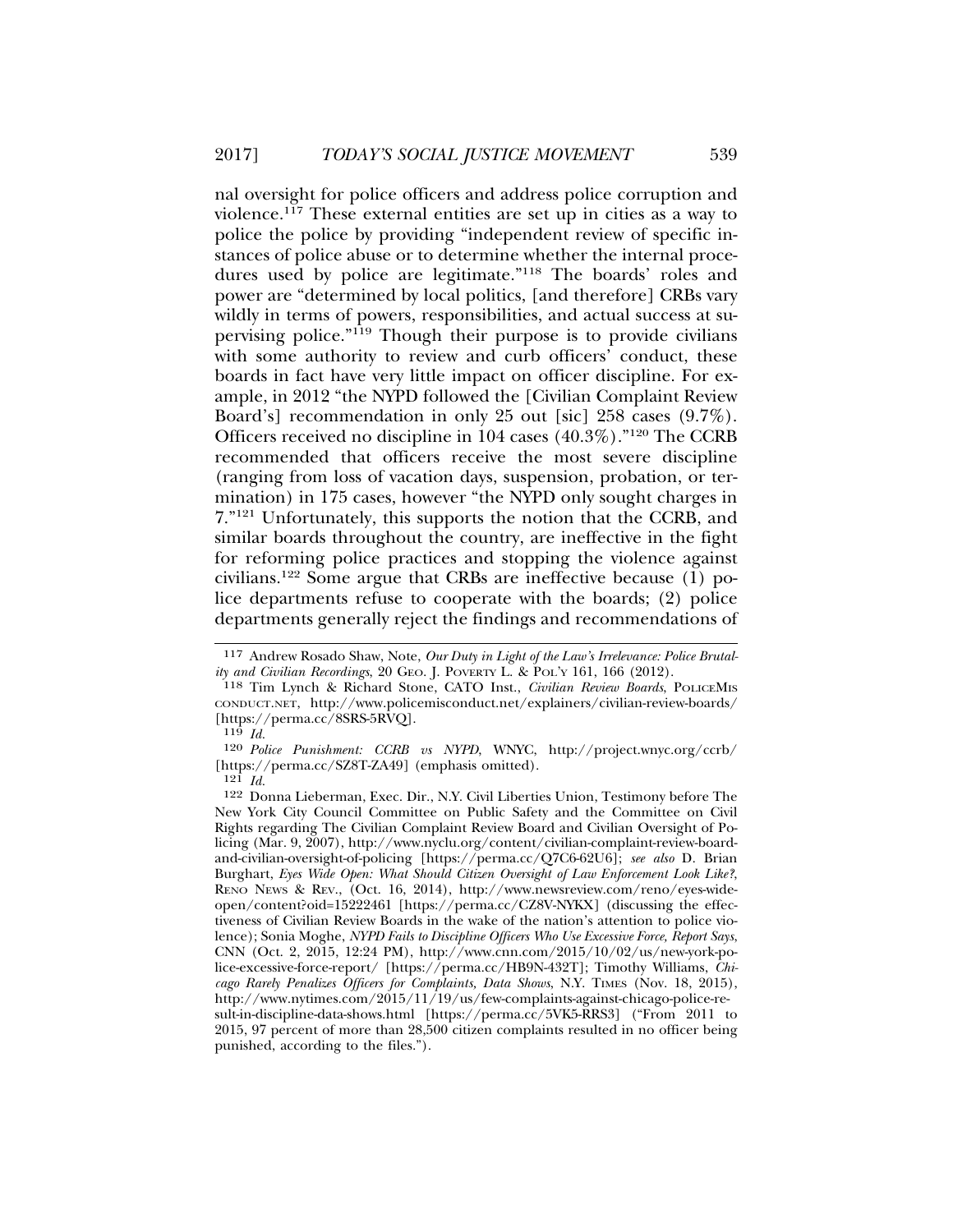the boards; (3) citizens are often unaware of the boards' purpose and/or mission.123

As shown, these boards are not a viable remedy for Blacks as they have no real power and officers often go unpunished. People are left only with the hope that internal controls within police departments will discipline officers who have engaged in excessive force against Blacks.

#### *C. Administrative Action*

Police departments have internal mechanisms that are intended to investigate officers for misconduct (i.e. Internal Affairs). However, this system also fails to properly and consistently discipline officers for their reckless behavior and utter disregard for Black lives. For serious infractions, such as breaking internal policies, officers face little punishment. While the departments conduct an "investigation" officers are regularly given desk duty or administrative leave (often with pay—in other words, a paid vacation) which is often part of their union contracts.<sup>124</sup> As there are often public records exemptions in place, police departments are not forthcoming with data detailing the disciplinary actions taken to enforce their internal policies, many of which may not address issues involving excessive force.<sup>125</sup>

The ineffectiveness of these remedies have left citizens angry and frustrated. Over the years, this has prompted members of the Black community and their allies to take their vexation to the streets.

<sup>123</sup> ALLYSON COLLINS, HUMAN RIGHTS WATCH, SHIELDED FROM JUSTICE: POLICE BRU-TALITY AND ACCOUNTABILITY IN THE UNITED STATES 73-75 (1998), https://www.hrw .org/legacy/reports98/police/download.htm [https://perma.cc/JM5C-QTYB] (explaining these limitations as they relate to the New York Civilian Complaint Review Board and Philadelphia's Police Advisory Commission).

<sup>124</sup> *See, e.g.*, Mark Gokavi, *Officer Who Shot John Crawford to Stay on Desk Duty*, DAYTON DAILY NEWS (Dec. 4, 2014, 7:21 PM), http://www.daytondailynews.com/news/news/ crime-law/officer-who-shot-john-crawford-to-remain-on-desk-d/njLwC/ [https://per ma.cc/8BHE-STTB]; Aaron C. Davis, *Lengthy Review Process Keeps Prince George's Police Who Fire Weapons Off Patrol*, WASH. POST (Apr. 13, 2009), http://www.washingtonpost .com/wp-dyn/content/article/2009/04/12/AR2009041202726.html [https://perma .cc/2UBU-LJK4]; *Fair Police Contracts*, CAMPAIGN ZERO, http://www.joincampaignzero .org/contracts/ [https://perma.cc/2M9J-DYSC].

<sup>125</sup> CHRISTINE BECKETT, REPORTERS COMM. FOR FREEDOM OF THE PRESS, PRIVATE EYES: CONFIDENTIALITY ISSUES AND ACCESS TO POLICE INVESTIGATION RECORDS 2 (2010), https://www.rcfp.org/rcfp/orders/docs/PRIVATEEYES.pdf [https://perma.cc/ PEA7-PH4W].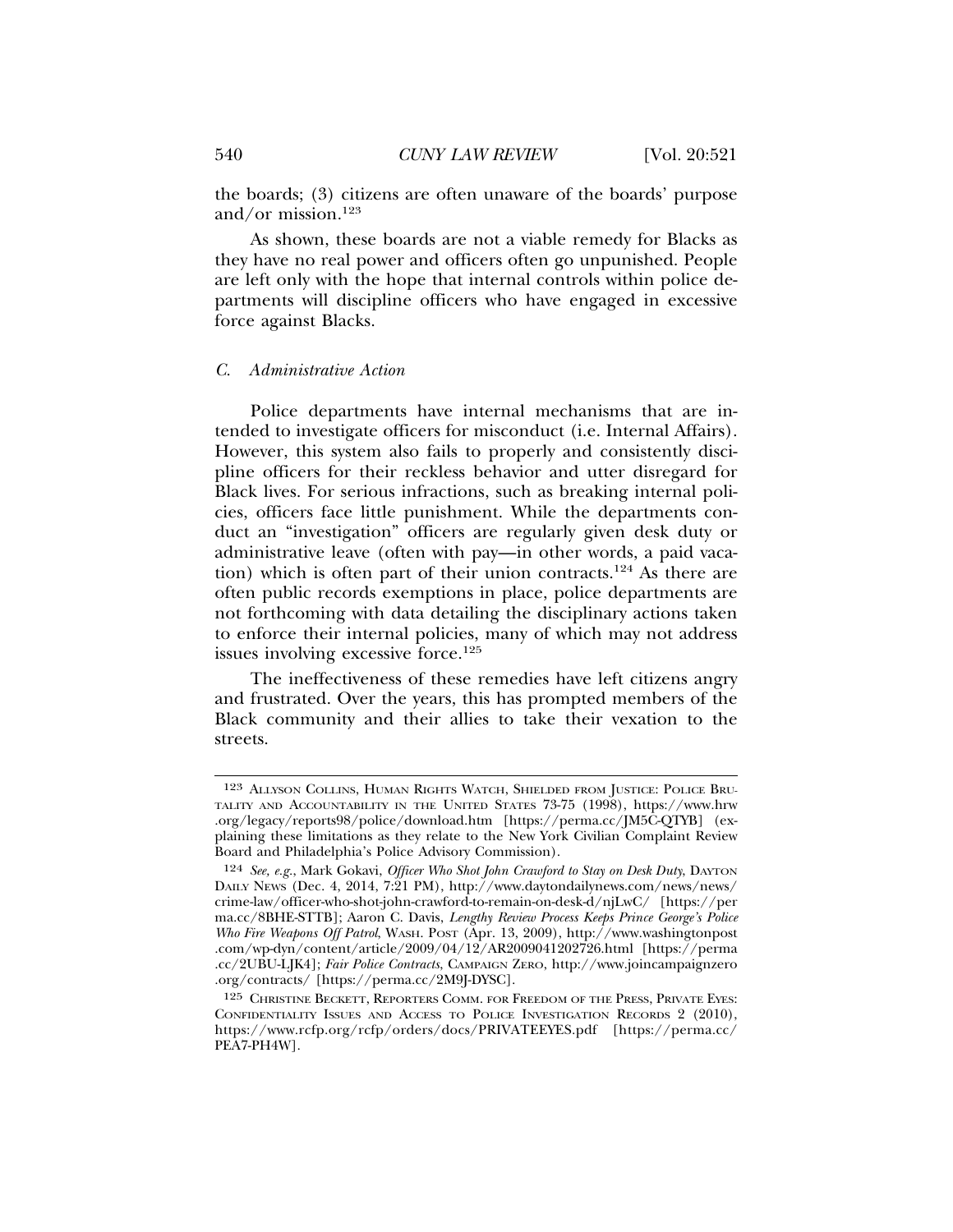#### V. HISTORY OF REBELLION AGAINST POLICE BRUTALITY

America has an extensive history of Black people rebelling against the continuous assault against their communities.126 Police misconduct against the Black community represents the larger issue of institutional racism.<sup>127</sup> Though it may seem that these incidents are responses to individual events, they in fact symbolize a rebellion against institutional racism and a system that does little to protect its Black citizens.128 Therefore, the fight against one becomes a figurative fight against all. The following historical events – a sampling of some of the most notable riots that took place – happened as an attempt to compel change and to make others aware of the injustices that plague Black communities. They provide valuable historical context for the rise of BLM.

1. Harlem, New York

On August 1, 1943, Robert Bandy, a Black soldier, approached a white police officer who was in the process of arresting a Black woman for disorderly conduct.<sup>129</sup> At some point, the officer shot and wounded Bandy.130 Shortly after the incident, thousands of angry citizens gathered and a riot began. The next day Mayor Fiorello La Guardia called for the assistance of the U.S. Army and put a 10:30 PM curfew into place.131 There were two days of civil unrest, which resulted in six deaths and five hundred arrests.<sup>132</sup>

#### 2. Philadelphia, Pennsylvania

On August 28, 1964, an argument between a bystander and two police officers (one white and the other Black) ensued shortly after Odessa Bradford's (a Black woman) car stopped working on a

<sup>126</sup> Casey Gane-McCalla, *Riots Racism and Police Brutality: A Never Ending Cycle*, HUF-FINGTON POST: THE BLOG (Feb. 11, 2009, 5:12 AM), http://www.huffingtonpost.com/ casey-ganemccalla/riots-racism-and-police-b\_b\_156771.html [https://perma.cc/ FU6A-W4MF].

<sup>127</sup> Alev Dudek, *Police Brutality Against Black Men, Plausible Outcome of Structural Racism*, HUFFINGTON POST: THE BLOG (June 22, 2015, 5:50 PM), http://www.huffingtonpost.com/alev-dudek/police-brutality-against-\_2\_b\_7633184.html [https:// perma.cc/7BXW-NVY6].

<sup>128</sup> *Id.*

<sup>129</sup> Ricky Riley, *8 Facts You May Not Know About the Harlem Riot of 1943*, ATLANTA BLACK STAR (Aug. 2, 2014), http://atlantablackstar.com/2014/08/02/8-facts-mayknow-harlem-riot-1943/ [https://perma.cc/NV3M-6P4C].

<sup>130</sup> *Harlem Race Riot of 1943*, ENCYC. BRITANNICA, http://www.britannica.com/topic/ Harlem-race-riot-of-1943 [https://perma.cc/97P9-QFAZ] (last updated Apr. 27, 2016).

<sup>131</sup> *Id.*

<sup>132</sup> *Id.*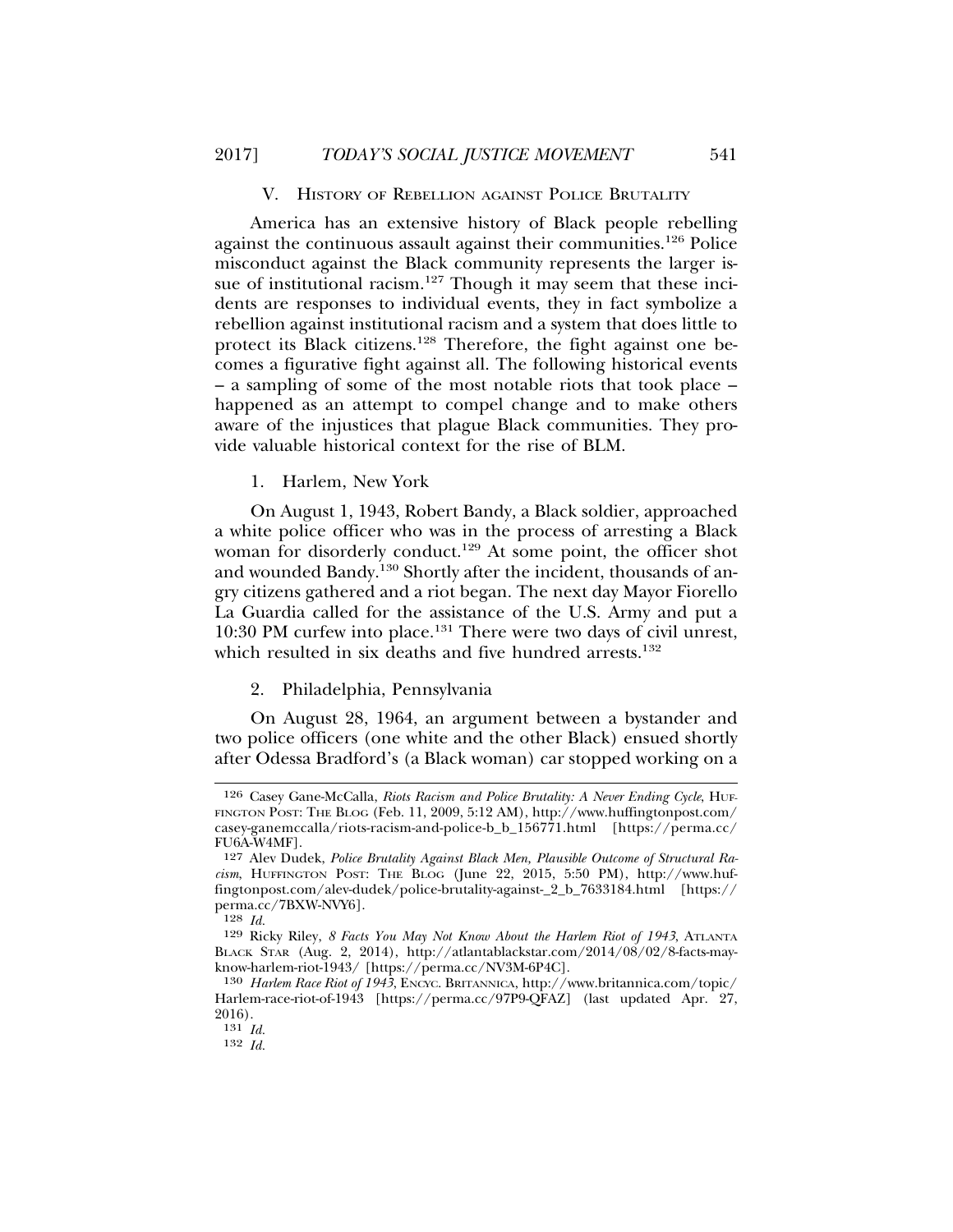city street.133 As officers attempted to remove Ms. Bradford from her car, the bystander intervened, which resulted in the arrest of both individuals.<sup>134</sup> Angered by the actions of the officers, residents took to the streets. Close to 800 people were arrested and over 200 stores were destroyed.135 This marked the first in a series of such rebellions that took place during the Civil Rights Era.136

3. Harlem, New York

Another revolt erupted in Harlem in 1964 after Lieutenant Thomas Gilligan (who was off-duty at the time), shot and killed James Powell, a 15-year-old Black teenager.<sup>137</sup> Many people, including his classmates, assembled and began protesting and demanding answers.138 This led to days of protests in Harlem and Bedford-Stuyvesant, Brooklyn. One person died, over 100 people were injured, and there were over 450 arrests.<sup>139</sup>

4. Watts, Los Angeles, California

The "Watts Riots" were sparked on August 11, 1965 after police arrested Marquette Frye, a 21-year-old Black man, his friend, and his mother.<sup>140</sup> Frye was pulled over for reckless driving, so many were left confused as to why his mother was arrested upon her arrival at the scene.<sup>141</sup> The arrests caused outrage amongst the Black community, which lead to tens of thousands protesting.<sup>142</sup> During the protests, the police commissioner referred to the protesters as "monkeys in a zoo."143 Thousands of National Guard

139 *New York Race Riots*, *supra* note 137.

140 James Queally, *Watts Riots: Traffic Stop Was the Spark that Ignited Days of Destruction in L.A.*, L.A. TIMES (July 29, 2015, 9:20 AM), http://www.latimes.com/local/lanow/lame-ln-watts-riots-explainer-20150715-htmlstory.html [https://perma.cc/9S47-V2V8]. 141 *Id.*

<sup>133</sup> History Making Productions, *The Philadelphia Race Riot of August 1964*, PHILLY .COM (Aug. 28, 2013, 6;43 PM) http://www.philly.com/philly/blogs/TODAY-IN-PHILADELPHIA-HISTORY/The-Philadelphia-race-riot-of-August-1964.html [https:// perma.cc/R2NT-L652].

<sup>134</sup> *Id.*

<sup>135</sup> *Id.*

<sup>136</sup> *Id.*

<sup>137</sup> *New York Race Riots*, C.R. DIGITAL LIBR., http://crdl.usg.edu/events/ny\_race\_riots/ [https://perma.cc/M3RT-D9DM] (last modified Apr. 6, 2017); Michael W. Flamm, Opinion, *The Original Long, Hot Summer: The Legacy of the 1964 Harlem Riot*, N.Y. TIMES (July 15, 2014), http:/www.nytimes.com/2014/07/16/opinion/16Flamm .html [https://perma.cc/HE63-2CRK].

<sup>138</sup> Flamm, *supra* note 137.

<sup>142</sup> *Id.*

<sup>143</sup> Lily Rothman, *50 Years After Watts: The Causes of a Riot*, TIME (Aug. 11, 2015), http://time.com/3974595/watts-riot-1965-history/ [https://perma.cc/N294-43E9].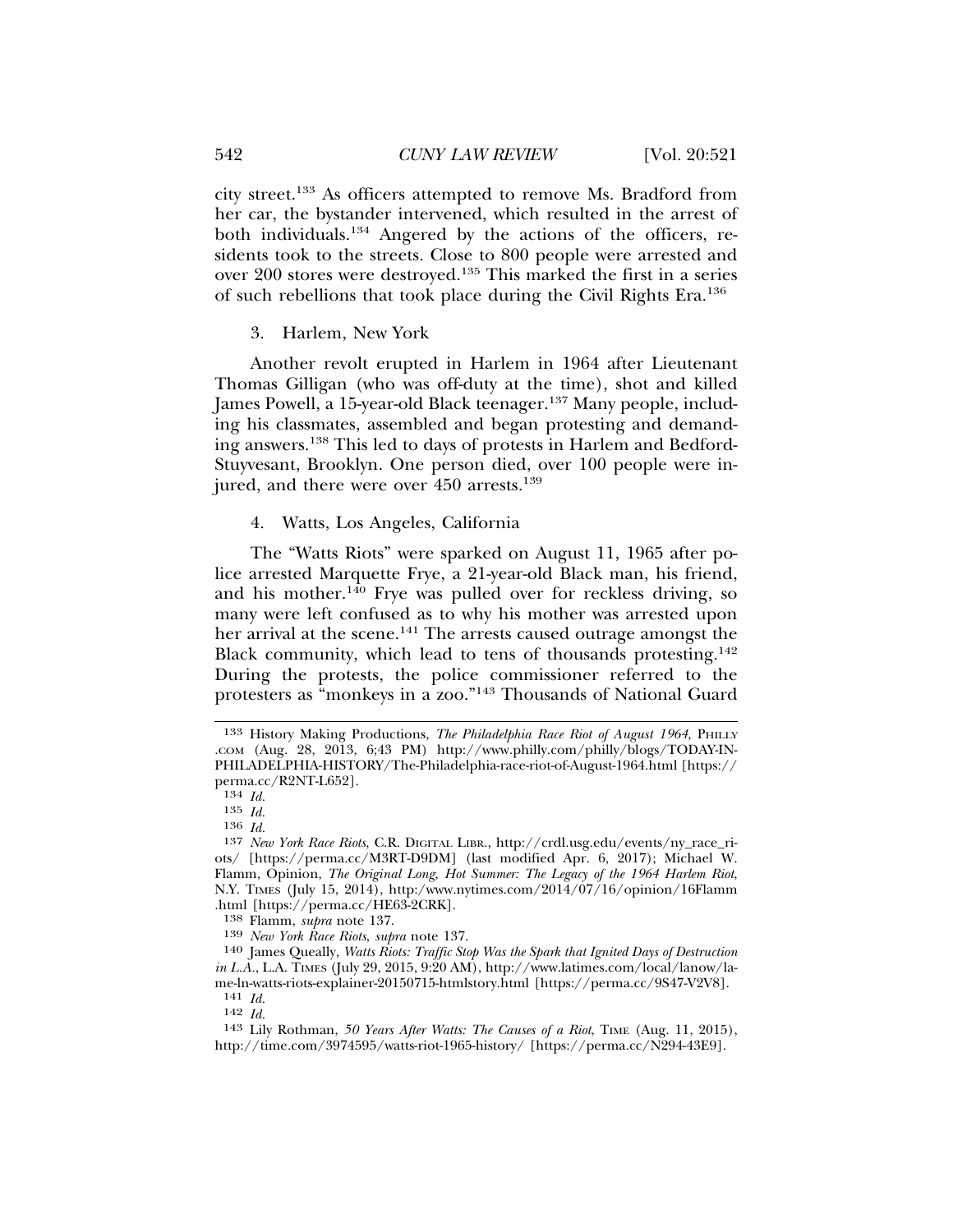officers were deployed at the scene.144 At the conclusion of the sixday rebellion, 34 people were left dead, over 1,000 were injured, and 3,500 people were arrested.<sup>145</sup>

## 5. San Francisco, California

On September 27, 1966, Matthew Johnson, a 16-year-old teenager, was shot and killed by an officer for trying to flee the scene of a stolen vehicle.146 Once again people gathered at the scene and began throwing rocks at officers and setting fires.<sup>147</sup> The National Guard was also called in.<sup>148</sup> Fortunately, after days of protests, there were no deaths. $149$ 

6. Newark, New Jersey

On July 12, 1967, officers pulled over John Smith, a Black taxi driver, and badly beat him and arrested him.150 This took place near a housing project and was observed by residents who took to the streets and began protesting.<sup>151</sup> In the end, 26 people were killed, over 700 injured and, 1,500 were arrested.<sup>152</sup> It was determined that "most of the deaths were caused by police or National Guard rifles."<sup>153</sup>

#### 7. Los Angeles, California

Following the August 29, 1992 acquittal of four LAPD officers, in spite of a video recording, for the beating of Rodney King (a Black man), there were four days of civil unrest.<sup>154</sup> Media captured

<sup>144</sup> Queally, *supra* note 140.

<sup>145</sup> *Id.*

<sup>146</sup> *Hunters Point – Cops Shot into Community Center Sheltering 200 Children*, MOVEMENT, Oct. 1966, at 1, 1, https://libraries.ucsd.edu/farmworkermovement/ufwarchives/ sncc/16B%20-%20October%201966.pdf [https://perma.cc/887A-42SJ]; *1966 Hunters Point Rebellion: Recollections of Harold Brooks and Thomas Fleming*, S.F. BAY VIEW (Sept. 27, 2011) [hereinafter *1966 Hunters Point Rebellion*], http://sfbayview.com/ 2011/09/1966-hunters-point-rebellion-recollections-of-harold-brooks-and-thomasfleming [https://perma.cc/S5V3-EZCB].

<sup>147</sup> *1966 Hunters Point Rebellion*, *supra* note 146.

<sup>148</sup> *Id.*

<sup>149</sup> *Id.*

<sup>150</sup> Nancy Solomon, *40 Years On, Newark Re-Examines Painful Riot Past*, NPR (July 14, 2007, 6:44 PM), http://www.npr.org/templates/story/story.php?storyId=11966375 [https://perma.cc/3VFY-C6TX].

<sup>151</sup> *Id.*

<sup>152</sup> *Id.*

<sup>153</sup> *Id.*

<sup>154</sup> Jessica Dickerson, *Remembering the 1992 LA Riots Over 2 Decades Later*, HUF-FINGTON POST (Apr. 29, 2015, 6:31 PM), http://www.huffingtonpost.com/2015/04/ 29/1992-la-riot-photos\_n\_7173540.html [https://perma.cc/4B3A-2WW7].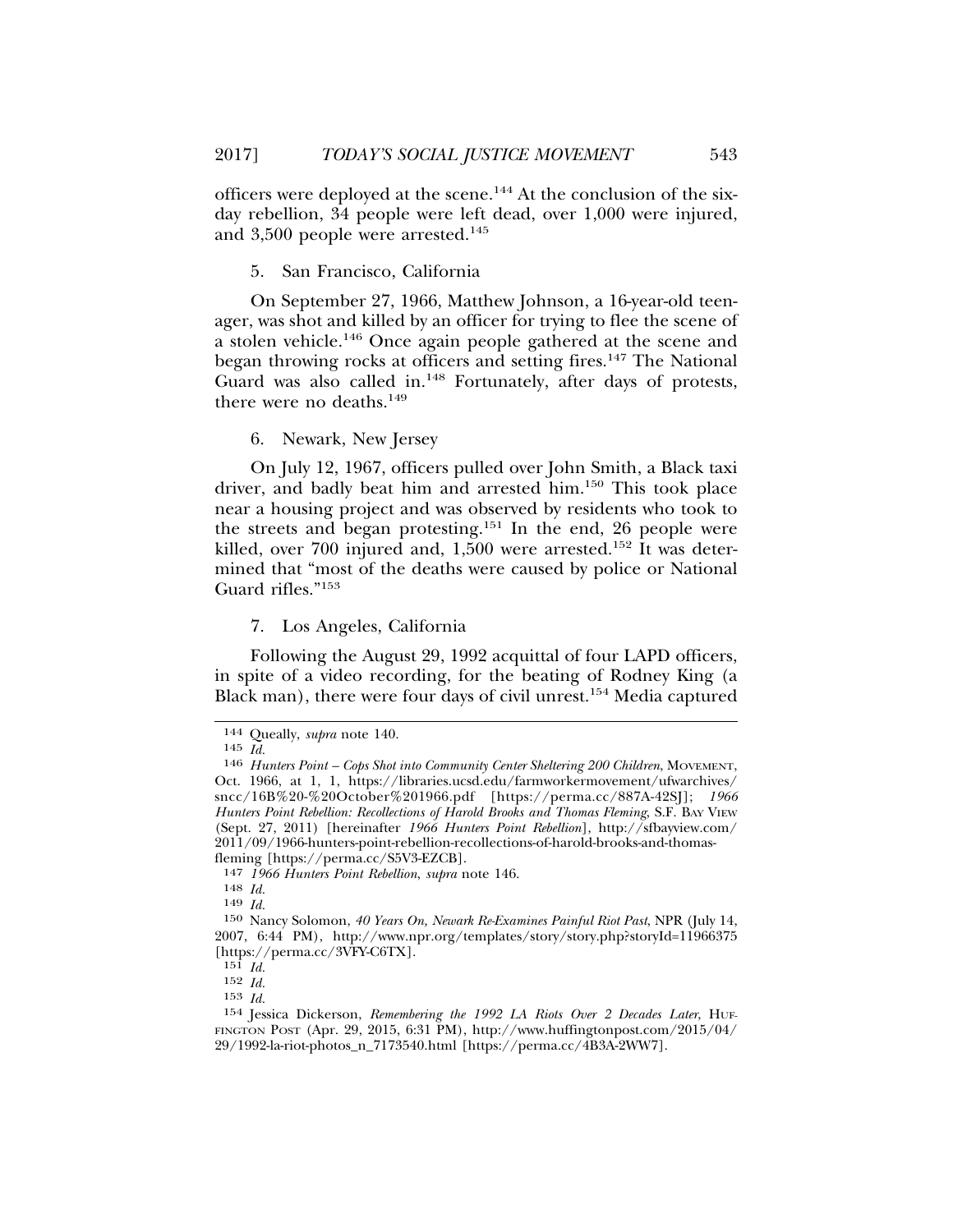the protest as it unfolded. Fifty-three people died, at least 2,300 were injured, thousands were arrested, and over \$1 billion in property damage resulted from these events.155

## 8. Cincinnati, Ohio

On April 9, 2001, an unarmed 19-year-old Black male, Timothy Thomas, was shot and killed by a police officer who pulled him over for a traffic violation.<sup>156</sup> The incident led to civil outrage and unrest.157 The days of demonstrating resulted in \$3.6 million in property damage.158

9. Ferguson, Missouri

On August 9, 2014, unarmed teenager Michael Brown was shot and killed following an interaction with a white officer.<sup>159</sup> Brown's body stayed uncovered for hours while media was allowed to take pictures.160 Protesting ensued shortly after, the National Guard was called in, and a curfew was put in place.<sup>161</sup> Months later, after the prosecutor's officer failed to obtain an indictment of Officer Wilson,<sup>162</sup> protests began again.<sup>163</sup> There were many arrests during both protests. This incident lead to the DOJ issuing a report documenting a history of racial discrimination by the Ferguson Po-

<sup>155</sup> *Id.*

<sup>156</sup> Danny Vinik, *We've Been Here Before. A Solution Exists.*, NEW REPUBLIC (Aug. 18, 2014), https://newrepublic.com/article/119133/cincinnatis-2001-race-riots-reveal-solutions-fergusons-unrest [https://perma.cc/4EAE-2JJD].

<sup>157</sup> *Id.*

<sup>158</sup> Robert Anglen et al., *Riot Costs Add Up*, CIN. ENQUIRER (Oct. 7, 2001), http:// www.enquirer.com/editions/2001/10/07/loc\_1riot\_costs\_add\_up.html [https://per ma.cc/G68Z-W2PH].

<sup>159</sup> Larry Buchanan et al., *What Happened in Ferguson?*, N.Y. TIMES (Aug. 13, 2014), http://www.nytimes.com/interactive/2014/08/13/us/ferguson-missouri-town-undersiege-after-police-shooting.html [https://perma.cc/Z7J6-H2K5].

<sup>160</sup> Julie Bosman & Joseph Goldstein, *Timeline for a Body: 4 Hours in the Middle of a Ferguson Street*, N.Y. TIMES (Aug. 23, 2014), http://www.nytimes.com/2014/08/24/us/ michael-brown-a-bodys-timeline-4-hours-on-a-ferguson-street.html [https://perma.cc/ ZJ9E-49ZV].

<sup>161</sup> Emily Brown, *Timeline: Michael Brown Shooting in Ferguson, Mo.*, USA TODAY (Aug. 14, 2014, 11:59 AM), https://www.usatoday.com/story/news/nation/2014/08/14/ michael-brown-ferguson-missouri-timeline/14051827/ [https://perma.cc/6WQ4- GZZG].

<sup>162</sup> *Darren Wilson Not Indicted: Read the Full Grand Jury Report*, GUARDIAN (Nov. 25, 2014, 12:17 AM), http://www.theguardian.com/us-news/ng-interactive/2014/nov/ 25/darren-wilson-not-indicted-ferguson [https://perma.cc/Y74W-M4CT].

<sup>163</sup> Yamiche Alcindor et al., *Ferguson Burning After Grand Jury Announcement*, USA TODAY (Nov. 24, 2014, 9:38 AM), http://www.usatoday.com/story/news/nation/ 2014/11/24/ferguson-grand-jury-deliberations/19474907/ [https://perma.cc/VE69- RLF4].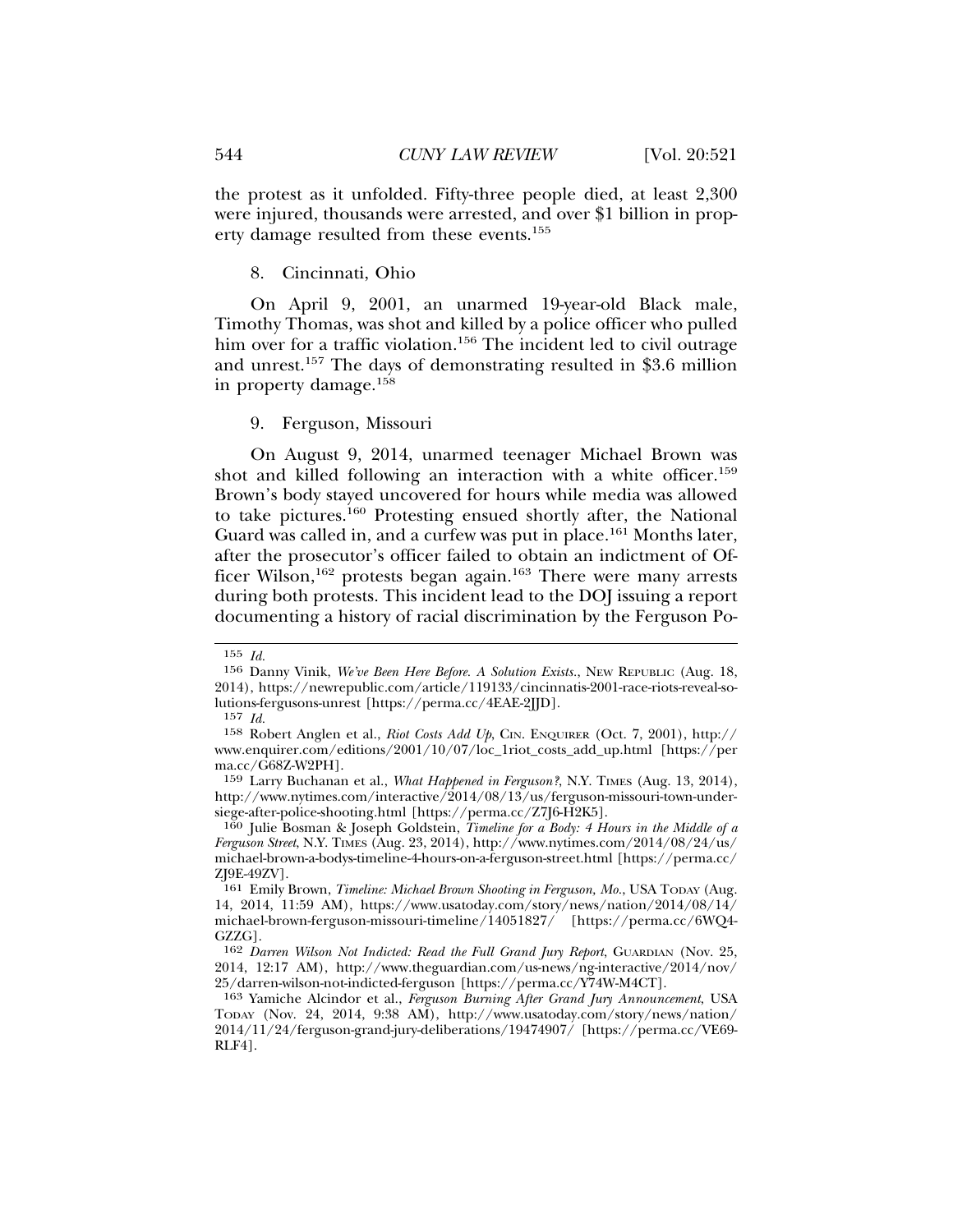lice Department.164

## 10. Baltimore, Maryland

On April 12, 2015, Freddie Gray, a 25-year-old Black man, was arrested after running away from a police officer.165 Video of his arrest was caught on camera and he can be seen limping and crying out in pain.166 He was placed in a police van and, half an hour later, was removed from the van unable to breathe and with severe spinal injuries.167 Gray died a week later.168 Residents protested, calling attention to the systematic police violence by Baltimore officers.169 Six officers were charged with Gray's death (both Black and white).170 All of the officers were eventually acquitted of the charges, leaving no one legally responsible for Freddie Gray's death.<sup>171</sup> However, weeks after the final acquittal in the Gray case, the DOJ released the findings of its investigation of the Baltimore Police Department (BDP).<sup>172</sup> The DOJ found that the BDP's practices included disproportionately stopping, searching, and arresting Blacks; excessive use of force; and continuously failing to address allegations of police officers' racist behavior.<sup>173</sup>

168 Graham, *supra* note 165.

169 Ta-Nehisi Coates, *Nonviolence as Compliance*, ATLANTIC (Apr. 27, 2015), http:// www.theatlantic.com/politics/archive/2015/04/nonviolence-as-compliance/391640/ [https://perma.cc/GR8X-R8AS].

<sup>164</sup> Conor Friedersdorf, *Ferguson's Conspiracy Against Black Citizens*, ATLANTIC (Mar. 5, 2015), https://www.theatlantic.com/national/archive/2015/03/ferguson-as-acriminal-conspiracy-against-its-black-residents-michael-brown-department-of-justice-report/386887/ [https://perma.cc/REL6-9H8K].

<sup>165</sup> David A. Graham, *The Mysterious Death of Freddie Gray*, ATLANTIC (Apr. 22, 2015), https://www.theatlantic.com/politics/archive/2015/04/the-mysterious-death-of-freddie-gray/391119/ [https://perma.cc/EP7X-NKJA].

<sup>166</sup> *Id.*

<sup>167</sup> Scott Dance, *Freddie Gray's Spinal Injury Suggests 'Forceful Trauma,' Doctors Say*, BALT. SUN (Apr. 21, 2015), http://www.baltimoresun.com/health/bs-hs-gray-injuries-20150420-story.html [https://perma.cc/29K7-RVD7].

<sup>170</sup> Eliott C. McLaughlin & Amanda Watts, *Charges Against Baltimore Officers in Freddie Gray Case*, CNN (Dec. 16, 2015, 9:14 PM), http://www.cnn.com/2015/12/15/us/ charges-against-baltimore-officers-freddie-gray-trials/index.html [https://perma.cc/ 7PBB-45V6].

<sup>171</sup> Sarah Almukhtar et al., *Freddie Gray Case Ends with No Convictions of Any Police Officers*, N.Y. TIMES (July 27, 2016), http://www.nytimes.com/interactive/2015/04/ 30/us/what-happened-freddie-gray-arrested-by-baltimore-police-department-maptimeline.html [https://perma.cc/Y7XZ-SWNF].

<sup>172</sup> *Justice Department Announces Findings of Investigation into Baltimore Police Department*, U.S. DEP'T JUST. (Aug. 10, 2016), https://www.justice.gov/opa/pr/justice-department-announces-findings-investigation-baltimore-police-department [https://per ma.cc/N4QM-AP57].

<sup>173</sup> CIVIL RIGHTS DIV., U.S. DEP'T OF JUSTICE, INVESTIGATION OF THE BALTIMORE CITY POLICE DEPARTMENT 3 (2016), https://www.justice.gov/opa/file/883366/download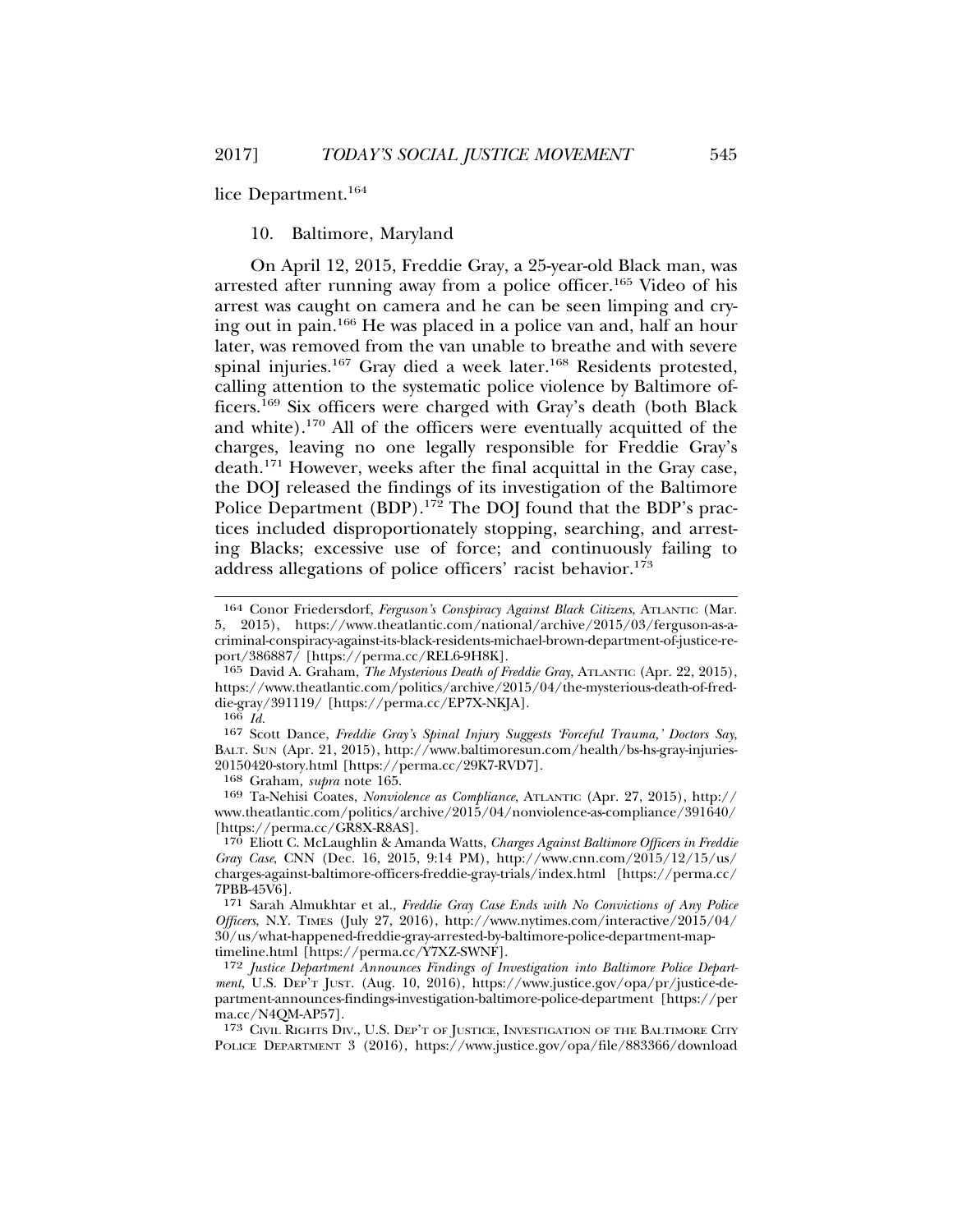#### 546 *CUNY LAW REVIEW* [Vol. 20:521

As shown, the riots were destructive, with most of the damage done in the neighborhoods inhabited by the same suffering community. This type of response did not accomplish much. While these riots—spanning over 73 years—have resulted in some change, they have not resulted in the type of change that will lead to an end to police misconduct against the Black community. It was clear that in order for there to be actual change, the community must move away from violent riots. This gave birth to a new movement that sought to use 21st century tactics to obtain constructive changes without the destructive effects (like injuries, arrests, and property damage). Hence, the founders of BLM began the fight for citizen control over the police by pushing legislation and being a very visible part of the political arena. BLM "has been described as 'not your grandfather's civil-rights movement,' to distinguish its tactics and its philosophy from those of nineteen-sixties-style activism" because it "eschews hierarchy and centralized leadership  $\frac{174}{174}$ 

## VI. TODAY'S SOCIAL JUSTICE MOVEMENT: AN EXTENSION OF THE HISTORY OF POLICE VIOLENCE

Today's social justice movement has been prompted by what Blacks perceive as systematic racism by police officers throughout this country against their community.175 Social media is the mechanism that has allowed the world to gain some insight into the violence that Blacks encounter on a daily basis and to see that what Blacks endure is not merely perception but rather an unrelenting reality. While social media is a new tool, today's movement is merely a continuation of the rebellions of the past 70 years, all similarly calling for police accountability and reform in policing tac-

<sup>[</sup>https://perma.cc/QK4Y-9XP4]. The DOJ findings emphasized that "the consequence of the large racial disparities in stops, searches, and arrests may also manifest itself in what may be disproportionate use of force against African Americans by BPD. We found that African Americans accounted for roughly 88 percent of the subjects of non-deadly force used by BPD officers in a random sample of over 800 cases we reviewed." *Id.* at 61. The report further stated that "BPD misclassifies and fails to investigate complaints of racial slurs and racial bias, allowing a culture of bias against African Americans to persist." *Id.* at 67.

<sup>174</sup> Jelani Cobb, *The Matter of Black Lives: A New Kind of Movement Found its Moment. What Will Its Future Be?*, NEW YORKER (Mar. 14, 2016), http://www.newyorker.com/ magazine/2016/03/14/where-is-Black-lives-matter-headed [https://perma.cc/T9Q9- YPSC].

<sup>175</sup> David A. Graham, *Systemic Racism or Isolated Abuses? Americans Disagree*, ATLANTIC (May 7, 2015), http://www.theatlantic.com/politics/archive/2015/05/systemic-racism-or-isolated-abuse-americans-disagree/392570/ [https://perma.cc/9V7N-NWCT].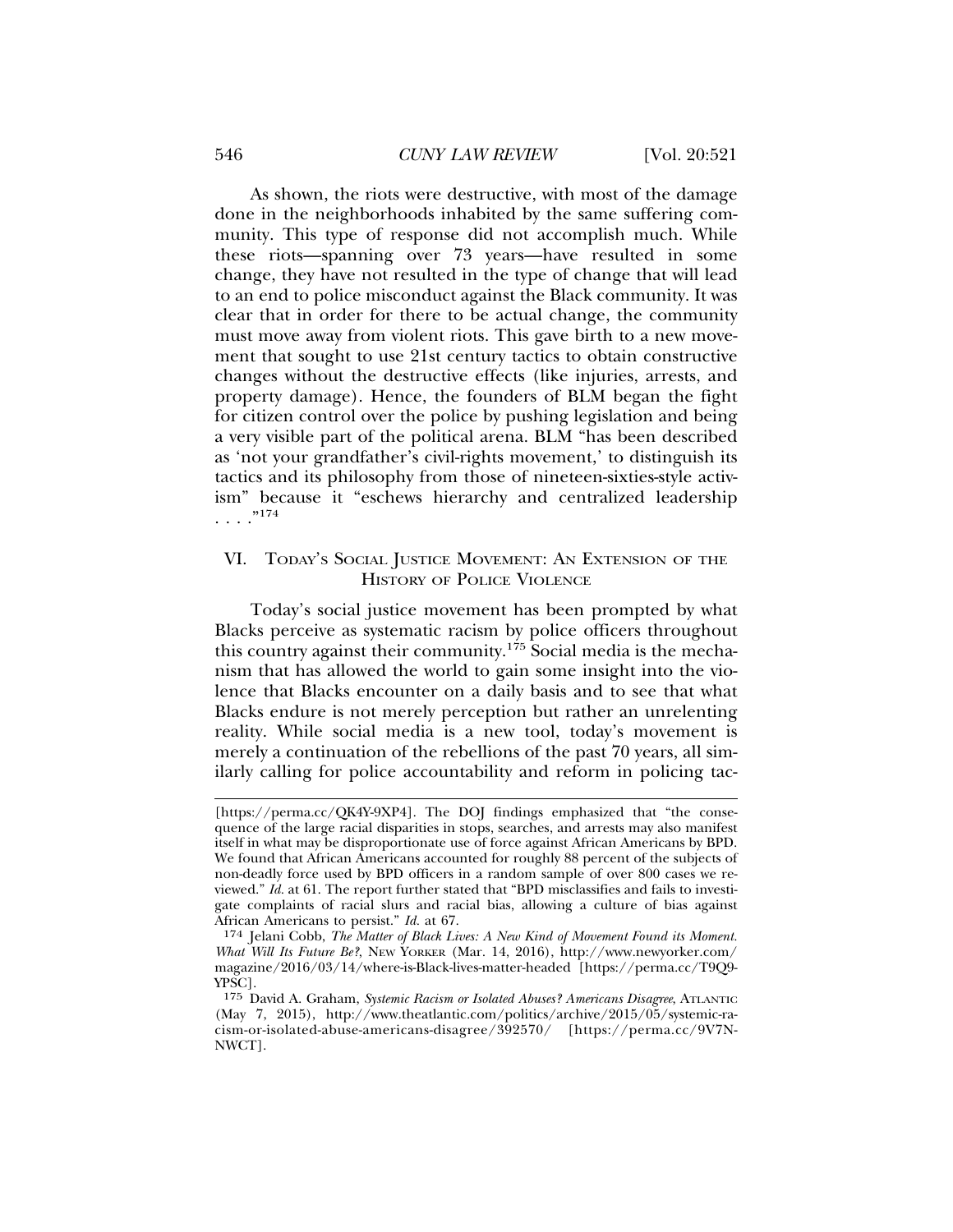tics. America's consistent disregard for Black lives continues to strengthen recently founded organizations like BLM.

Social media has and continues to have a profound impact on today's reaction to police brutality because it allows citizens to essentially become journalists and disseminate information to people in a matter of seconds.176 It has allowed activists to organize a rally or protest and communicate with thousands in minutes.177 Social media has become a platform for protesting police violence and exposing the many flaws of the American justice system.178 It allows activists to raise awareness and garner support.<sup>179</sup>

Issues turned into hashtags<sup>180</sup> cannot be ignored as they quickly begin forcing mainstream media to take notice. Today, there are many hashtags that have been created for various reasons, but there is one that has captured the attention of millions of people throughout the world.

#Blacklivesmatter, which started as a tweet from a young woman in 2012, turned into an organization that currently has 38 chapters located throughout the country.181 Defying the odds, this organization continues to gain support from individuals of all backgrounds in its fight against a system that treats Black lives as insig-

<sup>176</sup> Frederick C. Harris, *The Next Civil Rights Movement?*, DISSENT (Summer 2015), https://www.dissentmagazine.org/article/black-lives-matter-new-civil-rights-movement-fredrick-harris [https://perma.cc/KVQ8-JK37].

<sup>177</sup> Noah Berlatsky, *Hashtag Activism Isn't a Cop-Out*, ATLANTIC (Jan. 27, 2015), http:/ /www.theatlantic.com/politics/archive/2015/01/not-just-hashtag-activism-why-socialmedia-matters-to-protestors/384215/ [https://perma.cc/ED4M-ENRJ]; Eric Yaverbaum, *#HashtagActivism — Turning Whispers into Shouts and Fighting Stigma with Story*, HUFFINGTON POST (Dec. 9, 2015, 3:20 PM), http://www.huffingtonpost.com/ eric-yaverbaum/hashtagactivism-turning-w\_b\_8751204.html [https://perma.cc/ H62G-JSQ3].

<sup>178</sup> *See generally* Yarimar Bonilla & Jonathan Rosa, *#Ferguson: Digital Protest, Hashtag Ethnography, and the Racial Politics of Social Media in the United States*, 42 AM. ETHNOLO-GIST 4 (2015), http://onlinelibrary.wiley.com/doi/10.1111/amet.12112/epdf [https://perma.cc/F29B-XEEN].

<sup>179</sup> *See, e.g.*, *id.*; *Social Media Plays Major Role in National Debate on Police Violence*, PBS NEWSHOUR (July 15, 2016, 2:12 PM), http://www.pbs.org/newshour/bb/social-media-plays-major-role-national-debate-police-brutality/ [https://perma.cc/22NX-E4M5]; Kimberlee Morrison, *Social Media Activism: Sandra Bland, Police Brutality and #BlackLivesMatter*, ADWEEK (July 30, 2015), http://www.adweek.com/digital/socialmedia-activism-sandra-bland-police-brutality-and-blacklivesmatter/ [https://perma .cc/ZK6L-8U4A].

<sup>180</sup> Rebecca Hiscott, *The Beginner's Guide to the Hashtag*, MASHABLE (Oct. 8, 2013), http://mashable.com/2013/10/08/what-is-hashtag/#2WtFHecHXuqB [https://per ma.cc/62MV-ADZ7] (defining hashtags as "those short links preceded by the pound sign (#)," used as an important way "we communicate online").

<sup>181</sup> *See* Alicia Garza, *A HerStory of the #BlackLivesMatter Movement*, BLACK LIVES MAT-TER, http://blacklivesmatter.com/herstory/; *Locate a Chapter*, BLACK LIVES MATTER, http://blacklivesmatter.com/find-chapters/.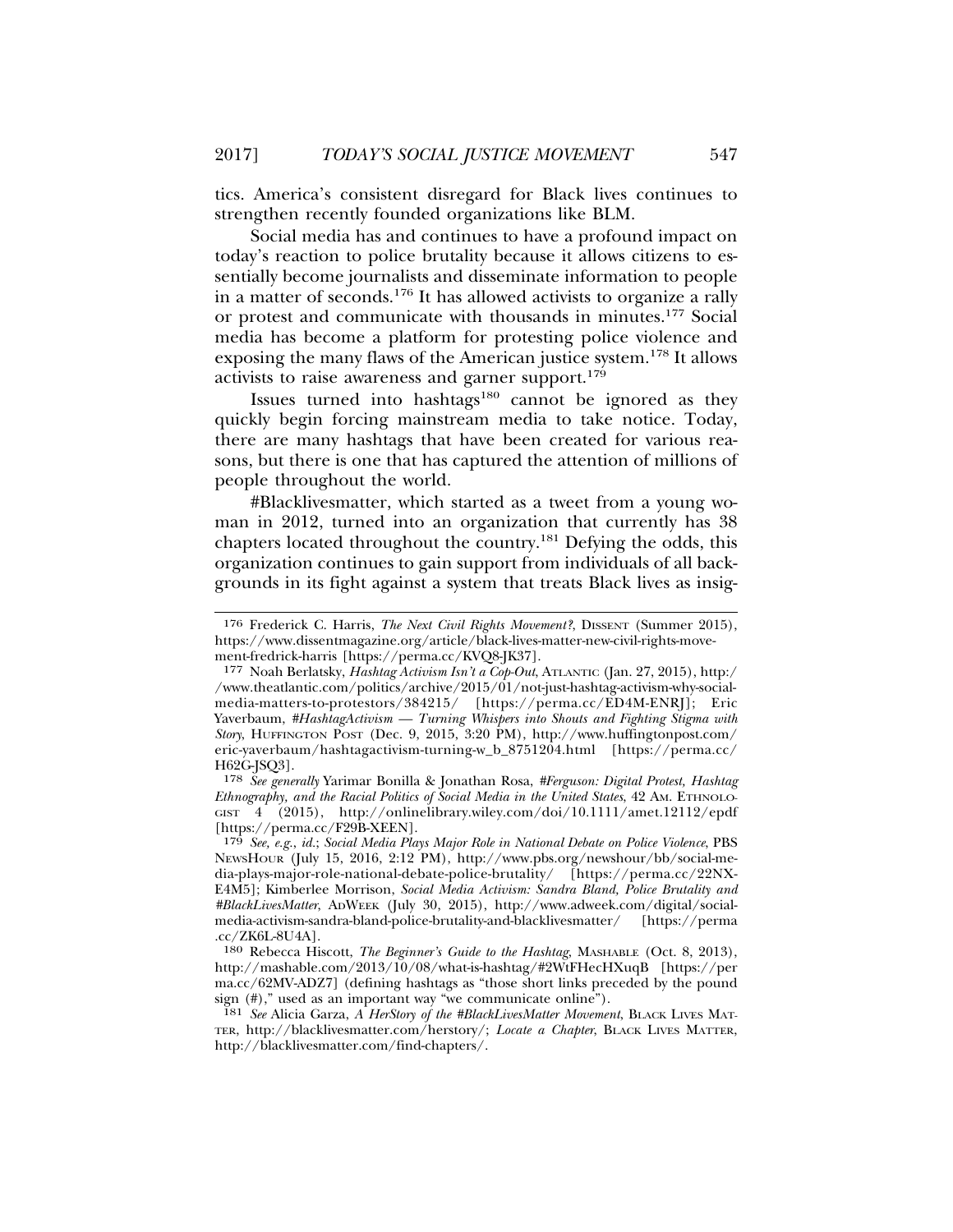nificant.182 The organization has successfully held rallies, boycotts, and protests throughout the country,<sup>183</sup> all the while maintaining its aim of disrupting business as usual and of "shut[ting] sh\*t down."<sup>184</sup>

For example, days before Christmas 2015, BLM held demonstrations at the Mall of America and Minneapolis-St. Paul International Airport, which led to the forced closing of a number of stores as well as delays.185 Just days earlier, a judge denied the Mall's request for a restraining order to prevent the demonstration, despite the fact that in 2014 a similar BLM protest had disrupted many businesses and caused some to close for the day.186

BLM also serves as a legal and political platform. During the 2016 presidential campaign, the organization made headlines when it disrupted Bernie Sanders during one of his political rallies in Seattle<sup>187</sup> and met with Hillary Clinton to ask her questions about past policies she supported.188 The organization is forcing politicians to address issues involving policing and race in

186 *Id.*

<sup>182</sup> *See, e.g.*, Alexandra Olteanu et al., *Characterizing the Demographics Behind the #BlackLivesMatter Movement*, 2016 AAAI SPRING SYMP. SERIES 310, 313, http://www.aaai .org/ocs/index.php/SSS/SSS16/paper/view/12720/11945 [https://perma.cc/ 3UEZ-25LB] (explaining that 60% of users of the #BlackLivesMatter hashtag are African American, 40% are white, and 4% are Asian, with adults between 30 and 64 years old being the most active age group); Munmun De Choudhury et al., *Social Media Participation in an Activist Movement for Racial Equality, in* PROCEEDINGS OF THE TENTH INTERNATIONAL CONFERENCE ON WEB AND SOCIAL MEDIA 92, 100 (2016), http://www .aaai.org/Library/ICWSM/icwsm16contents.php [https://perma.cc/VUN2-RMMR] ("Our results demonstrate that while notable events may have triggered many individuals to engage in cursory or one-time discourse on the various issues of the Black Lives Matter activist movement, some individuals remained involved in the social media conversations over a long period and across temporally spread-out events. This indicates that Twitter emerged as an important platform of discourse and reflection for many individuals, allowing them to share stories, find common ground and agitate for police and government reform around racial issues.").

<sup>183</sup> Sara Sidner & Mallory Simon, *The Rise of Black Lives Matter: Trying to Break the Cycle of Violence and Silence*, CNN (Dec. 28, 2015, 8:28 AM), http://www.cnn.com/ 2015/12/28/us/Black-lives-matter-evolution/ [https://perma.cc/22AW-F8UC]. 184 *Id.*

<sup>185</sup> Amanda Holpuch, *Black Lives Matter Protest Shuts Down Mall of America and Airport Terminal*, GUARDIAN (Dec. 23, 2015, 4:46 PM), https://www.theguardian.com/usnews/2015/dec/23/black-lives-matter-organizers-protest-mall-of-america [https:// perma.cc/6C97-9UZR].

<sup>187</sup> Alex Seitz-Wald, *Bernie Sanders Event Shut Down by Black Lives Matter Activists*, MSNBC (Aug. 8, 2015, 9:17 PM), http://www.msnbc.com/msnbc/bernie-sandersevent-shut-down-Black-lives-matter-activists [https://perma.cc/TN3N-4FUR].

<sup>188</sup> Darrel Rowland, *Black Lives Pair Meets with Hillary Clinton in Cleveland*, COLUMBUS DISPATCH (Oct. 21, 2016, 12:01 AM), http://www.dispatch.com/content/stories/local/2016/10/21/hillary-clinton-cleveland.html [https://perma.cc/YT4C-TKYF].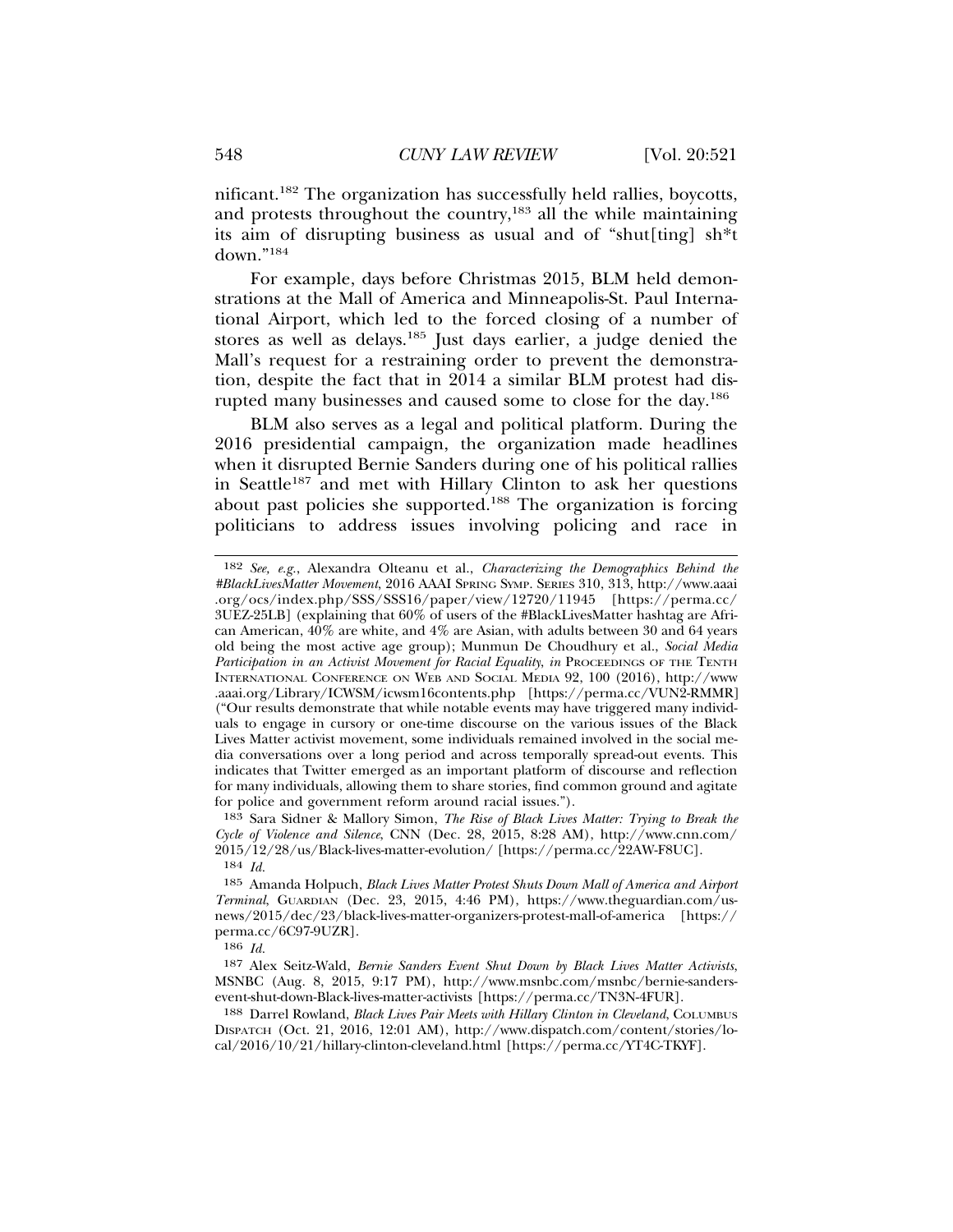America.189 BLM demands that local political leaders respond promptly when police misconduct occurs.<sup>190</sup>

Recently, BLM has been instrumental in influencing the outcomes of several elections, particularly in cities where police officers committed violent acts against Blacks and the incumbent failed to adequately address the issue. In Chicago, Cook County State's Attorney Anita Alvarez lost her prosecutorial position,<sup>191</sup> which she held for two previous terms.<sup>192</sup> Alvarez's controversial decision to wait a year to prosecute the officer in the death of Laquan McDonald subsequently led to her losing her bid for reelection 2-1 to her opponent.<sup>193</sup> Meeting the same fate, Cleveland's Timothy McGinty, the Cuyahoga Prosecuting Attorney, also lost his bid for reelection.<sup>194</sup> McGinty "encouraged a grand jury not to charge the two officers who opened fire on [Tamir] Rice after less than two seconds on the scene."195 In both instances, BLM, working with other organizations, protested, canvassed, and created hashtag campaigns.196 These strategies have proven successful and helps BLM further their mission.

There have been calls by conservatives to label BLM as a hate group even though the group maintains that is does not support or condone violence against police officers.<sup>197</sup> These critics are trying to exhaust whatever means are available to prevent conversations about racism and racist policing from taking place. These attempts show how important and necessary it is to address the racial issues that are plaguing America.

<sup>189</sup> Jessica Washington & Perry Bacon Jr., *How 'Black Lives Matter' Activists Are Shaping the 2016 Campaign*, NBC NEWS (July 31, 2015, 5:00 AM), http://www.nbcnews .com/news/nbcblk/how-Black-lives-matter-activists-are-shaping-2016-campaign-n4011 46 [https://perma.cc/Q9EM-F8FV].

<sup>190</sup> *Id.*

<sup>191</sup> Jessica Lussenhop, *Chicago Prosecutor Loses her Fight with Black Lives Matter*, BBC NEWS MAG. (Mar. 16, 2016), http://www.bbc.com/news/world-us-canada-35817890 [https://perma.cc/77D5-EPUF].

<sup>192</sup> Dana Ford, *Anita Alvarez Concedes Bid for Third Term in Chicago*, CNN (Mar. 15, 2016, 10:59 PM), http://www.cnn.com/2016/03/15/politics/anita-alvarez-election/ [https://perma.cc/284D-3R86].

<sup>193</sup> Lussenhop, *supra* note 191.

<sup>194</sup> *Id*.

<sup>195</sup> *Id.*

<sup>196</sup> *Id.* On Election Day in Chicago, the group hired an airplane that displayed a massive banner with the words #ByeAnita. The campaign launched against her caused her to lose key endorsements.

<sup>197</sup> *See* Hilary Hanson & Simon McCormack, *Fox News Suggests Black Lives Matter is a 'Murder' Movement, 'Hate Group'*, HUFFINGTON POST (Sept. 1, 2015, 3:49 PM), http:// www.huffingtonpost.com/entry/Black-lives-matter-fox-news-hate-group\_55e5c102e4b 0b7a9633a3b12 [https://perma.cc/4V8Q-W55S].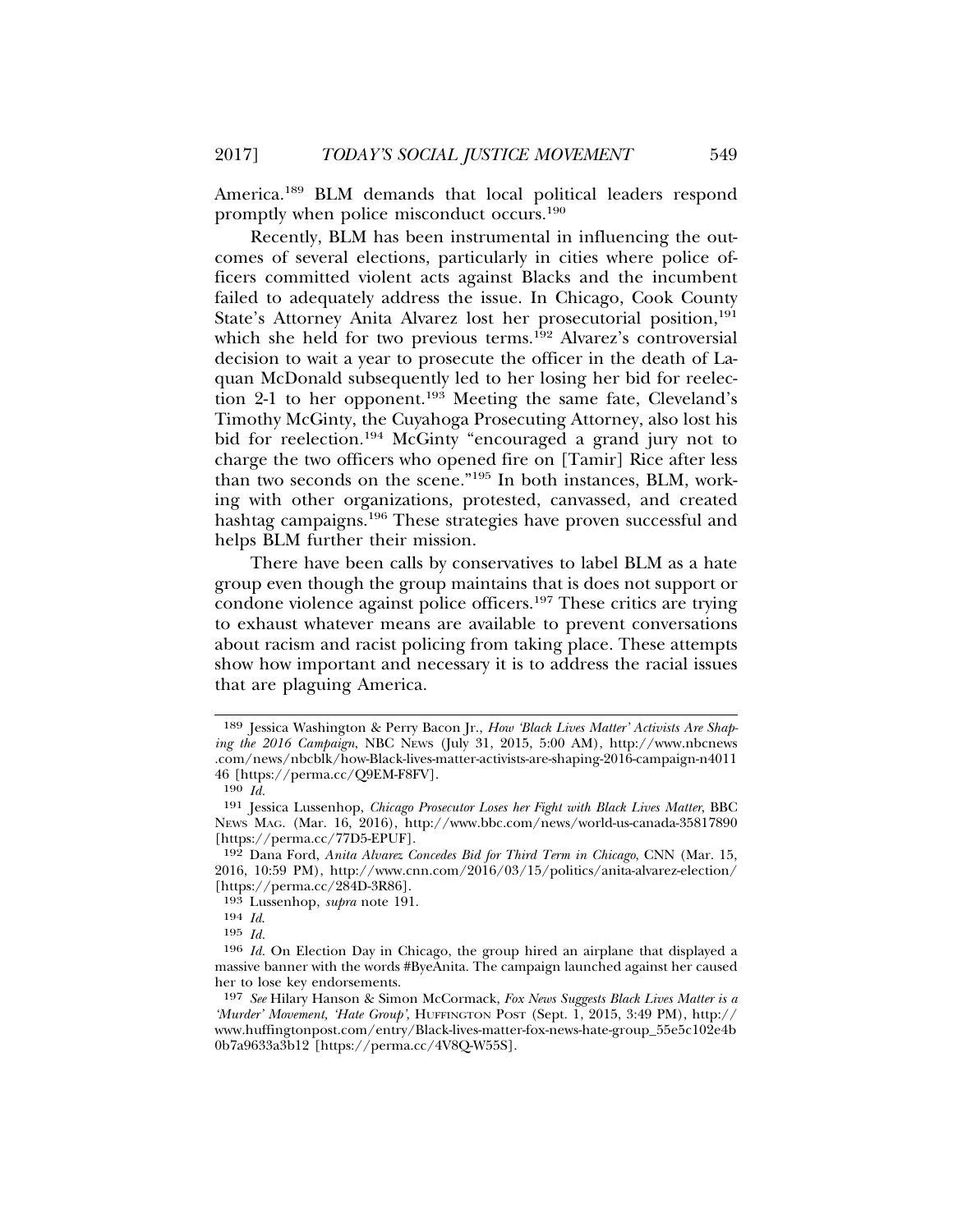The methods by which BLM seeks to end police violence differ from the civil rights leaders of the 1960s and 1970s because social media provides a tool that can be used to quickly expose acts of police violence and spread the word to organize the masses. However, the message remains the same: people cannot and should not stand idly by and allow police officers to murder Black men and women with impunity. This call to action can be accomplished by calling out America's systematic racism and charging politicians at the federal, state, and local levels to change laws to hold officers accountable for their actions.198

Today's social justice movement is the reaction to this country's failure to provide actual police reform and accountability. The organizations that make up today's movement, like movements of the past, have also provided lawmakers with recommendations that can help remedy the ongoing problem of police violence.199

#### VII. RECOMMENDATIONS

Until laws are reformed to address the racial components of police violence against Black people and officers are ACTUALLY held accountable for their actions, America will continue this cycle of civilian deaths and civil unrest. The following are recommendations that should be applied at every level: federal, state/local and civilian.

#### *A. Federal Action*

Congress must to take a more active role in effectuating change in policing. One step towards that change would be to increase the funding to the DOJ for Section 14141 so that the law can be aggressively enforced.<sup>200</sup> If police departments believe that this

<sup>198</sup> For example, the Movement for Black Lives policy platform lays out a number of concrete policy proposals that government officials could enact to strengthen police accountability. MOVEMENT FOR BLACK LIVES, A VISION FOR BLACK LIVES: POLICY DEMANDS FOR BLACK FREEDOM, POWER, AND JUSTICE (2016), https://policy.m4bl.org/ wp-content/uploads/2016/07/20160726-m4bl-Vision-Booklet-V3.pdf [https://perma .cc/63V9-C6V7].

<sup>199</sup> Radley Balko, Opinion, *The Black Lives Matter Policy Agenda is Practical, Thoughtful — and Urgent*, WASH. POST (Aug. 25, 2015), https://www.washingtonpost.com/news/ the-watch/wp/2015/08/25/the-black-lives-matter-policy-agenda-is-practical-thoughtful-and-urgent/?utm\_term=.b6662d9fba28 [https://perma.cc/53G7-FEF2].

<sup>200</sup> *See* Rushin, *supra* note 96, at 3226 ("In 2000, the DOJ requested \$100 million in additional funding to expand the number of police department investigations under § 14141. This increase in funding was supposed to hire an additional sixteen new investigators each year—suggesting that investigations are a costly endeavor. The average investigation 'can take years as investigators wade through piles of internal records and personnel files.'" (footnotes omitted)).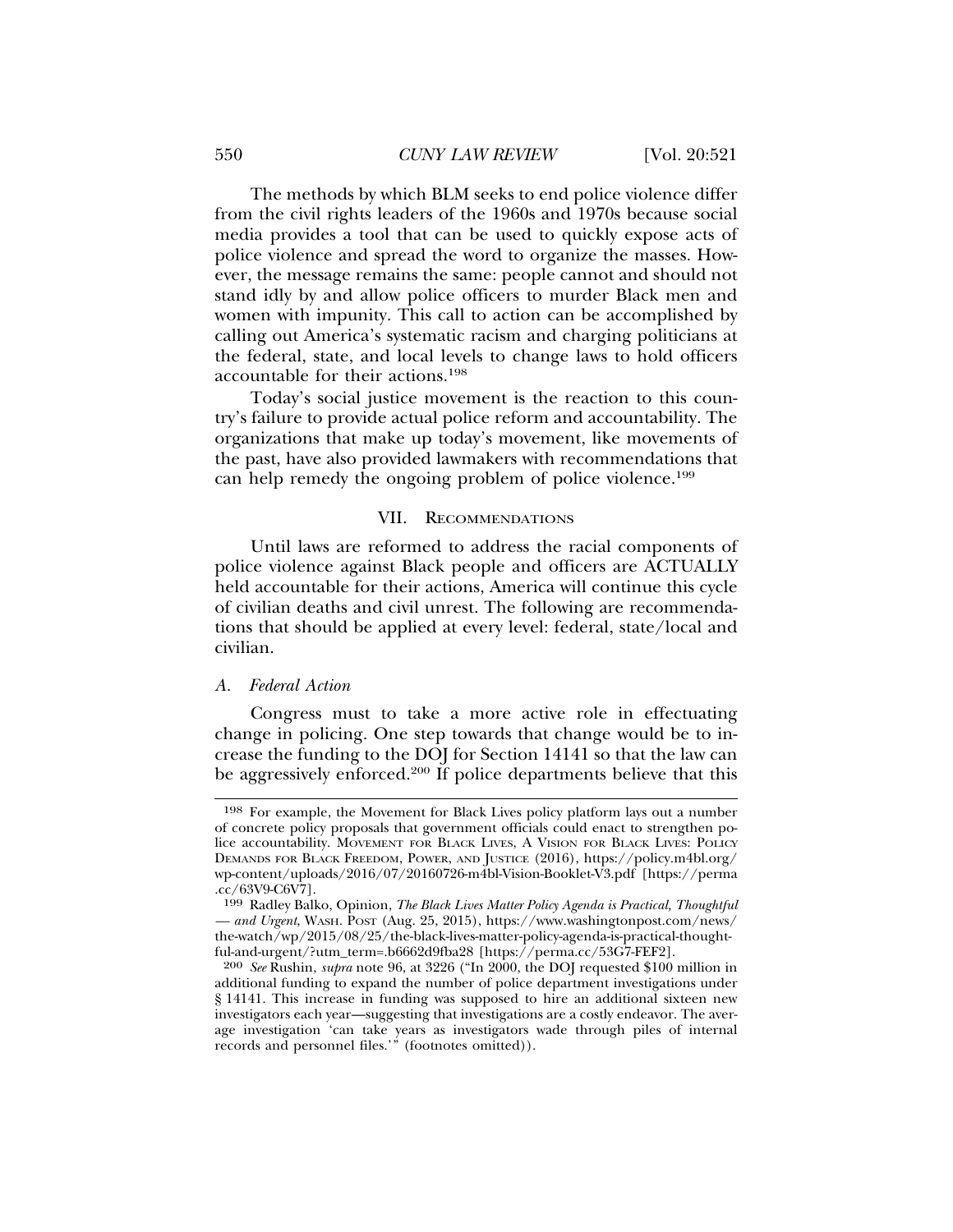law is an actual and viable threat, they are more likely to curtail officer behavior and change department policy. The DOJ should be more transparent by modifying its process for selecting and investigating police departments.<sup>201</sup> It should also publish "best practices" and target those departments that choose not to follow the recommended policies.202

In order to properly protect the constitutional rights of Black people, it is necessary for the federal government to take an active, multi-faceted role in addressing police brutality.203 Shortly after the Ferguson protests, President Obama formed "The President's Task Force on 21st Century Policing," which provided a final report in May 2015.<sup>204</sup> This report could be used by the DOJ as an outline of best practices. The report states that modern policing must focus on six "pillars" to repair community relations: (1) building trust and legitimacy; (2) policy and oversight; (3) technology and social media; (4) community policing and crime reduction; (5) training and education; and (6) officer wellness and safety.205 The report provides a number of recommendations that police departments should implement and enforce for more effective policing. Similar to the Task Force's Interim Report, the Final Report "calls for 'procedurally just behavior' based on four principles, including treating people with dignity and respect, giving individuals a voice in encounters, remaining neutral and transparent, and conveying trustworthy motives."206

<sup>201</sup> *Id.* at 3237 ("The DOJ should adopt a more transparent case selection process that incentivizes local law enforcement agencies to reform proactively.").

<sup>202</sup> *Id.* at 3240 ("One way that that [sic] the DOJ could do this is by creating a national list of best practices each year, and prioritizing suits against departments that fail to implement these recommended policies. This solution would not only require the DOJ to develop a core set of best practices each year, it would also require the DOJ to collect data from all of the nation's police agencies on whether the department currently employs certain best practices.").

<sup>203</sup> *See* Newman, *supra* note 26, at 143 ("[F]ederal oversight of individual civil rights violations and of the constitutional violations by entire police departments represents an important mechanism for ensuring constitutional compliance but should not displace efforts to objectively prosecute individual officers. Thus, Department of Justice ("DOJ") investigations represent only one important solution to the intertwined problems of use of excessive force, implicit and explicit racial bias, and unconstitutional policing.")

<sup>204</sup> PRESIDENT'S TASK FORCE ON 21ST CENTURY POLICING, U.S. DEP'T OF JUSTICE, FI-NAL REPORT OF THE PRESIDENT'S TASK FORCE ON 21ST CENTURY POLICING (2015), http:/ /www.cops.usdoj.gov/pdf/taskforce/taskforce\_finalreport.pdf [https://perma.cc/ M8UR-SKE7].

<sup>205</sup> *Id.* at 1-4.

<sup>206</sup> Newman, *supra* note 26, at 153; *see also* PRESIDENT'S TASK FORCE ON 21ST CEN-TURY POLICING, *supra* note 204, at 10.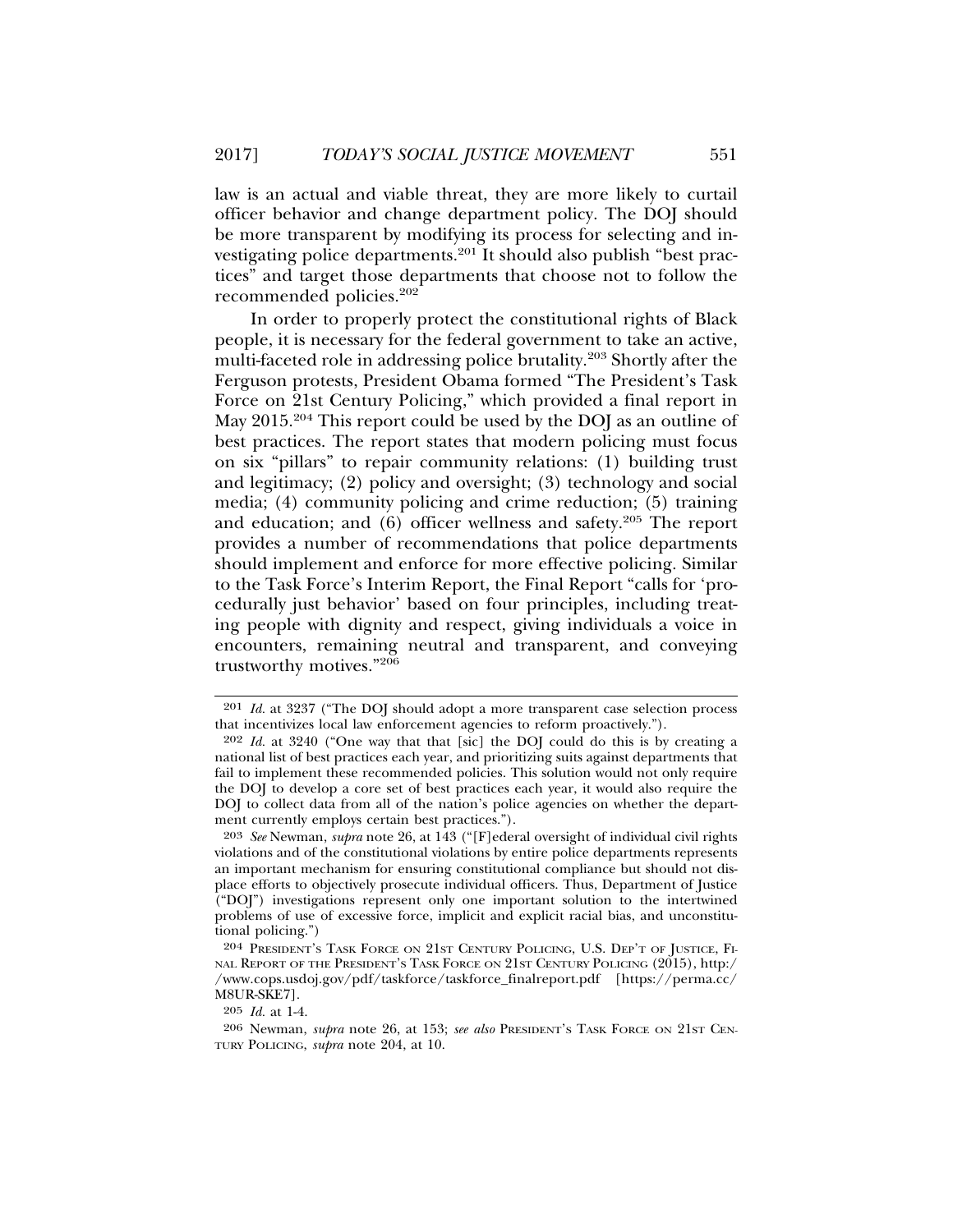#### *B. State/Local Action*

State and local governmental officials must push police departments to adjust their policies, particularly because taxpayers bear the brunt of paying victims and their families for police misconduct.207 These officials should create new policies that would require victim payments to be deducted from police budgets and officer pensions. This may be a radical recommendation, but it seems that the current system of city payouts have not motivated change.208 City funds should not be used to pay for officers' misconduct; the funds should be used to address issues in our education systems, homelessness, and other social welfare initiatives.<sup>209</sup>

Another recommendation that can be implemented at the local level is enlisting special prosecutors to ensure that cases involving officers are handled without bias.210 The bond between a local prosecutor and the police department is a close one that cannot be easily severed or neutralized when officers break the law.211 States must provide special prosecutors so that victims and their families have some type of reassurance, knowing that officers will not receive special treatment.

Police body cameras and dashboard cameras are another essential element for change.<sup>212</sup> The cameras are beneficial for po-

<sup>207</sup> Patton, *supra* note 85, at 802; Nick Wing*, We Pay a Shocking Amount for Police Misconduct, And Cops Want Us Just to Accept It. We Shouldn't.*, HUFFINGTON POST (May 29, 2015, 7:39 AM), http://www.huffingtonpost.com/2015/05/29/police-misconduct-settlements\_n\_7423386.html [https://perma.cc/RG7E-8DU2] ("But if we continue to do nothing, we are giving tacit approval to a relationship in which taxpayers sometimes end up being victimized twice—both as the direct casualties of police misconduct and the unwilling enablers who must eventually pay for that misconduct.").

<sup>208</sup> Patton, *supra* note 85, at 771-72 ("[C]ities will likely choose to pay punitive damages because officers may otherwise sue the city for poor representation or conflict of interest. Consequently, police officers have absolutely no economic incentive to stop their violent behavior, since they are fully insulated from the financial effects of a lawsuit. 'Instead, the taxpayers keep paying large amounts of money and the brutality continues.'").

<sup>209</sup> Wing, *supra* note 207.

<sup>210</sup> Newman, *supra* note 26, at 157.

<sup>211</sup> *Independent Investigations and Prosecutions*, CAMPAIGN ZERO, https://www.joincampaignzero.org/solutions/#force [https://perma.cc/URU7-VPUX] ("Local prosecutors rely on local police departments to gather the evidence and testimony they need to successfully prosecute criminals. This makes it hard for them to investigate and prosecute the same police officers in cases of police violence. These cases should not rely on the police to investigate themselves and should not be prosecuted by someone who has an incentive to protect the police officers involved.").

<sup>212</sup> JAY STANLEY, AM. CIVIL LIBERTIES UNION, POLICE BODY-MOUNTED CAMERAS: WITH RIGHT POLICIES IN PLACE, A WIN FOR ALL 7 (2015), https://www.aclu.org/sites/default/files/assets/police\_body-mounted\_cameras-v2.pdf [https://perma.cc/DE5N-7NYH] ("The ACLU supports the use of cop cams for the purpose of police accounta-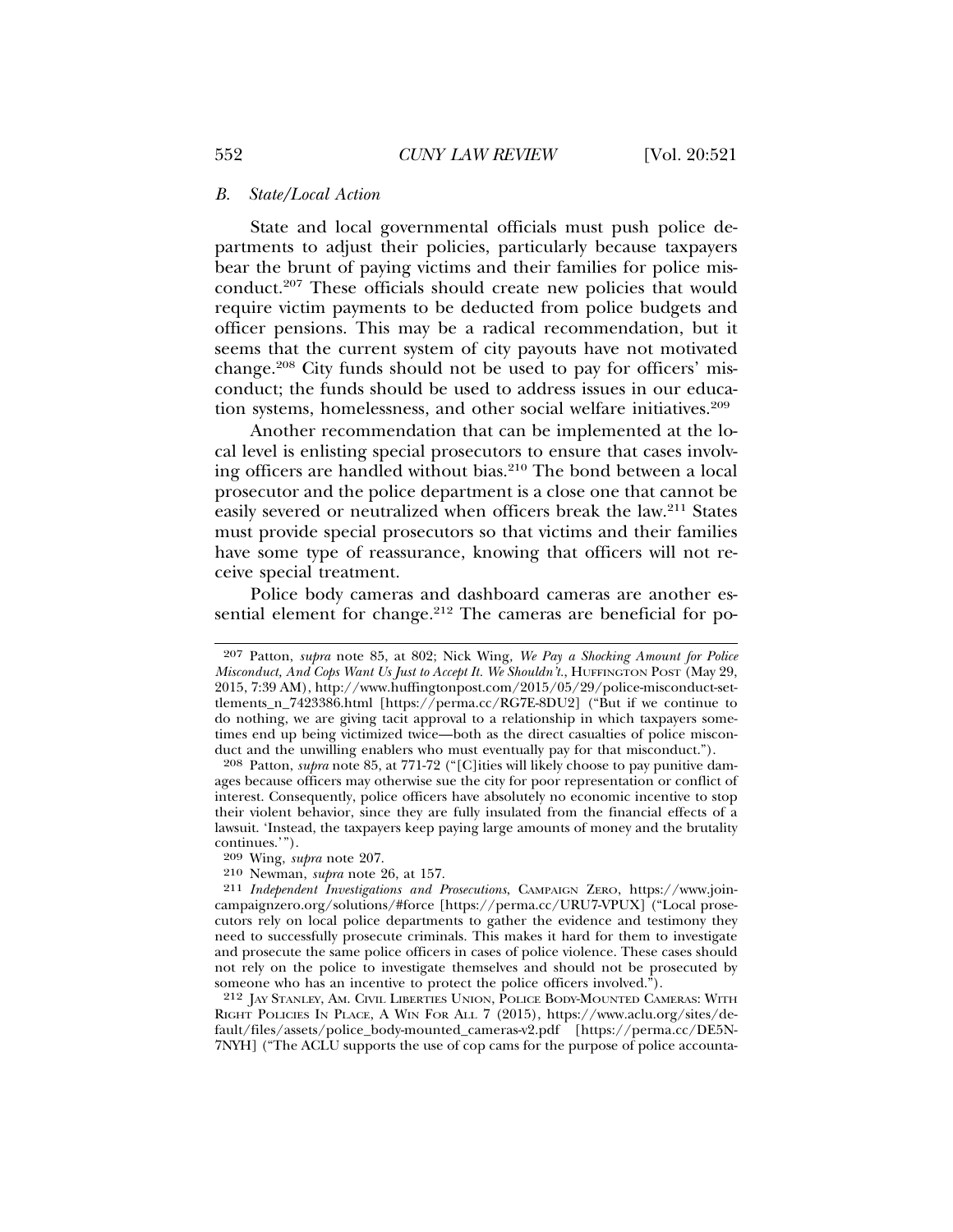lice and civilians as they can exonerate an officer who is potentially accused of wrongdoing and can support a victim's abuse complaint. However, where there is public outcry and accusations of excessive force, these recordings should be released as soon as possible. Citizens should not have to wait for videos to be released a year after an incident takes place, as recently seen in Chicago.<sup>213</sup> The apparent police cover-up situation in the death of Laquan Mc-Donald<sup>214</sup> proves that there is true value in the evidence video recordings provide.

Police Departments should also be forced to make serious efforts to diversify their departments so that they are more reflective of the communities they patrol.<sup>215</sup> Funding should be provided to support these efforts.<sup>216</sup> Though this is not a perfect solution, it

214 Mitch Smith & Richard A. Oppel Jr., *7 Chicago Officers Face Firing Over Laquan McDonald Cover-Up*, N.Y. TIMES (Aug. 18, 2016), https://www.nytimes.com/2016/08/ 19/us/laquan-mcdonald-chicago-police.html [https://perma.cc/8BPF-FFWC].

The chief was taken aback. Traditionally, cities pay for training. Inkster does not.

bility and oversight. It's vital that this technology not become a backdoor for any kind of systematic surveillance or tracking of the public. Since the records will be made, police departments need to be subject to strong rules around how they are used. The use of recordings should be allowed only in internal and external investigations of misconduct, and where the police have reasonable suspicion that a recording contains evidence of a crime.").

<sup>213</sup> Monica Davey & Mitch Smith, *Chicago Protests Mostly Peaceful After Video of Police Shooting Is Released*, N.Y. TIMES (Nov. 24, 2015), https://www.nytimes.com/2015/11/ 25/us/chicago-officer-charged-in-death-of-black-teenager-official-says.html [https:// perma.cc/V8NT-X4W8] ("For months, the city had refused to release the video. On Thursday, Franklin Valderrama, a Cook County judge, ordered it released. The city initially indicated that it would appeal, but [Mayor] Emanuel then announced that Chicago would release the video, and he issued a statement condemning Officer Van Dyke's actions and calling for prosecutors to take prompt action. 'In accordance with the judge's ruling, the city will release the video by Nov. 25, which we hope will provide prosecutors time to expeditiously bring their investigation to a conclusion so Chicago can begin to heal,' Mr. Emanuel said last week.").

<sup>215</sup> Matt Apuzzo & Sarah Cohen, *Police Chiefs, Looking to Diversify Forces, Face Structural Hurdles*, N.Y. TIMES (Nov. 7, 2015), http://www.nytimes.com/2015/11/08/us/ politics/police-chiefs-looking-to-diversify-forces-face-structural-hurdles.html [https:// perma.cc/5G42-WA8A] ("Though the history of discrimination and segregation looms large over American policing, many police chiefs are eager to hire minorities yet face structural hurdles that make it hard to diversify their departments. Those issues vary by state and city, making any single solution particularly elusive. In many cities, well-intentioned policies that were not meant to discriminate have become obstacles to hiring a diverse police force. In Inkster, Chief Riley found, a significant problem was something that seemed mundane: how training is paid for. Other cities face rigid hiring processes that were intended to prevent elected leaders from handing out police jobs as patronage, but that now make it harder to shape the force to mirror the population.").

<sup>216</sup> *Id*. ("In his first weeks in Inkster, Chief Riley met a young Black man who wanted to become a police officer. But the man said he did not have the \$6,000 or more it would cost to attend a police academy and be certified.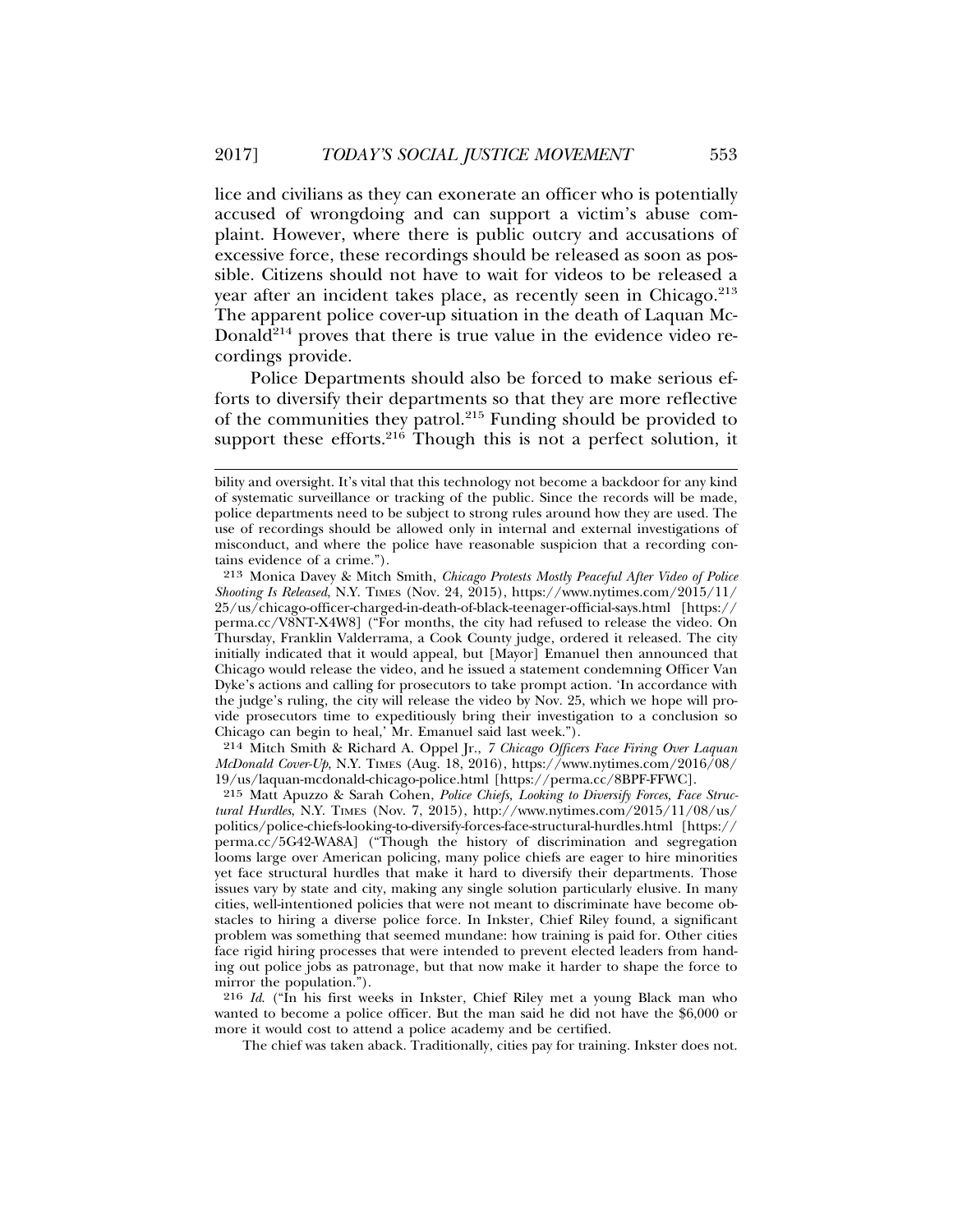may lead to some positive change. Campaign Zero also provides a comprehensive list of solutions that can bring about more effective policing.217 Their proposed wide-ranging solutions include the use of body cameras and demilitarization of the police.<sup>218</sup> Though officers in New York and presumably throughout the country are resistant to reform, this should not deter policymakers from enacting laws that protect Black constituents from the nonstop harassment and violence they confront on a daily basis.<sup>219</sup>

#### *C. Civilian Action*

Civilians should take several steps to push for change. For example, consider the action taken by the civilian women that founded Black Lives Matter. First, citizens can appeal to all local politicians and demand more effective community oversight of their local police departments. The true power is in one's ability to hold elected officials accountable. Citizens should also continue to record and share incidents of police violence whenever possible. This will empower victims to come forward as well as cause embarrassment to those police departments that do not take swift action to punish corrupt officers. Lastly, in several states the ACLU has a downloadable application called Mobile Justice, which allows individuals to record their interaction with police.<sup>220</sup> The videos are transmitted directly to the ACLU office located in that particular

Like many Michigan cities, it prefers to hire only officers who are already certified. Hiring uncertified officers means paying not only the training expenses but also their salaries and benefits while they are at the academy.").

<sup>217</sup> *Solutions*, CAMPAIGN ZERO, https://www.joincampaignzero.org/solutions/#solutionsoverview [https://perma.cc/T3GB-VPMN].

<sup>218</sup> *Id.*

<sup>219</sup> Alex S. Vitale, Opinion, *PBA Continues Misguided Resistance to Reform*, GOTHAM GAZETTE (Aug. 31, 2015), http://www.gothamgazette.com/index.php/opinion/5864 pba-continues-misguided-resistance-to-reform-lynch-vitale [https://perma.cc/T8K4- PLVM] ("By attempting to evade transparency and accountability, [Pat Lynch] is signaling to his members and the public that police have something to hide about the way they interact with the public. Further, his suggestion that accountability hurts crime fighting is based on the faulty belief that the only way to reduce crime is through aggressive, disrespectful, and unconstitutional policing. This is a deeply disturbing view of policing and should be of great concern to elected leaders and the public.").

<sup>220</sup> *ACLU-NJ Launches Mobile Justice Smartphone App*, AM. C.L. UNION N.J. (Nov. 13, 2015), https://www.aclu-nj.org/news/2015/11/13/aclu-nj-launches-mobile-justicesmartphone-app [https://perma.cc/FU4W-FN33] ("As part of a national movement to hold police departments accountable, the ACLU-NJ joins 11 other ACLU affiliates today in launching state-specific versions of Mobile Justice, an app for Android . . . and Apple . . . phones that allows users to record interactions with police and to send them immediately to the ACLU to evaluate for civil rights and civil liberties violations.").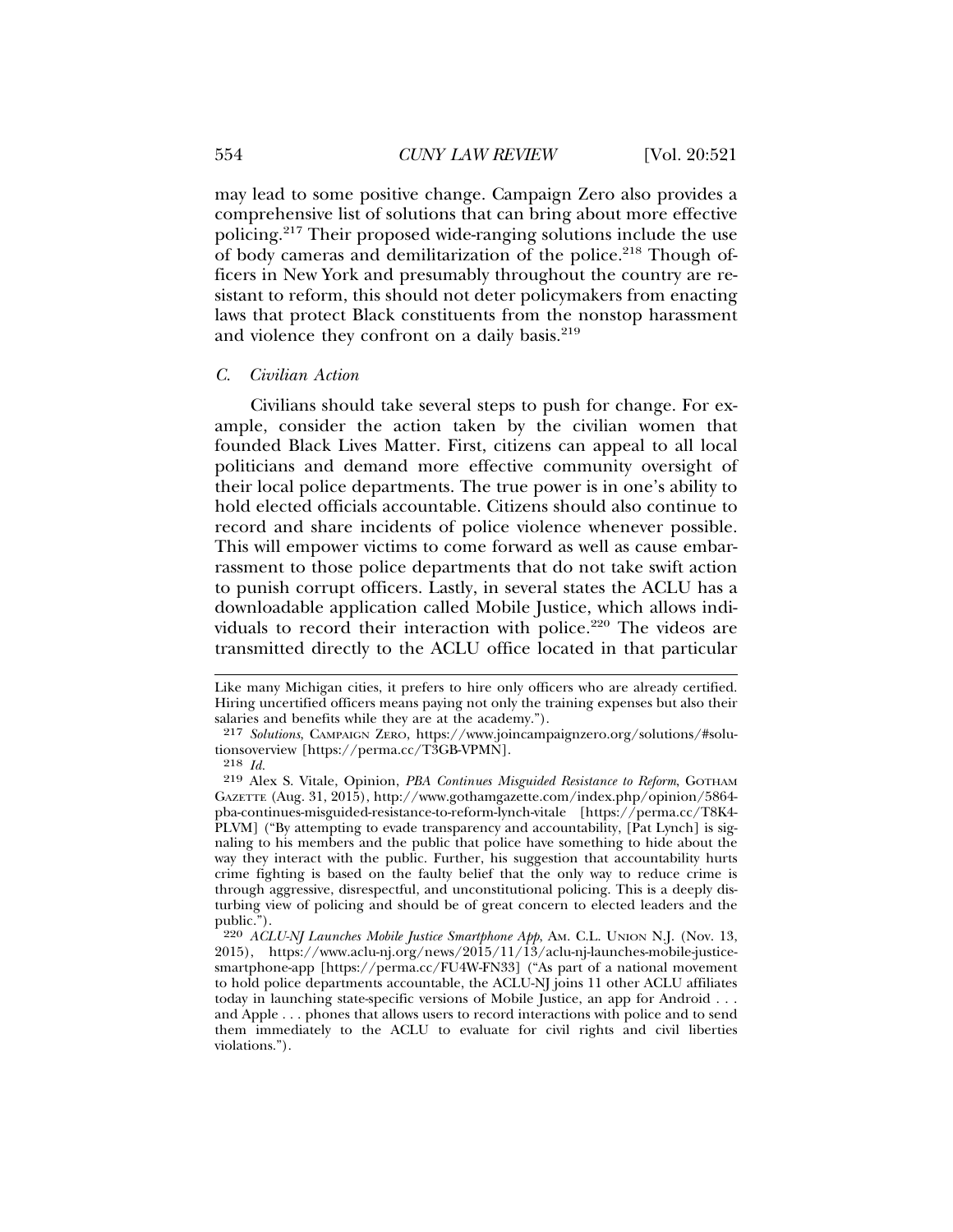state, so if an officer gains access to the phone and the recording mysteriously disappears, the video remains safe.<sup>221</sup> Unfortunately, this application is not available in all states. $222$ 

#### *D. Data Collection*

Data collection around police involved shootings can be an important factor in determining whether there is a pattern or practice of abuse in a particular police force. Although there have been numerous police shootings that have taken place throughout the years, until recently there was no federal database used to collect the data.223 Previously, the government relied on data it voluntarily received from local police departments, which seemed to deem many of their own shootings as "justified."224 Databases created by The Guardian prompted the FBI into action and it began collecting this type of information.225 The Guardian's "The Counted" disaggregates police shooting data across a number of parameters, including the victim's race, age, state/city, and whether the person was armed (if armed what type of weapon) or unarmed.<sup>226</sup> Similar to The National Police Violence Map,<sup>227</sup> it provides information on each victim as well as their picture.<sup>228</sup> The Guardian has also pro-

<sup>221</sup> *Id.* (describing additional features of the app such as the ability to operate the app through a locked screen and an "witness" option for the recorder to share their location with other users of the app while recording).

<sup>222</sup> *Id.* (noting that, including NJ, twelve states were participating in the launch of Mobile Justice).

<sup>223</sup> Jon Swaine & Oliver Laughland, *Number of People Killed by U.S. Police in 2015 at 1,000 After Oakland Shooting*, GUARDIAN (Nov. 16, 2015, 11:22 AM), http://www .theguardian.com/us-news/2015/nov/16/the-counted-killed-by-police-1000 [https:// perma.cc/M6Q8-XMZJ] (describing The Guardian's new interactive website called "The Counted", designed as a means of sharing data about 2015 police-involved shootings throughout the U.S.). The information collected on The Counted may have been used to assist President Obama's Task Force on 21st Century Policing (created after last year's unrest in Ferguson). *Id*. ("Brittany Packnett, a member of Barack Obama's taskforce on 21st century policing and a founder of the Campaign Zero movement that lobbies to curb the levels of police violence in America, said the milestone should be met with 'sadness, but not deep shock'. [sic] 'Black folks like me have known for a long time that the police do not always represent safety for us and that an encounter could be deadly,' said Packnett. 'But having these statistics that add to our personal stories should continue to move everyone towards wanting to having a part in correcting this.'").

<sup>224</sup> *Id.*

<sup>225</sup> *Id.*

<sup>226</sup> *The Counted*, GUARDIAN, http://www.theguardian.com/us-news/ng-interactive/ 2015/jun/01/the-counted-police-killings-us-database [https://perma.cc/7M7Q-66NS].

<sup>227</sup> MAPPING POLICE VIOLENCE, https://mappingpoliceviolence.org/ [https://per ma.cc/JUK6-6X37] (last updated Jan. 1, 2017).

<sup>228</sup> *The Counted*, *supra* note 226.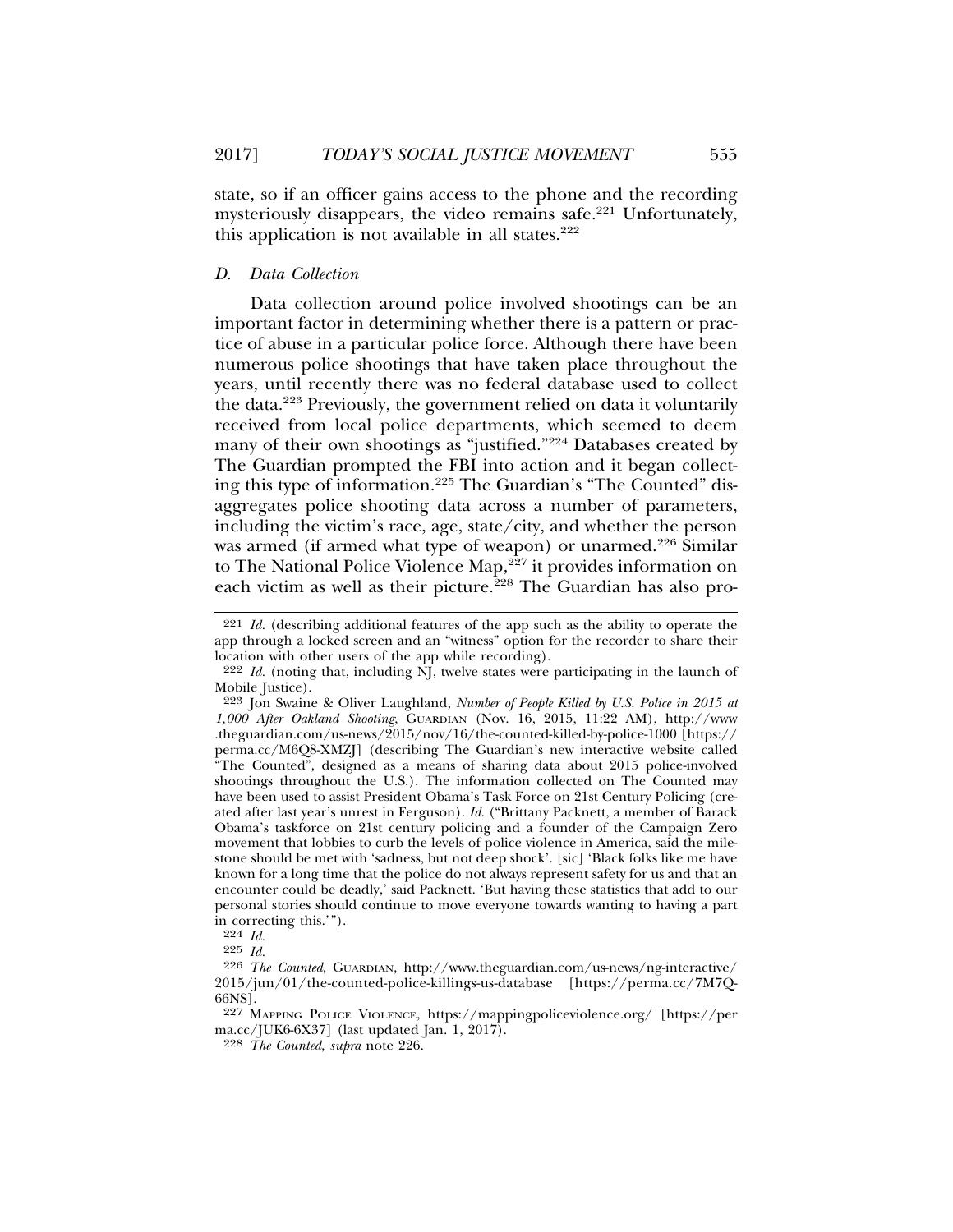vided data on police violence in the U.S. compared to other countries.229 According to the site, the number of deaths is over 1,100; 216 of those victims were unarmed yet less than 5% of deaths have led/will lead to the criminal prosecution of police officer(s).<sup>230</sup> Collection of this data should continue so lawmakers can see that police violence is not limited to isolated incidents but rather part of a widespread problem.231

#### VIII. CONCLUSION

The people are the ones to force the government to change. Even after centuries of oppression and decades of resistance and revolt, Blacks remain continuously fearful that any interaction with police officers could potentially result in their death. Blacks should enjoy the ability to move freely without feeling that officers are looking to destroy their Black bodies. Police officers throughout America should not be granted the license to act as if they are at war with this country's Black population.

The Black Lives Matter movement and other groups, through social media and otherwise, have employed mechanisms by which we can hold our government accountable for its unwillingness to address the systemic and racially charged violence that police officers perpetrate against the Black community. Only through sustained collective action, continued public pressure, direct engagement with legislators and other public officials, and reckoning with the truth of the data around police misconduct will people be able to bring about the cultural and institutional changes needed to end police brutality once and for all. As writer Ta-Nehisi Coates explains,

You may have heard the talk of diversity, sensitivity training, and body cameras. These are all fine and applicable, but they under-

<sup>229</sup> *See* Jamiles Lartey, *By the Numbers: US Police Kill More in Days Than Other Countries Do in Years*, GUARDIAN (June 9, 2015, 6:00 AM), https://www.theguardian.com/usnews/2015/jun/09/the-counted-police-killings-us-vs-other-countries [https://perma .cc/2L27-9ZFU].

<sup>230</sup> Swaine et al., *supra* note 11 ("Of the 1,134 people killed, about one in five were unarmed . . . ."); *id.* ("Law enforcement officers were charged with crimes in relation to 18 of 2015's deadly incidents – 10 shootings, four deadly vehicle crashes and four deaths in custody.").

<sup>231</sup> Sendhil Mullainathan, *Police Killings of Blacks: Here is What the Data Say*, N.Y. TIMES: THE UPSHOT (Oct. 16, 2015), https://www.nytimes.com/2015/10/18/upshot/ police-killings-of-blacks-what-the-data-says.html [https://perma.cc/548T-SZHP]; Eric Bradner, *Factcheck: Grim Statistics on Race and Police Killings*, CNN (Dec. 3, 2014, 8:38 PM), http://edition.cnn.com/2014/12/02/politics/kristoff-oreilly-police-shootingnumbers-fact-check/index.html [https://perma.cc/R9TP-MSGJ].